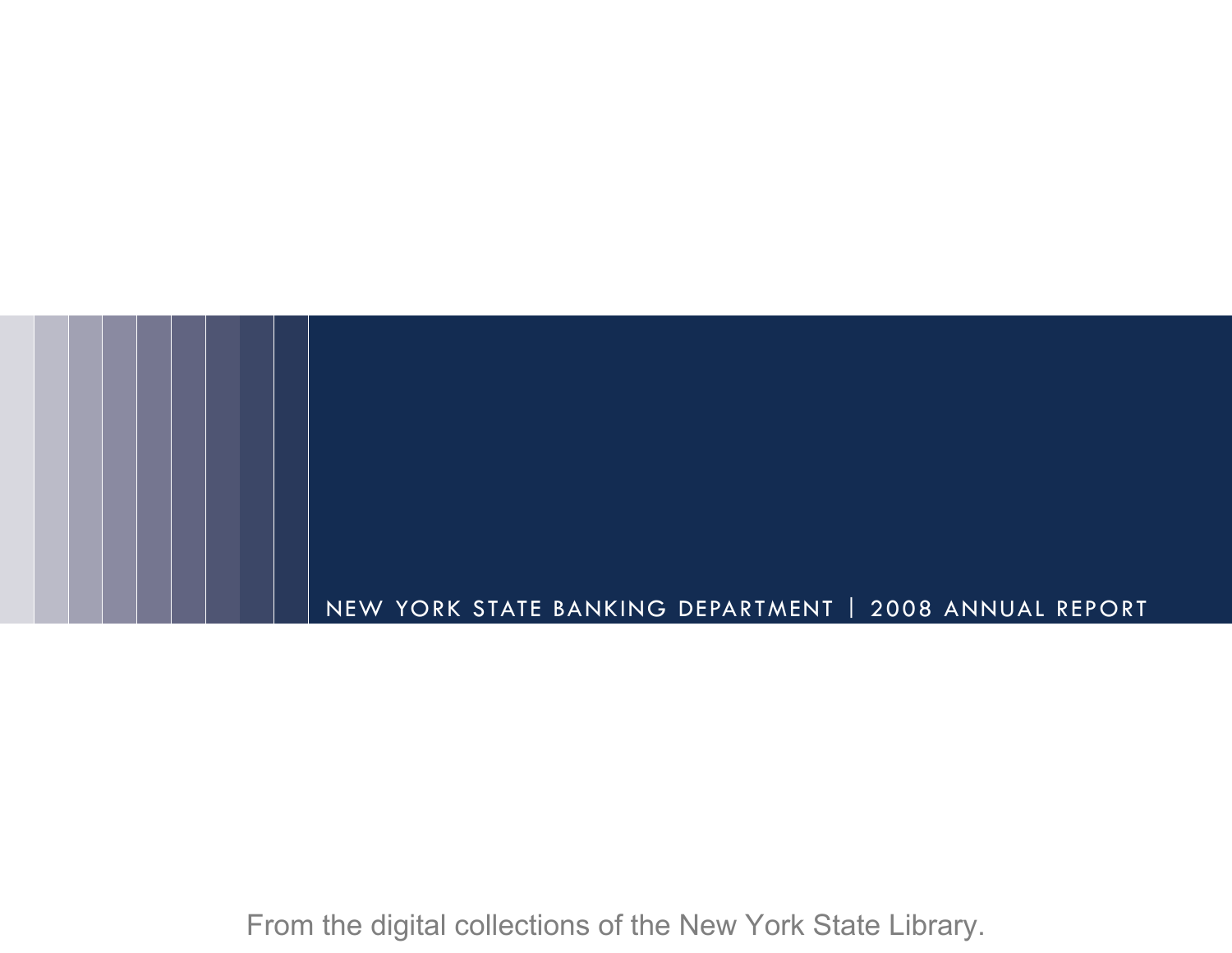

## WWW.BANKING.STATE.NY.US

## 1-877-BANK NYS

333 East Washington Street Syracuse, NY 13202 (315) 428-4049

> 80 South Swan Street Albany, NY 12210 (518) 473-6160

One State Street Plaza New York, NY 10004 (212) 709-3500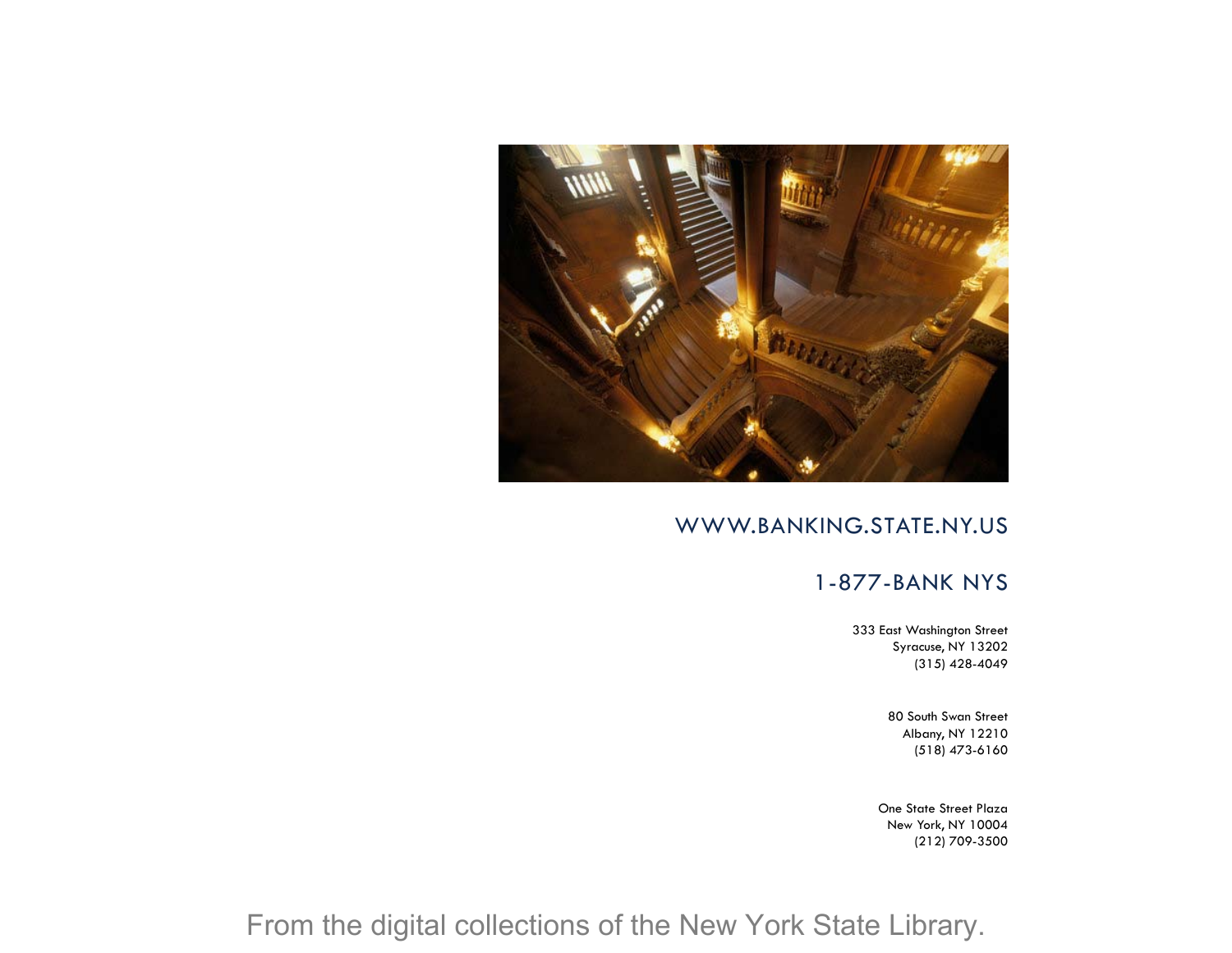

September 15, 2009

To the Honorable David A. Paterson and Members of the Legislature:

I hereby submit the New York Banking Department Annual Report for the calendar year 2008, pursuant to Section 43 of the Banking Law.

In 2008, the New York State Banking Department regulated more than 3,300 financial entities providing services in New York State, including both depository and nondepository institutions<sup>1</sup>. The total assets of the depository institutions supervised by the Banking Department exceeded \$2.4 trillion.

The subprime mortgage crisis and the related losses it created for banks and investment banks led to a general loss of confidence in major financial institutions in the fall of 2008. The five major investment banks were particularly affected, resulting in one declaring bankruptcy, two being acquired by national banks, and two becoming bank holding companies, and thus becoming eligible for government capital assistance under the Emergency Economic Stabilization Act. With conversion to bank holding companies, institutions were seeking structures that provided higher levels of confidence to investors, counterparties, and consumers. In November, the Department approved Goldman Sachs' application to operate its banking activities in a New York State-chartered bank.

One contributing factor to the financial crisis was the use of and risk associated with financial derivative instruments, specifically credit default swaps (CDS). In order to respond to efforts of the Federal Reserve Bank of New York to reduce counterparty credit risk in connection with CDS, the major dealers in CDS agreed to establish one or more central counterparties (CCPs) to clear, net and collateralize credit exposure from CDS. In December, the Department approved a charter for ICE Trust U.S. LLC– the only CCP to be launched so far in the U.S. The existence of central counterparties for CDS will go a long way in reducing risk and increasing transparency in this important sector of the market.

These new charters for Goldman Sachs Bank USA and ICE Trust U.S. LLC reflect a continued confidence in New York as a center for the financial industry and continue the long tradition in which the Department has remained at the cutting edge of financial services regulation.

While a great deal of the nation's attention was focused on unfreezing credit markets, redesigning our regulatory structure and rebuilding investor and consumer confidence, the Banking Department never lost sight of the fact that achieving lasting stability requires solutions that address the origins of the crisis: the escalating numbers of people losing their most valuable asset – their homes.

In New York, there were 50,032 properties with foreclosure filings in 2008. This increase of 29 percent over 2007 was significantly less than the 81 percent increase across the United States. In 2008, New York ranked 35th among all states in total foreclosure filings, an improvement from 2007 when New York ranked 27th in total filings.

 $<sup>1</sup>$  Institutions include domestic and foreign banks and financial institutions, thrifts and credit unions, mortgage bankers and brokers, money transmitters,</sup> budget planners, check cashers, licensed lenders, sales finance companies, safe deposit companies, and premium finance agencies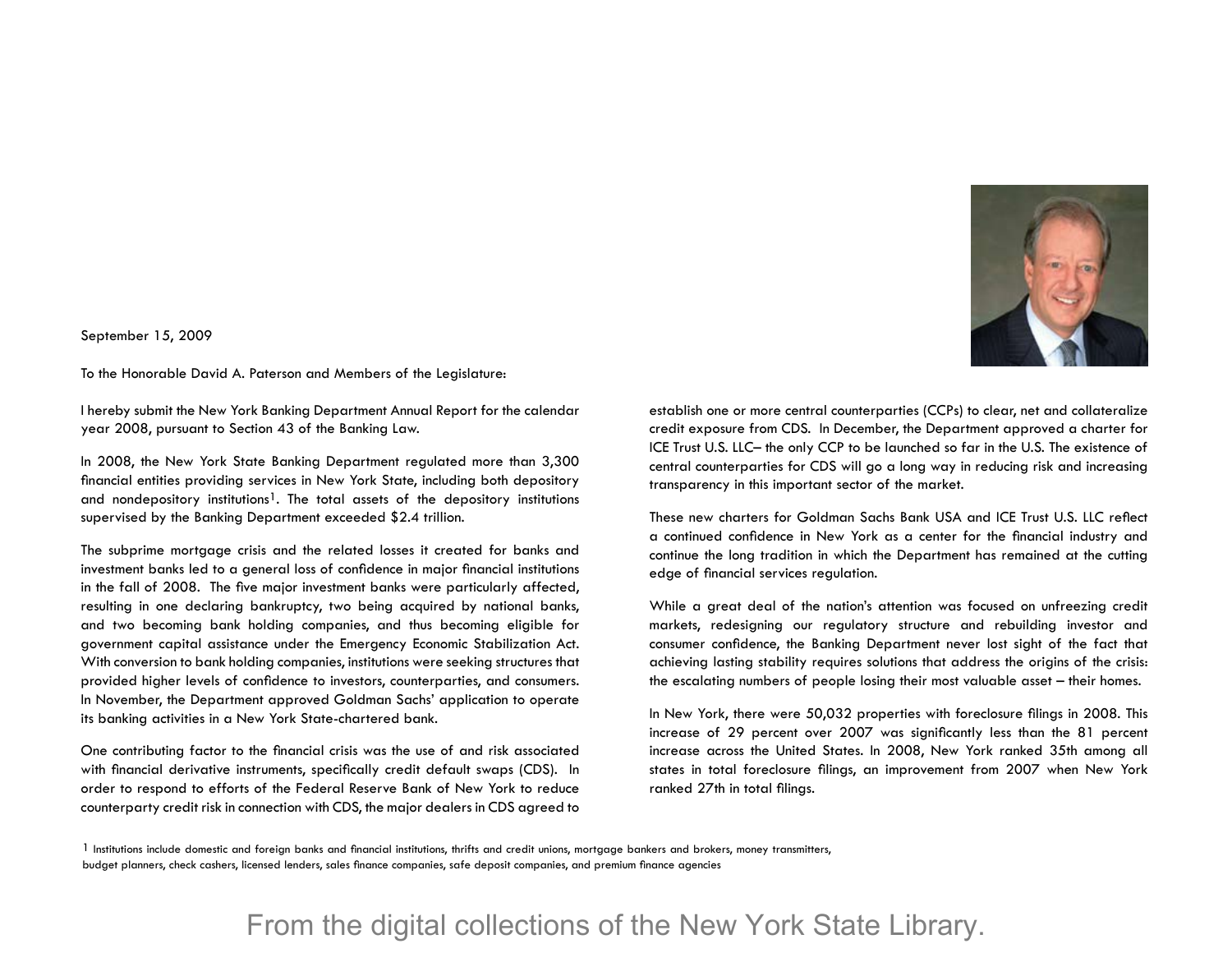

States like New York had been among the first to identify the mortgage crisis and were fast to act on developing solutions. During 2008, the Banking Department, through the Governor's HALT (Halt Abusive Lending Transactions) Task Force, hosted eight Operation Protect Your Home forums across the state. Through the forums, which were designed to bring borrowers and lenders together face-to-face in an effort to avoid unnecessary foreclosures, the Banking Department reached out to more than 36,000 New Yorkers at risk of delinquency or foreclosure.

In August of 2008, Governor Paterson signed into law a Mortgage Lending Reform Bill which directly addressed the mortgage crisis by improving the foreclosure process to avert avoidable foreclosures and encourage loan modifications to make mortgages more affordable. The law addressed the issue in two ways --by assisting those facing foreclosure and by improving underwriting standards for a class of mortgages defined as "subprime." Elements of the law that assist borrowers facing foreclosure include a pre-foreclosure notice requirement to alert homeowners to their options and mandatory settlement conferences for borrowers with high-cost subprime and non-tradition mortgages to help them find alternatives to foreclosure and measures to prevent foreclosure rescue scams. Elements of the law that prevent a similar crisis in the future include new underwriting standards, imposition of a mortgage broker duty of care and a requirement for mortgage loan servicers to be registered with the Banking Department. The law also defines and criminalizes the act of mortgage fraud. The bill took into consideration the importance of striking the right balance between consumer protection and the availability of affordable credit.

While state efforts progressed, Congress passed the Emergency Economic Stabilization Act (EESA) which provided the Treasury with the authority to spend \$700 billion to stabilize the U.S. economy. Recognizing the importance of having state representation on the five-member Congressional Oversight Panel (COP) charged with overseeing the implementation of Treasury's multifaceted program, Speaker Nancy Pelosi, with the support of Governor Paterson, appointed me to the panel in October. The COP is empowered to hold hearings, review official data, and write reports on actions taken by Treasury and financial institutions and their effect on the economy. Since its formation, the COP has issued monthly reports and two special reports on regulatory reform and farm lending, and has hosted public hearings across the country, including a hearing in New York City in May focused on business and commercial real estate lending.

Despite the volatility in many of the industries we regulate, the Banking Department staff remained committed to our mission to ensure the safety and soundness of New York banking organizations, and to protect the interest of members of the public who use the services of financial services providers regulated by the Banking Department. I commend their commitment and I am proud of the work accomplished throughout 2008.

Sincerely,

1 H. Neuman

Richard H. Neiman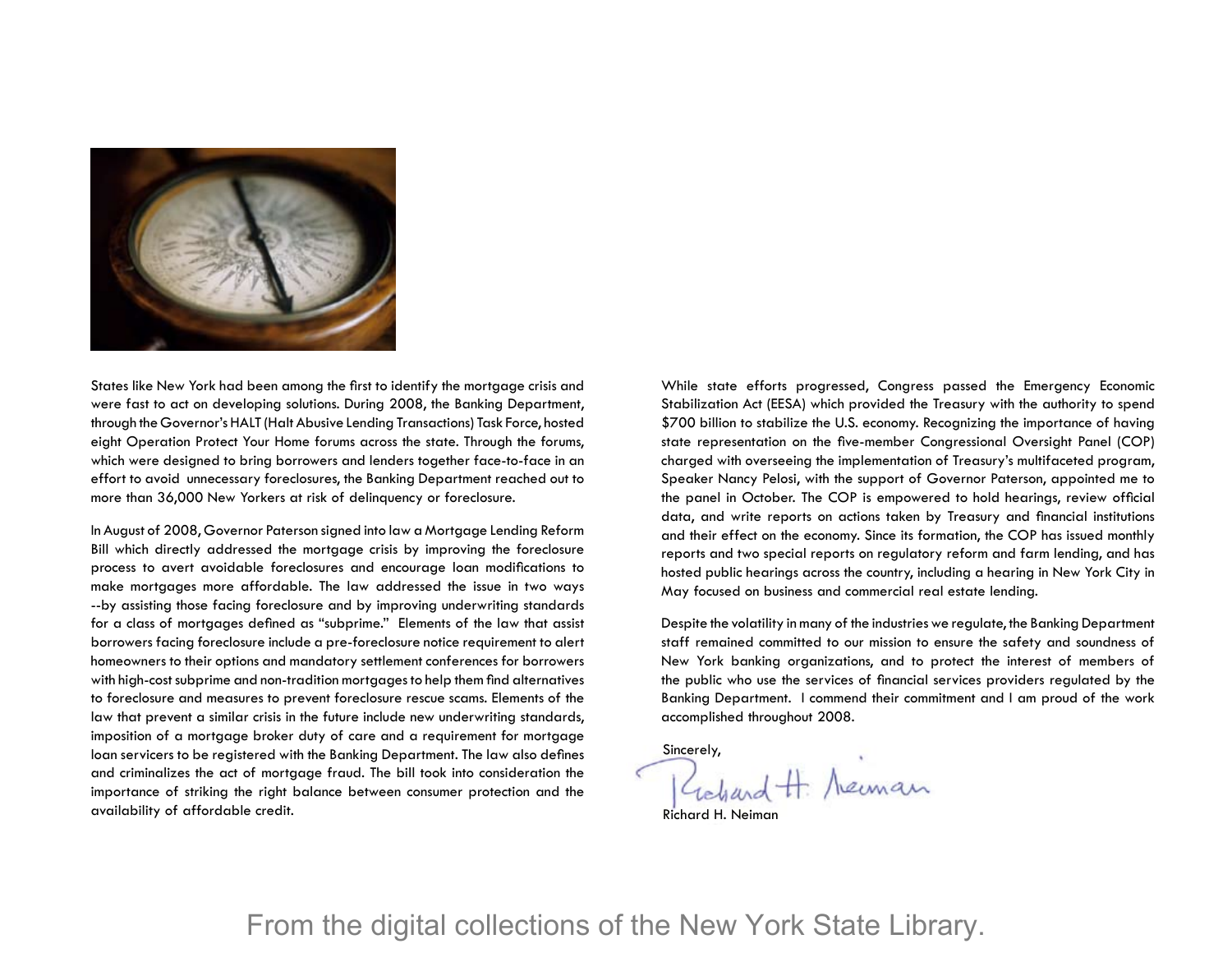## **OVERVIEW**



Established in 1851, the New York State Banking Department is the oldest bank regulatory agency in the nation. The Banking Department's legislative mandate is to ensure the safe and sound conduct of business under its supervision, to conserve assets, to prevent unsound and destructive competition, to maintain public confidence in the banking system, and to protect the public interest and the interests of depositors, creditors and shareholders. The Department's mission is to allow the financial industry to expand and prosper through judicious regulation and vigilant supervision, to educate and protect consumers while promoting economic growth and ensuring that the financial system is safe and accessible to all.

The Banking Department is structured in five key supervisory divisions, supported by a number of core support functions including legal, finance, operations, communications and administration.

#### **Foreign and Wholesale Banks**

The foreign banking community in New York State continues to include many of the world's largest global banking enterprises. With 137 foreign branches, agencies and representative offices accounting for more than \$1.6 trillion in assets under supervision, the Banking Department continues to be the primary state regulator of U.S. branches and agencies of foreign banking organizations and supervises close to 90 percent of the nationwide assets held by such entities.

Through the maintenance of its established relationships with foreign banks' home country bank supervisory authorities, the Banking Department continues to improve its understanding and appreciation of the unique environment in which foreign banks operate. In 2008, the Banking Department issued licenses to four foreign banking organizations including: (1) Barclays Bank PLC, the third largest bank in the United Kingdom was granted a license for a representative office, in addition to its existing branch office license; (2) China Merchants Bank (CMB), the sixth largest bank in China was granted a branch license; (3) Industrial and Commercial Bank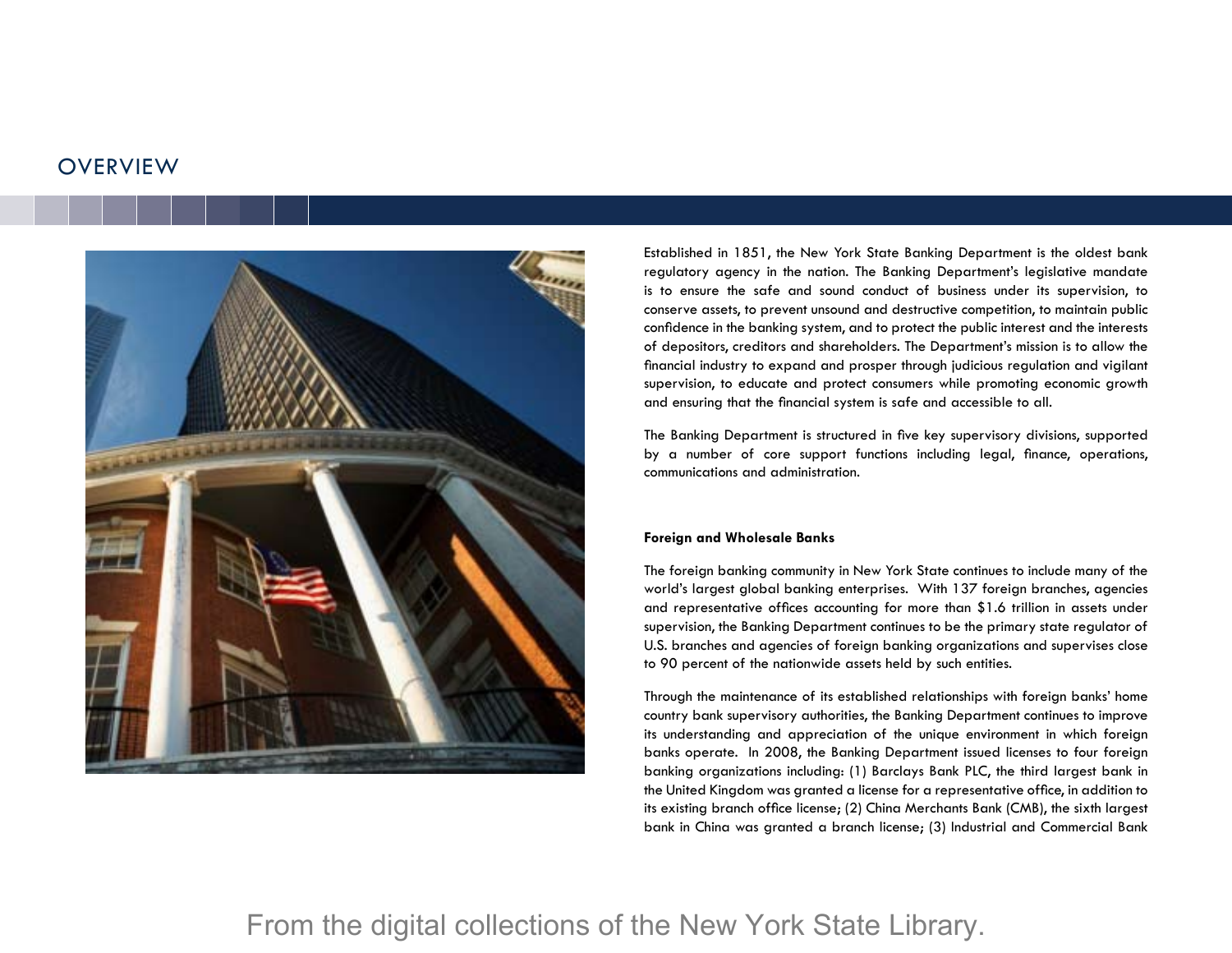of China (ICBC), the largest bank in mainland China, converted its representative office to a branch; and (4) Shizuoka Bank Ltd., the third largest regional bank in Japan, upgraded its agency to a branch. The opening of China Merchants and ICBC in 2008 represents the first new mainland Chinese branches in the United States in 17 years.

In addition, the decisions by Goldman Sachs to convert its existing New York limited purpose trust company to a New York State-chartered bank, and Intercontinential Exchange (ICE), to apply for a New York limited purpose trust company charter, are a significant testament as to the Banking Department's standing as a respected regulator of large and complex financial institutions.

#### **Community and Regional Banks**

The Community and Regional Banks Division has supervisory responsibility for community-focused domestic commercial banks, savings banks, savings and loan associations, and holding companies for these institutions. The Division also supervises credit unions, safe deposit companies and thrift institution-sponsored charitable foundations.

At year-end 2008, there were 158 institutions supervised by the Community and Regional Banks Division with combined assets of more than \$203 billion.

#### **Mortgage Banking**

At year end 2008, the Banking Department regulated 238 mortgage bankers and 2,172 mortgage brokers. As expected, these numbers are slightly lower than 2007 due to the continued negative impact of the credit contractions on the mortgage industry and the expansion of the housing crisis into the broader financial environment. In response to the crisis, the Department increased regulatory oversight, enhanced and expanded examination coverage, and increased its focus on modification efforts by lenders and servicers.



During 2008, the Division continued to implement its utilization of the Nationwide Mortgage Licensing System (NMLS) in connection with its licensing of Mortgage Loan Originators (MLO); accepting and processing thousands of applications from MLOs. Processing applications through the nationwide system includes the review of background reports consisting of credit reports and fingerprint records in an effort to curb mortgage abuse by identifying potential "bad actors" that previously evaded enforcement and reopened shop simply by migrating across state lines. As the new laws resulting from the Governor's Mortgage Lending Reform Act went into effect in September 2008, the Division focused on educating the industry on the changes and new regulatory requirements.

The Department also partnered with other state and federal agencies in joint examinations, focusing on subprime and nontraditional lending. Restitution resulting from examinations totaled over \$133,000 and fines for various other noncompliance and illegal practices totaled \$152,780.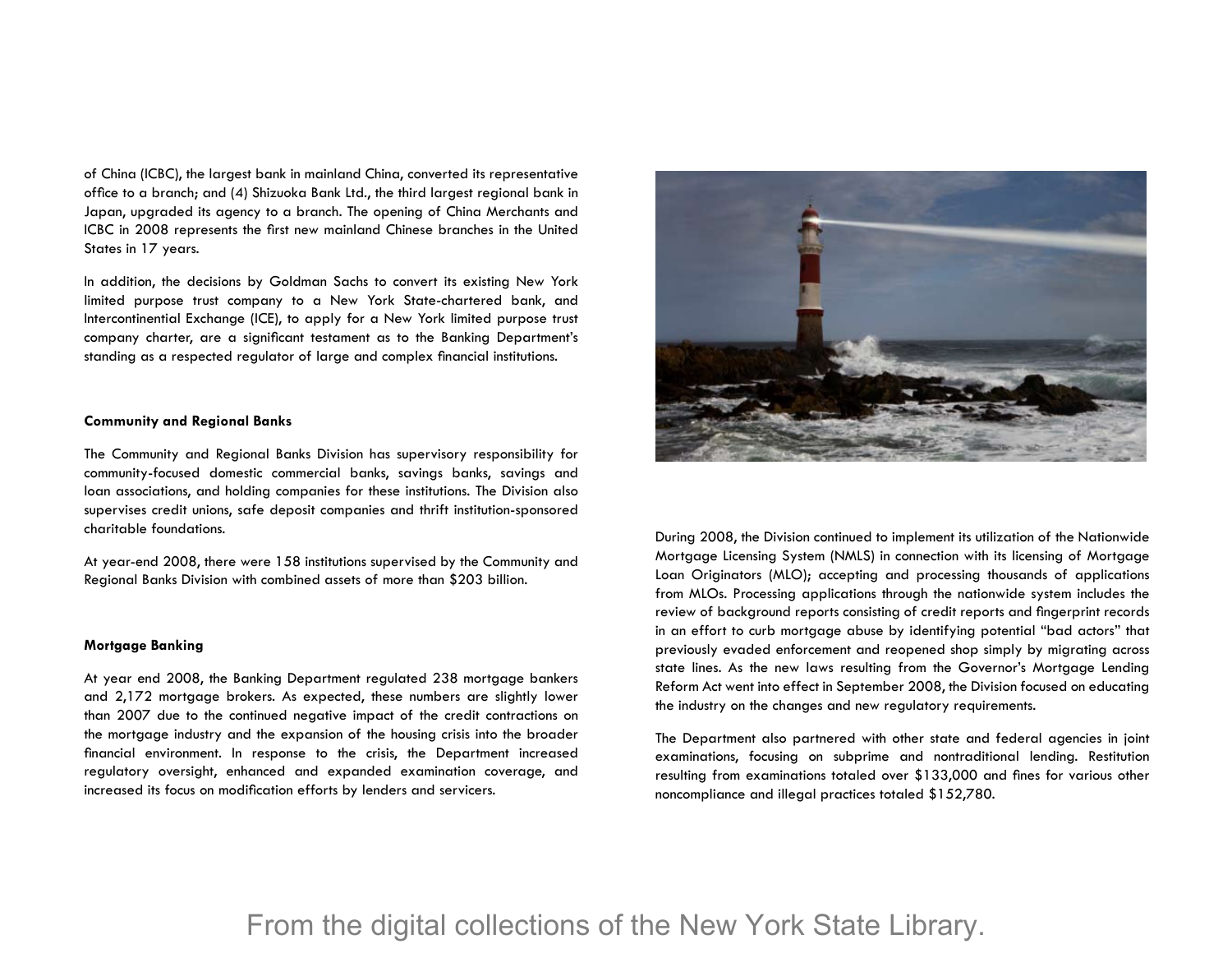#### **Licensed Financial Services**

The Licensed Financial Services Division (LFSD) supervises money transmitters, check cashers, budget planners, licensed lenders, sales finance companies, and premium finance agencies. At year end 2008, the Banking Department had regulatory oversight of 23 licensed lenders, 52 budget planners, 98 sales finance companies, 69 money transmitters, 66 premium finance agencies and 202 check cashers.

Despite the continued economic downturn through 2008, these nondeposit alternatives to traditional financial service organizations continued to remain stable and be available to consumers. While a certain number of companies did exit the various segments throughout the year, the Division continued to receive applications for new licenses. And, although credit was tightening across traditional lending sources, consumers continued to be able to access nondepositary consumer finance providers, such as sales finance companies.

#### **Consumer Services**

The Banking Department's Consumer Services Division is responsible for performing consumer compliance and fair lending examinations and enforcing the Community Reinvestment Act (CRA). In 2008, the Division conducted 29 CRA exams, 61 fair lending exams, and 40 compliance exams.

In response to the ongoing mortgage crisis, in 2008 the Consumer Services Division led the Department's initiative to supply funding to 22 organizations that provide foreclosure prevention counseling and legal services. And, in addition to coordinating and participating in the eight "Operation Protect Your Home" forums across the state, the Consumer Services team developed a comprehensive list of foreclosure prevention counseling agencies and legal services providers for posting on the Department's website.



As a follow-up to consumer complaints and examination results, the Division initiated investigations of six mortgage brokers and bankers for fair lending violations that ended in the restitution of thousands of dollars for hundreds of consumers. In addition, the Division recovered \$15,098 for consumers based on violations of consumer protection laws.

Throughout 2008, the Division continued to participate in interagency working groups, working with federal regulators to identify areas in need of change relating to CRA and with the President's Advisory Council on Financial Literacy to develop a series of recommendations on subprime lending practices. The Division also co-sponsored a public forum on the credit card crisis to help consumers and financial institutions identify strategies for overcoming credit card debt.

The Consumer Services Division also manages the Consumer Help Unit. In 2008, the Unit received over 3,800 written complaints, of which more than 2,200 (approximately 60 percent) were mortgage related. The Unit received over 74,000 telephone inquires, of which more than 19,000 were mortgage related. Staff responding to consumer questions and complaints through the Department's toll-free consumer number (1-877-BANK NYS) can handle calls in English, Spanish, Russian and Cantonese.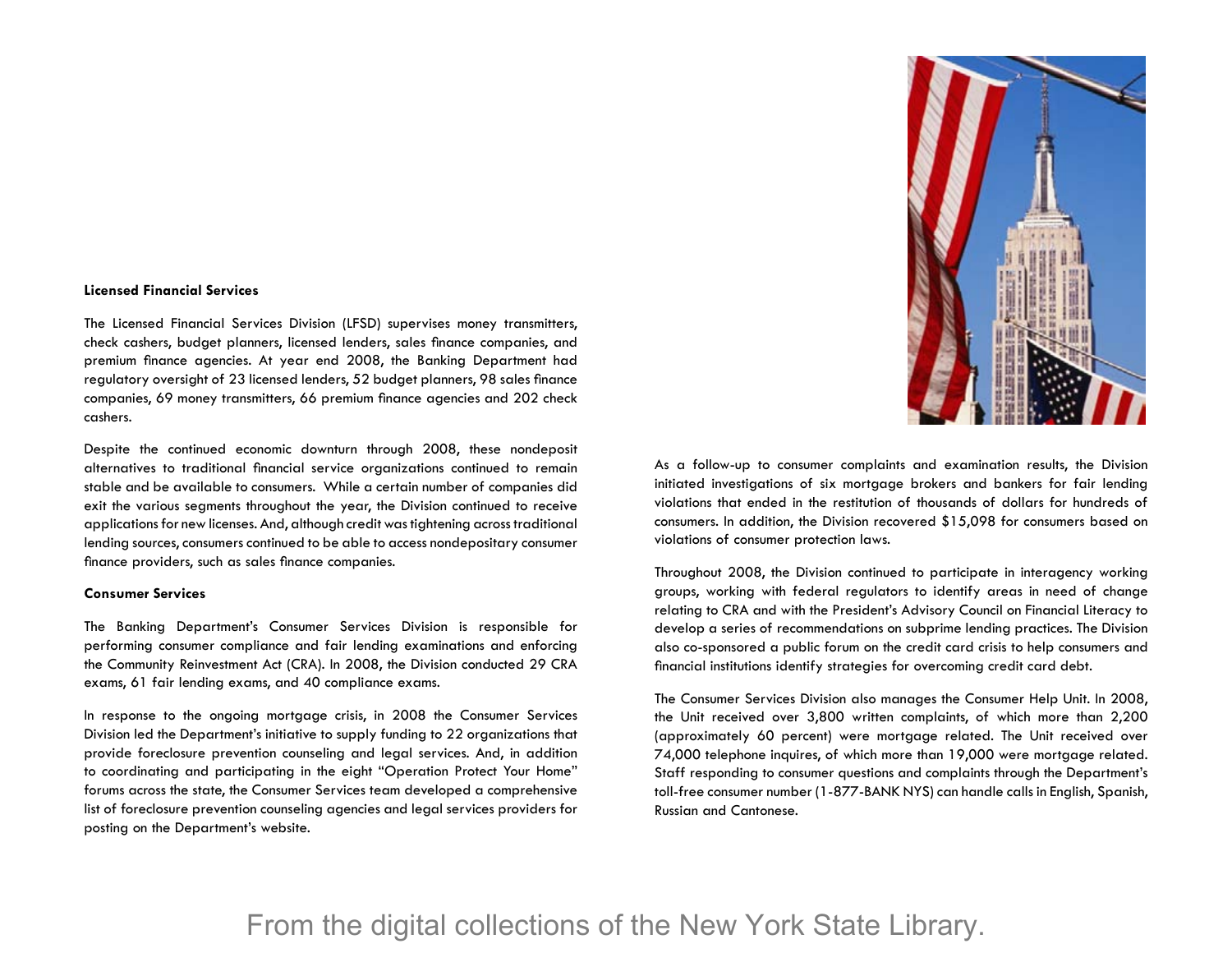In addition to functional areas that support each of the supervisory Divisions, such as human resources, legal, operations, communications and administration, the Banking Department has two additional divisions with very specific missions: the Criminal Investigations Bureau and the Holocaust Claims Processing Office.

#### **Criminal Investigations Bureau**

The Department's Criminal Investigations Bureau (CIB) provides specialized investigatory capabilities with respect to allegations of criminal activity involving the financial and mortgage industries and works cooperatively with law enforcement agencies at the local, state and federal levels.

The Mortgage Fraud Unit, created in 2007, assists law enforcement agencies by participating in mortgage fraud investigations across New York State. A number of investigations initiated in 2008 culminated in early 2009 with the indictment or arrest of more than 25 individuals in mortgage fraud cases that involved a total up to \$216 million. In addition to being a member of several federal task forces run by the United States Attorneys' offices, the Unit hosts monthly meetings of the Mortgage Fraud Working Group in which members of various state, local and federal law enforcement and regulatory agencies meet to discuss recent trends and activities involving mortgage fraud. The Unit is also an acknowledged leader in educating local, state and federal law enforcement agencies in identifying, investigating and prosecuting mortgage fraud.

CIB houses a team of examiners who specialize in compliance with anti-money laundering (AML) laws, such as the Bank Secrecy Act (BSA). This Division identifies and mitigates threats to the financial industry stemming from money laundering and terrorist financing.

#### **Holocaust Claims**

The Holocaust Claims Processing Office (HCPO) was created in 1997 to help Holocaust victims and their heirs recover: assets deposited in banks, unpaid proceeds of insurance policies issued by European insurers, and artworks that were lost, looted or sold under duress. The Office accepts claims for Holocaust-era looted assets from anywhere in the world and charges no fees for its services.

From its inception through December 2008, the HCPO has responded to more than 13,000 inquiries and received claims from 4,788 individuals from 45 states and 38 countries. The HCPO has successfully closed the cases of 1,576 individuals in which either an offer was accepted, the claims process to which the claim was submitted issued a final determination, the assets claimed had been previously compensated via a postwar restitution or compensation proceeding, or otherwise handled appropriately (i.e. in accordance with the original accountholders' wishes).

The claims of 3,212 individuals remain open.

The combined total of offers extended to HCPO claimants for bank, insurance, and other asset losses amounts to \$136,047,665.

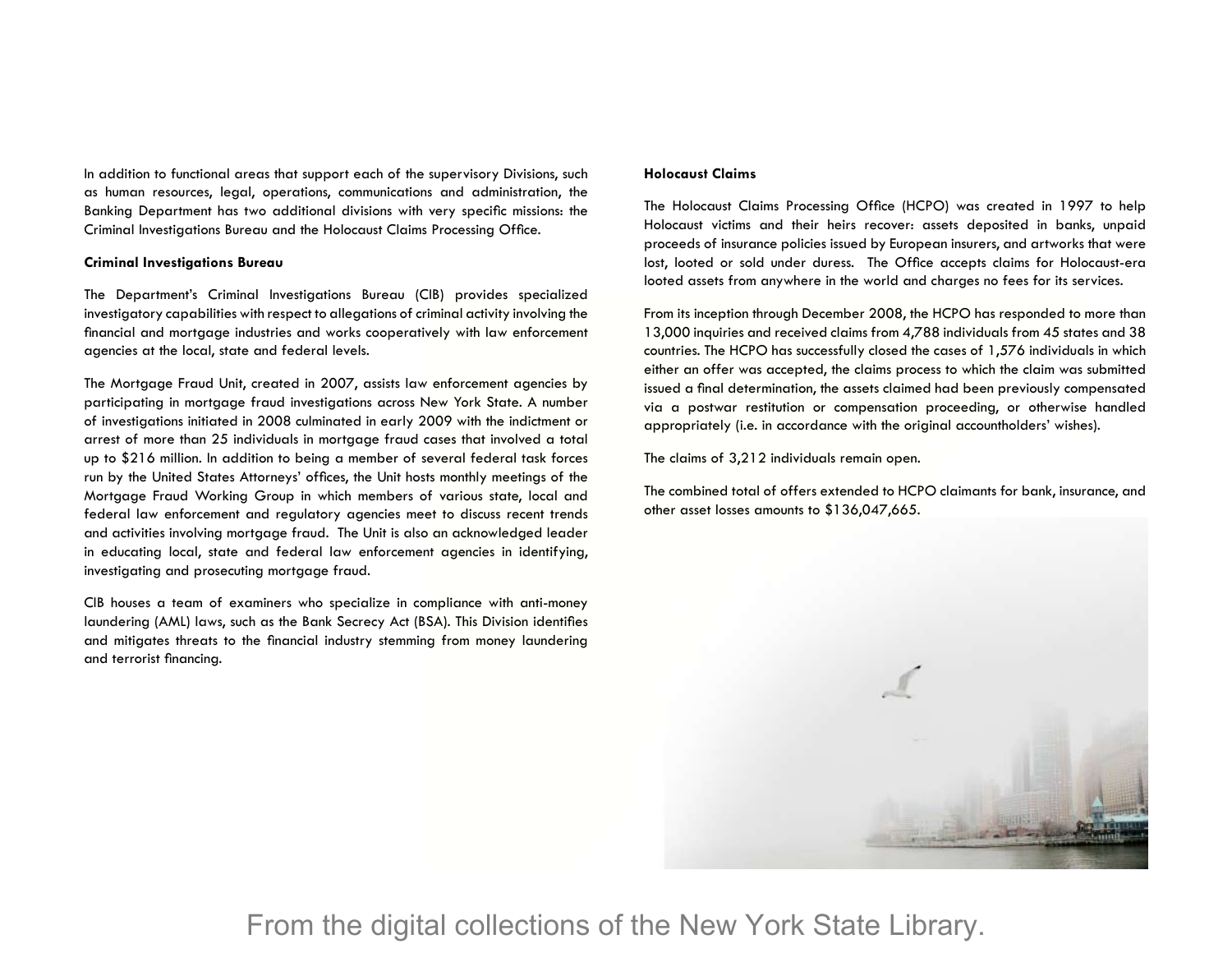## THE BANKING DEVELOPMENT DISTRICT PROGRAM



Since its creation in 1997, the Banking Development District (BDD) Program continues to be an important part of the Banking Department's efforts in economic development and in ensuring New Yorkers have access to traditional banking services. In late 2004, the Banking Department, together with several New York City agencies, formed the "Banking Development Working Group" to promote the newly established City BDD program. The working group identified 11 New York City communities that were decidedly lacking in bank services and developed a menu of additional State and City incentives to heighten the appeal of the program to banks as encouragement to locate a branch in one of the identified communities. A BDD established in one of these communities is known as an "Enriched BDD" because of the additional incentives. A total of six "Enriched BDDs" have been designated as a result of the Working Group's outreach efforts.

In our efforts to ensure the continuous development of the BDD program, in late 2008 and early 2009 the Department conducted a survey of banks and community organizations, and coordinated a number of public hearings, to get input on the effectiveness of the BDD program and to determine what changes are needed.

In 2008, the Department approved the creation of three new Banking Development Districts, which resulted in the opening of new bank branches in Brooklyn, the Bronx and Nassau County. At year end 2008, 38 BDDs had been designated across the State.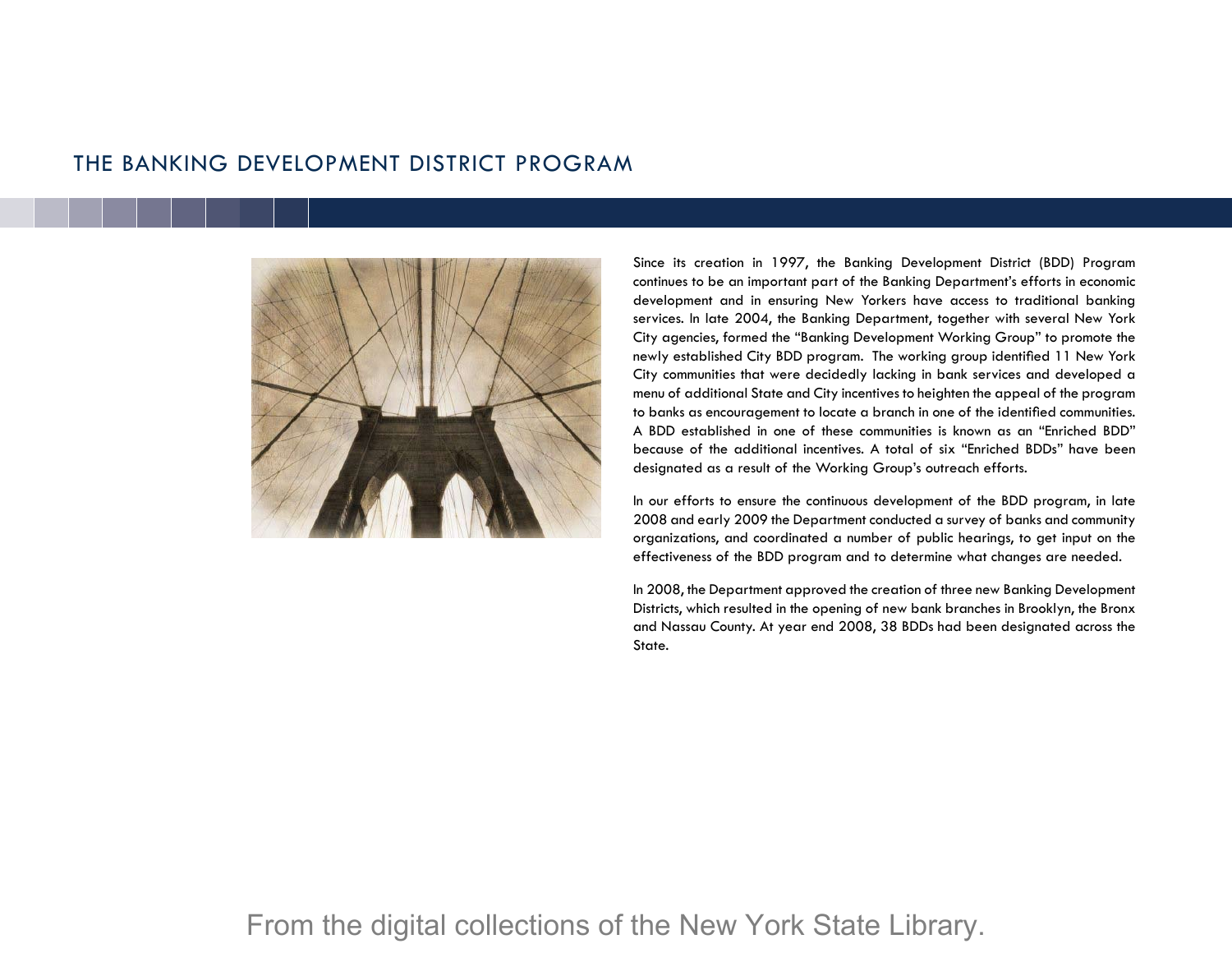|                    | <b>Date Approved</b> | Name                                                                                                    |
|--------------------|----------------------|---------------------------------------------------------------------------------------------------------|
| <b>BANKING</b>     | 4/11/2008            | Community Board #5: Amalgamated Bank                                                                    |
| <b>DEVELOPMENT</b> | 9/26/2006            | Portion of Soundview: Ridgewood Savings Bank (formerly City & Suburban Federal Savings Bank             |
|                    | 3/10/2006            | <b>Bronx</b><br>Portion of Williamsbridge: Ridgewood Savings Bank                                       |
| <b>DISTRICTS</b>   | 11/14/2000           | Community Board #3: Citibank (formerly EAB)                                                             |
|                    | 7/31/2000            | Community Planning District #1: New York National Bank                                                  |
|                    |                      |                                                                                                         |
|                    | 1/31/2008            | Portion of Sunset Park: Amalgamated Bank                                                                |
|                    | 9/4/2007             | Portion of East Harlem: Amalgamated Bank                                                                |
|                    | 7/6/2007             | Portion of Fort Green, Clinton Hill and Bedford Stuyvesant: Capital One Bank (formerly North Fork Bank) |
|                    | 5/22/2006            | Portion of Greenpoint & Williamsburg: Cross County Federal Savings Bank<br>Brooklyn                     |
|                    | 5/23/2005            | Windsor Terrace, Borough Park, Kensington and Others: TD Bank (formerly Commerce Bank)                  |
|                    | 1/20/2004            | East New York: City National Bank of New Jersey                                                         |
|                    | 10/10/2000           | Sunset Park: Carver Federal Savings Bank                                                                |
|                    | 7/13/2000            | Red Hook: Sovereign Bank                                                                                |
|                    | 8/28/2007            | Portion of East Harlem: North Fork Bank                                                                 |
|                    | 5/3/2006             | Portion of Lower East Side: Capital One Bank (formerly North Fork Bank)                                 |
|                    | 2/8/2006             | Central Harlem: Citibank. N.A.                                                                          |
|                    | 1/5/2006             | Portion of Lower East Side: Banco Popular North America<br>Manhattan                                    |
|                    | 12/1/2005            | Portion of Northern Harlem: Carver Federal Savings Bank                                                 |
|                    | 7/24/2001            | Roosevelt Island: New York National Bank                                                                |
|                    | 3/9/2001             | South Central Harlem: Carver Federal Savings Bank                                                       |
|                    | 9/18/2006            | Portion of Long Island City: Amalgamated Bank                                                           |
|                    | 3/7/2005             | Portion of Corona Heights: New York Community Bank<br>Queens                                            |
|                    | 4/9/2004             | South Jamaica: Carver Federal Savings Bank                                                              |
|                    |                      |                                                                                                         |
|                    | 7/21/2005            | Portion of Stapleton and Rosebank: Victory State Bank                                                   |
|                    |                      | Staten Island<br>12/16/2002 St. George: Victory State Bank                                              |
|                    | 2/27/2008            | Portion of New Cassel Town of North Hempstead: City National Bank of New Jersey                         |
|                    | 8/10/2007            | Town of Theresa: The Upstate National Bank                                                              |
|                    | 10/26/2006           | South Ellicot in Buffalo: First Niagara Bank                                                            |
|                    | 7/7/2006             | Portion of Jefferson area of Buffalo: M&T Bank                                                          |
|                    | 4/19/2006            | Town of Mentz: Savannah Bank NA                                                                         |
|                    | 4/11/2006            | Village of Holland: Adirondack Bank                                                                     |
|                    | 2/27/2006            | Town of Mount Hope: Walden Federal Savings and Loan Association<br>New York State                       |
|                    | 12/15/2005           | West Side of Buffalo: First Niagara Bank (formerly Greater Buffalo Savings Bank)                        |
|                    | 9/1/2004             | Village of Green Island: Pioneer Savings Bank                                                           |
|                    | 7/23/2002            | Masten District: First Niagara Bank (formerly Greater Buffalo Savings Bank)                             |
|                    | 6/25/2001            | Village of Jordan: The Lyons National Bank                                                              |
|                    | 7/27/2000            | Village of Oriskany: Herkimer County Trust Bank                                                         |
|                    | 4/8/1999             | Spring Valley: KeyBank formerly Union State Bank                                                        |
|                    |                      |                                                                                                         |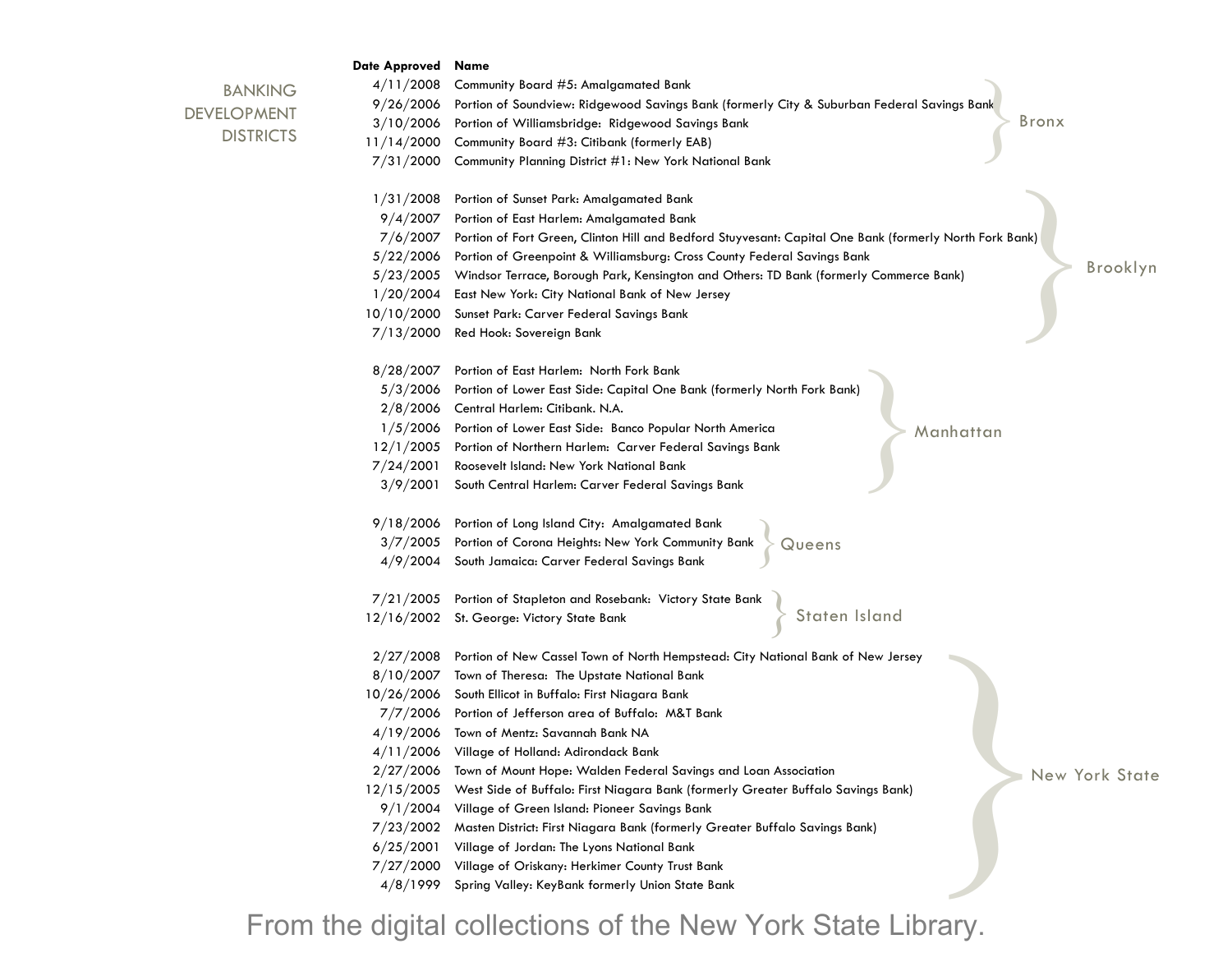## THE BANKING BOARD



The Banking Board was established by and derives its authority from Sections 13 and 14 of the New York State Banking Law. It is a quasilegislative body, whose members serve without pay. It promulgates regulations of both a general and specific nature for the conduct of banking and financial services in the State of New York. Certain types of applications must also be approved by the Banking Board. The Banking Board possesses broad powers that affect many areas of banking supervision.

The Banking Board is composed of 17 members. The Superintendent of Banks serves as Chairman of the Board and Executive Head. The other 16 members of the Board are appointed for three-year terms by the Governor, subject to confirmation by the Senate. Of these 16 members, eight are public members, while the other eight must have banking experience obtained from various segments of the banking industry.

### MEMBERS AS OF DECEMBER 31, 2008

Richard H. Neiman, Chairman **Industry Representatives** Robert M. Fisher E. Peter Forrestel II Peter G. Humphrey John M. Scarchilli Alan Shamoon Thomas G. Siciliano George J. Vojta (Open Seat)

Wesley Chen James Higgins Daniel J. Hogarty, Jr. P. Nicholas Kourides Sarah Kovner John J. LaFalce Brian D. Obergfell (Open Seat)

**Public Members**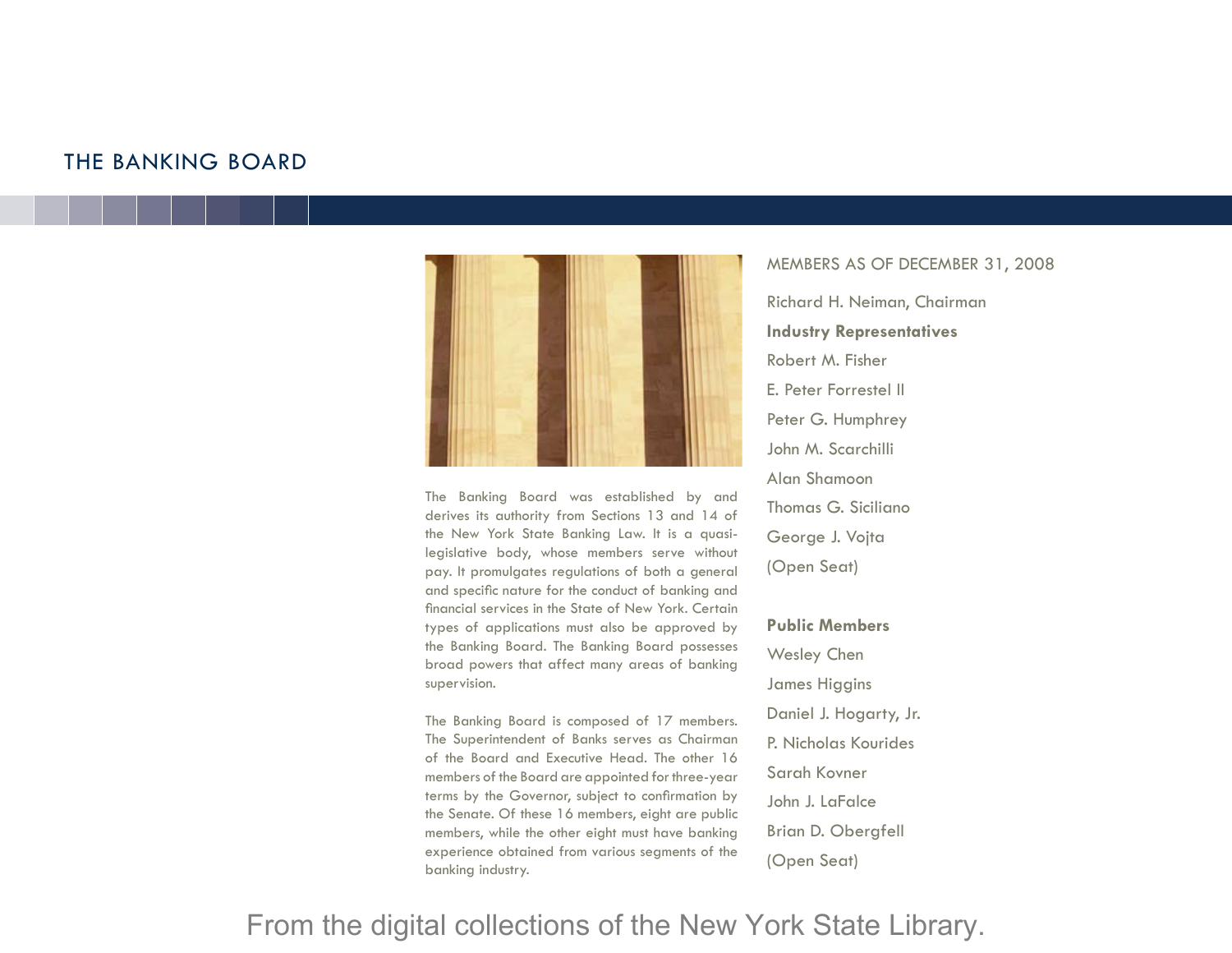## TABLE OF CONTENTS



| <b>Supervised and Licensed Institutions</b>                           | page 13 |
|-----------------------------------------------------------------------|---------|
| Summary of Supervised and Licensed Institutions                       |         |
| List of Supervised and Licensed Institutions                          |         |
| <b>Consolidated Banking Statistics</b>                                | page 24 |
| Principal Banking and Lending Facilities in New York State            |         |
| Condition of Banks, Trust Companies and Private Bankers               |         |
| <b>Condition of Savings Banks</b>                                     |         |
| Condition of Savings & Loan Associations                              |         |
| Condition of Credit Unions                                            |         |
| <b>Condition of Safe Deposit Companies</b>                            |         |
| <b>Condition of Investment Companies</b>                              |         |
| Condition of Licensed Lenders                                         |         |
| <b>Closed Institutions</b>                                            | page 41 |
| Voluntary and Involuntary Liquidations                                |         |
| Unclaimed Funds From Liquidations                                     |         |
| <b>Banking Board Actions, Mergers, Consolidations and Conversions</b> | page 42 |
| Mergers and Acquisitions                                              |         |
| Actions Other than Mergers & Acquisitions                             |         |
| Conversion of Institutions from Federal to State Charter              |         |
| Conversion of Institutions from State to Federal Charter              |         |
| <b>State Transmitter of Money Insurance Fund</b>                      | page 45 |
| <b>Department Organization and Maintenance</b>                        | page 46 |
| Summary of Banking Law and Related Law Changes,                       |         |
| <b>Regulatory Changes and Enforcement Actions</b>                     | page 47 |
|                                                                       |         |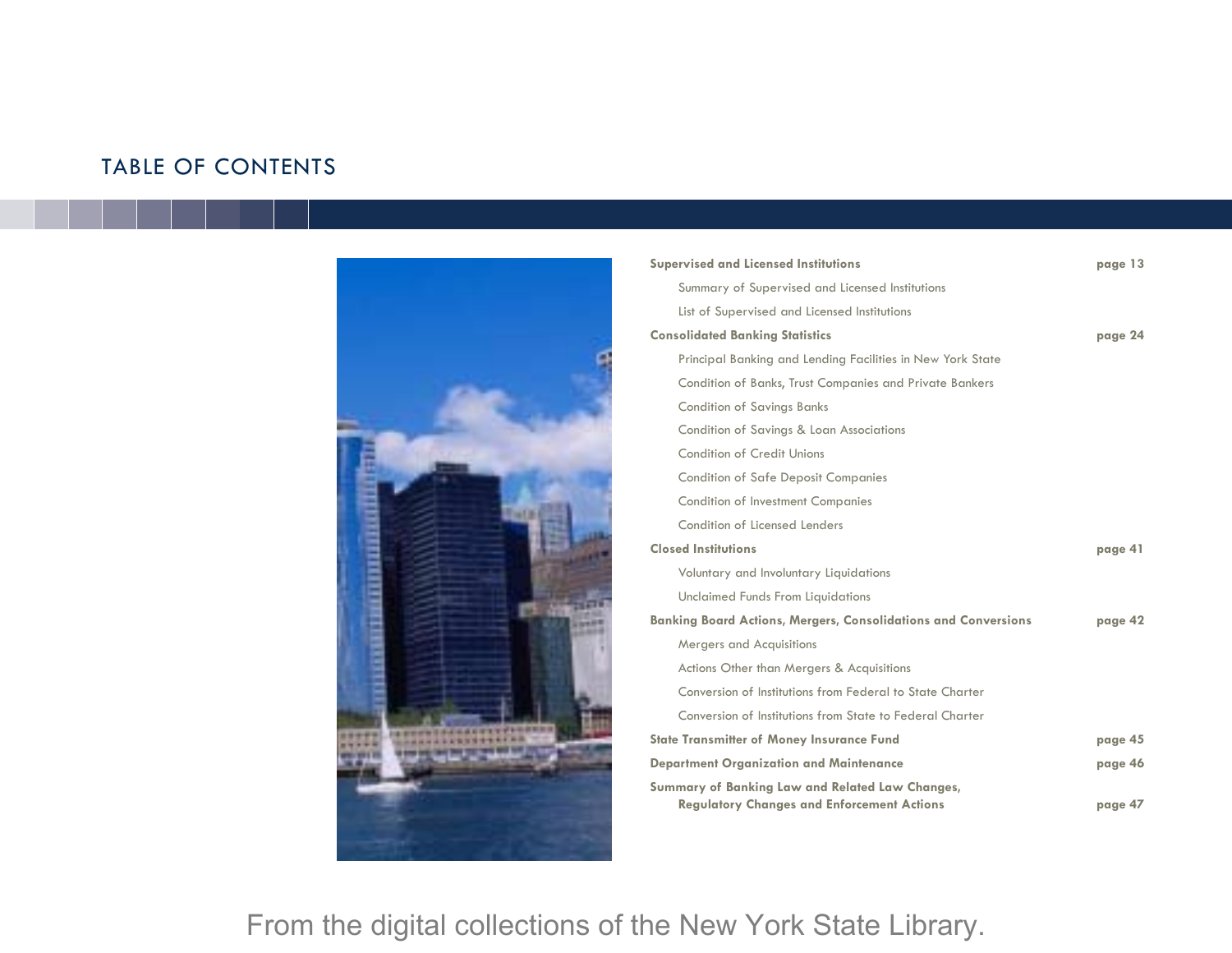| SUMMARY OF SUPERVISED AND LICENSED INSTITUTIONS | Number of<br>Institutions | Number of<br>Domestic Offices |
|-------------------------------------------------|---------------------------|-------------------------------|
| Type of Institution                             |                           |                               |
| <b>Commercial Banks</b>                         | 53                        | 263                           |
| <b>Trust Companies</b>                          | 28                        | 1,143                         |
| <b>Limited Purpose Trust Companies</b>          | 13                        | 15                            |
| Private Banker                                  | 1                         | 9                             |
| <b>Savings Banks</b>                            | 20                        | 454                           |
| Savings and Loan Associations                   | 3                         | 4                             |
| <b>Credit Unions</b>                            | 21                        | 53                            |
| <b>Safe Deposit Companies</b>                   | $\boldsymbol{2}$          | $\overline{2}$                |
| Investment Companies (Article XII)              | 10                        | 12                            |
| Licensed Lenders                                | 23                        | 152                           |
| <b>Foreign Branches</b>                         | 83                        | 98                            |
| Foreign Agencies                                | 18                        | 18                            |
| Foreign Representative Offices                  | 36                        | 36                            |
| Holding Companies - One Bank                    | 30                        | 30                            |
| Holding Companies - Multi Bank                  | 7                         | $\overline{z}$                |
| <b>Mutual Holding Companies</b>                 | 1                         | $\mathbf{1}$                  |
| <b>Sales Finance Companies</b>                  | 98                        | 130                           |
| <b>Premium Finance Agencies</b>                 | 66                        | 102                           |
| <b>Check Cashiers</b>                           | 202                       | 691                           |
| <b>Money Transmitters</b>                       | 69                        | 298                           |
| <b>Budget Planners</b>                          | 52                        | 73                            |
| Mortgage Bankers                                | 238                       | 892                           |
| Mortgage Brokers                                | 2,172                     | 2,776                         |
| Common Trust Funds                              | 60                        | 60                            |
| <b>State Regulated Corporations</b>             | 4                         | 4                             |
| <b>Charitable Foundations</b>                   | 3                         | $\mathsf 3$                   |
|                                                 |                           |                               |
| Total                                           | 3,313                     | 7,326                         |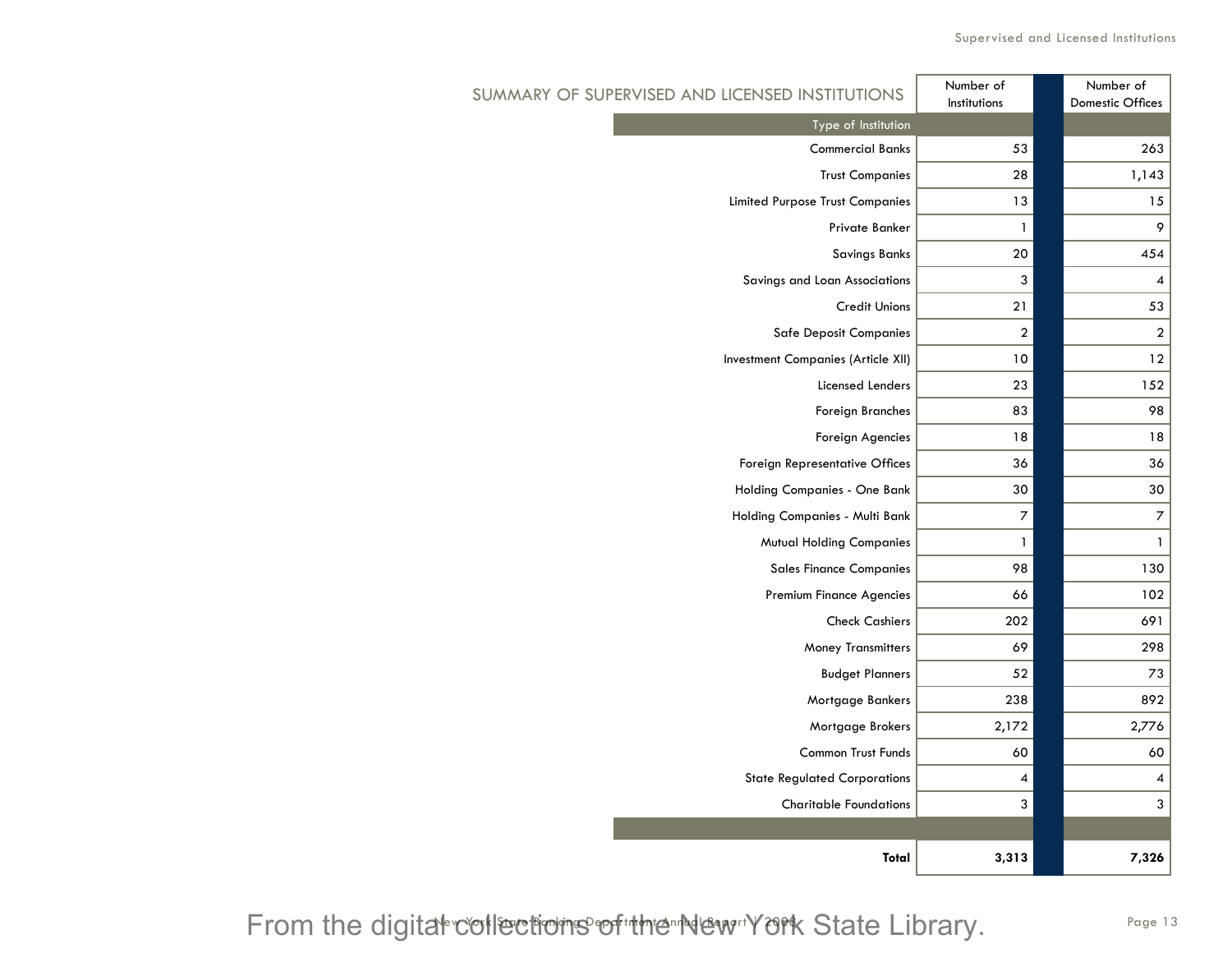Supervised and Licensed Institutions

| Name                                 | <b>Street Address</b>       | City, State Zip            | <b>Domestic Offices</b> | <b>Charter Date</b> |
|--------------------------------------|-----------------------------|----------------------------|-------------------------|---------------------|
| <b>Commercial Banks</b>              |                             |                            |                         |                     |
| Adirondack Bank                      | 185 Genesee Street          | Utica, NY 13501            | 18                      | December 30, 2003   |
| Alden State Bank                     | 13216 Broadway              | Alden, NY 14004            | $\overline{2}$          | September 30, 1916  |
| Alma Bank                            | 28-31 31st Street           | Astoria, NY 11102          | 5                       | September 12, 2007  |
| <b>Alpine Capital Bank</b>           | 680 Fifth Avenue            | New York, NY 10019         | -1                      | February 29, 2000   |
| Amerasia Bank                        | 41-04/41-06 Main Street     | Flushing, NY 11355         | $\overline{2}$          | February 16, 1988   |
| <b>American Community Bank</b>       | 300 Glen Street             | Glen Cove, NY 11542        | 3                       | October 20, 1999    |
| <b>Bank of Akron</b>                 | 46 Main Street              | Akron, NY 14001            | 6                       | December 31, 1919   |
| <b>Bank of Cattaraugus</b>           | 24 Main Street              | Cattaraugus, NY 14719      | $\mathbf{1}$            | March 30, 1892      |
| <b>Bank of Holland</b>               | 12 South Main Street        | Holland, NY 14080          | $\overline{2}$          | October 21, 1893    |
| <b>Bank Leumi USA</b>                | 579 Fifth Avenue            | New York, NY 10017         | 14                      | July 15, 1968       |
| Berkshire Bank Municipal Bank        | 41 State Street             | Albany, NY 12207           | $\mathbf{1}$            | August 29, 2005     |
| <b>BPD Bank</b>                      | 90 Broad Street             | New York, NY 10004         | $\mathbf{1}$            | January 24, 1986    |
| Catskill Hudson Bank                 | 4438 Route 42 North         | Thompson, NY 12701         | 11                      | July 27, 1993       |
| <b>Cattaraugus County Bank</b>       | 116-120 Main Street         | Little Valley, NY 14755    | 7                       | January 2, 1902     |
| <b>CheckSpring Bank</b>              | 69 East 167th Street        | Bronx, NY 10452            | $\mathbf{1}$            | October 25, 2007    |
| <b>Citizens Bank of Cape Vincent</b> | 154 Broadway                | Cape Vincent, NY 13618     | 3                       | September 11, 1919  |
| Country Bank                         | 200 East 42nd Street        | New York, NY 10017         | 6                       | April 20, 1988      |
| <b>Emigrant Mercantile Bank</b>      | 6 East 43rd Street          | New York, NY 10017         | 1                       | July 9, 2004        |
| First American International Bank    | 5503 8th Avenue             | Brooklyn, NY 11220         | 9                       | October 15, 1999    |
| First Niagara Commercial Bank        | 55 East Avenue              | Lockport, NY 14095         | $\overline{2}$          | August 1, 2000      |
| <b>Flushing Commercial Bank</b>      | 661 Hillside Avenue         | New Hyde Park, NY 11040    | 3                       | May 1, 2007         |
| Genesee Regional Bank                | 3380 Monroe Avenue          | Pittsford, NY 14618        | 3                       | August 8, 1985      |
| Global Bank                          | 30 East Broadway            | New York, NY 10002         | $\mathbf{1}$            | February 28, 2007   |
| <b>Gold Coast Bank</b>               | 2929 Expressway Drive North | Islandia, NY 11749         | $\mathbf{1}$            | February 28, 2008   |
| Gotham Bank of New York              | 1412 Broadway               | New York, NY 10018         | $\mathbf{1}$            | November 17, 1980   |
| <b>Greene County Commercial Bank</b> | 425 Main Street             | Catskill, NY 12414         | $\mathbf{1}$            | May 20, 2004        |
| <b>Hamptons State Bank</b>           | 243 North Sea Road          | Southampton, NY 11968      | 1                       | August 17, 1998     |
| <b>Hanover Community Bank</b>        | 2131 Jericho Turnpike       | Garden City Park, NY 11040 | $\mathbf{1}$            | November 4, 2008    |
| Interaudi Bank                       | 19 East 54th Street         | New York, NY 10022         | $\overline{2}$          | June 6, 1983        |
| LibertyPointe Bank                   | 120 Broadway                | New York, NY 10271         | 3                       | October 21, 2005    |
| New York Commercial Bank             | One Suffolk Square          | Islandia, NY 11749         | 40                      | November 13, 1989   |
| <b>NewBank</b>                       | 146-01 Northern Boulevard   | Flushing, NY 11354         | $\overline{2}$          | August 17, 2006     |
| Pathfinder Commercial Bank           | 214 West First Street       | Oswego, NY 13126           | $\mathbf{1}$            | October 23, 2002    |
| Pioneer Commercial Bank              | 21 Second Street            | Troy, NY 12180             | 1                       | November 15, 2004   |
| Provident Municipal Bank             | 400 Rella Boulevard         | Montebello, NY 10927       | $\overline{a}$          | April 18, 2002      |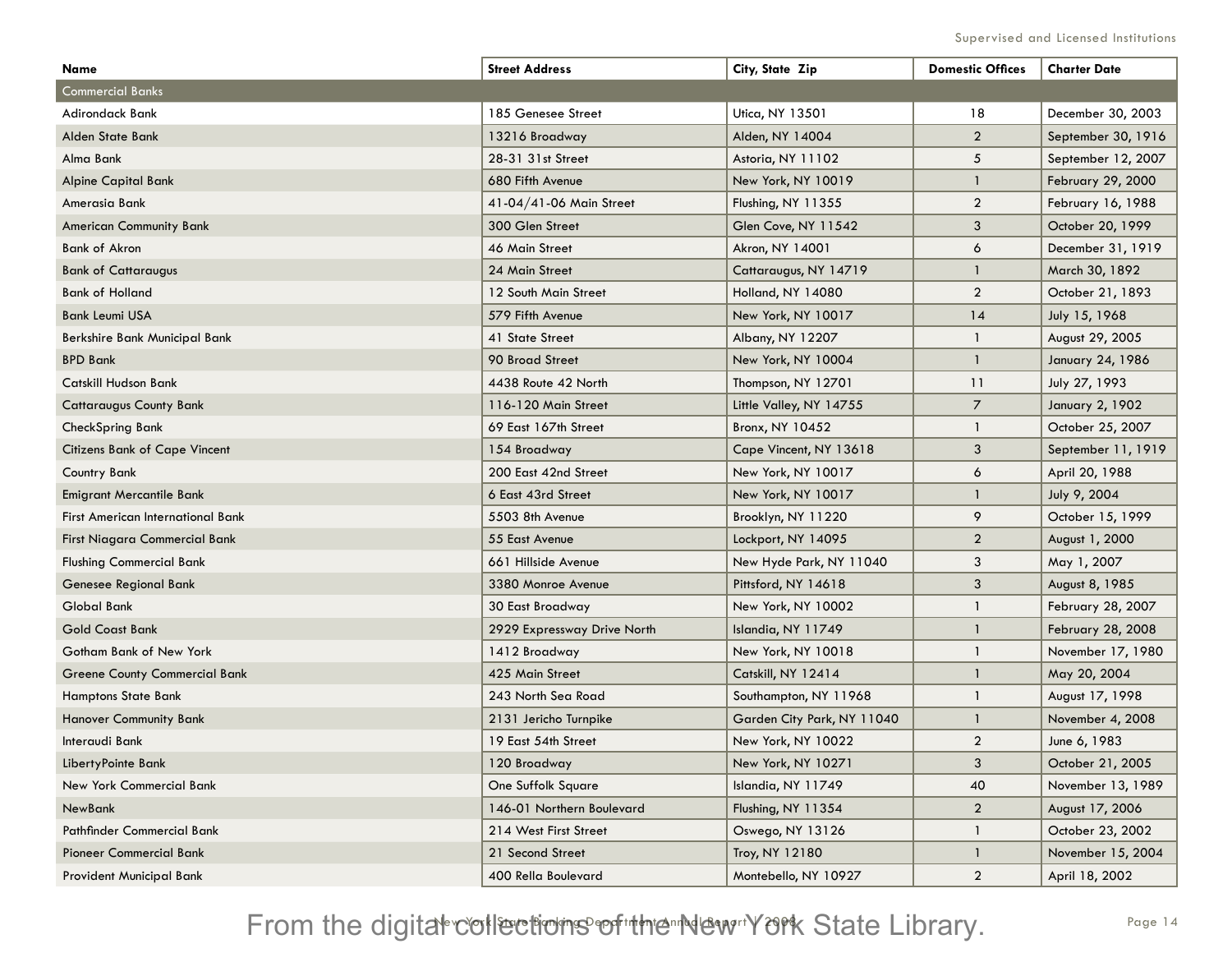| Name                                         | <b>Address</b>              | City, State Zip         | <b>Domestic Offices</b> | <b>Charter Date</b> |
|----------------------------------------------|-----------------------------|-------------------------|-------------------------|---------------------|
| <b>PCSB Commercial Bank</b>                  | Route 6 & Drewville Road    | Brewster, NY 10509      |                         | December 20, 2001   |
| Riverside Bank                               | 11-13 Garden Street         | Poughkeepsie, NY 12602  | 4                       | February 12, 1988   |
| Savoy Bank                                   | 1675 Broadway               | New York, NY 10019      | 1                       | January 15, 2008    |
| Shinhan Bank America                         | 330 Fifth Avenue            | New York, NY 10001      | 14                      | October 10, 1990    |
| Signature Bank                               | 565 Fifth Avenue            | New York, NY 10017      | 22                      | April 5, 2001       |
| State Bank of Chittenango                    | 101 Falls Boulevard         | Chittenango, NY 13037   | $\mathbf{1}$            | February 23, 1923   |
| The Berkshire Bank                           | 4 East 39th Street          | New York, NY 10016      | 11                      | May 4, 1989         |
| The Park Avenue Bank                         | 460 Park Avenue             | New York, NY 10022      | 5                       | March 30, 2004      |
| The Westchester Bank                         | 2001 Central Park Avenue    | Yonkers, NY 10710       | 1                       | June 11, 2008       |
| Tioga State Bank                             | Main & Tioga Streets        | Spencer, NY 14883       | 11                      | March 22, 1884      |
| United International Bank                    | 41-60 Main Street           | Flushing, NY 11355      | $\mathbf{1}$            | December 22, 2005   |
| <b>United Orient Bank</b>                    | 10 Chatham Square           | New York, NY 10038      | 3                       | May 7, 1980         |
| <b>USA Bank</b>                              | 601 North Main Street       | Port Chester, NY 10573  | 1                       | December 22, 2005   |
| <b>USNY Bank</b>                             | 389 Hamilton Street         | Geneva, NY 14456        | $\overline{2}$          | July 27, 2007       |
| <b>Victory State Bank</b>                    | 4142 Hylan Boulevard        | Staten Island, NY 10308 | 5                       | November 13, 1997   |
| Waterford Village Bank                       | 8411 Main Street            | Clarence, NY 14221      | 1                       | December 7, 2006    |
| Woori America Bank                           | 1250 Broadway               | New York, NY 10001      | 19                      | January 20, 1984    |
| <b>WSB Municipal Bank</b>                    | 111 Clinton Street          | Watertown, NY 13601     | $\mathbf{1}$            | June 30, 2003       |
|                                              |                             |                         | 263                     |                     |
| <b>Trust Companies</b>                       |                             |                         |                         |                     |
| <b>Amalgamated Bank</b>                      | 275 Seventh Avenue          | New York, NY 10001      | 19                      | March 16, 1923      |
| <b>Banco Popular North America</b>           | 7 West 51st Street          | New York, NY 10019      | 159                     | January 1, 1999     |
| <b>Bank of Millbrook</b>                     | Franklin Avenue             | Millbrook, NY 12545     | $\overline{2}$          | March 14, 1891      |
| <b>Bank of Richmondville</b>                 | 5 East Main Street          | Richmondville, NY 12149 | 3                       | December 8, 1893    |
| <b>Bank of Smithtown</b>                     | <b>One East Main Street</b> | Smithtown, NY 11787     | 27                      | May 4, 1923         |
| Bank of Tokyo - Mitsubishi UFJ Trust Company | 1251 Avenue of the Americas | New York, NY 10020      | 3                       | September 15, 1955  |
| <b>Bank of Utica</b>                         | 220-222 Genesee Street      | Utica, NY 13502         | $\mathbf{1}$            | September 30, 1958  |
| Capital Bank & Trust Company                 | 1375 Washington Avenue      | Albany, NY 12206        | 5                       | December 11, 1995   |
| <b>Chemung Canal Trust Company</b>           | One Chemung Canal Plaza     | Elmira, NY 14901        | 20                      | July 10, 1902       |
| Deutsche Bank Trust Company Americas         | 60 Wall Street              | New York, NY 10005      | 3                       | March 24, 1903      |
| Fiduciary Trust Company International        | 600 Fifth Avenue            | New York, NY 10020      | -1                      | November 17, 1930   |
| First State Bank, Canisteo, N.Y.             | 3 Main Street               | Canisteo, NY 14823      | 3                       | April 28, 1897      |
| <b>Five Star Bank</b>                        | 55 North Main Street        | <b>Warsaw, NY 14569</b> | 48                      | February 14, 1902   |
| Habib American Bank                          | 99 Madison Avenue           | New York, NY 10016      | 6                       | November 7, 1983    |
| <b>Israel Discount Bank of New York</b>      | 511 Fifth Avenue            | New York, NY 10017      | 10                      | July 17, 1922       |
| Manufacturers and Traders Trust Company      | One M & T Plaza             | Buffalo, NY 14240       | 729                     | June 27, 1893       |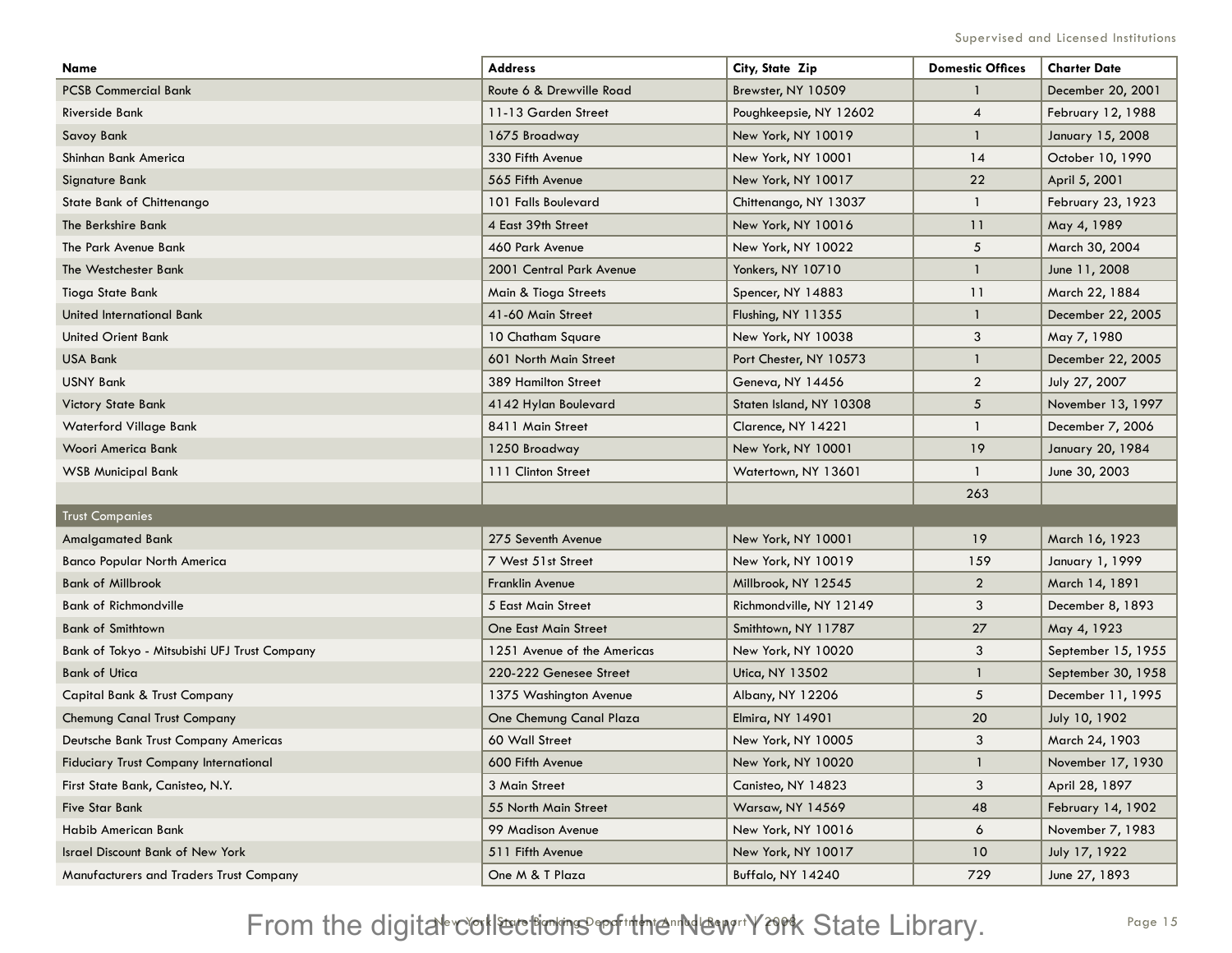| Name                                                | <b>Address</b>              | City, State Zip            | <b>Domestic Offices</b> | <b>Charter Date</b> |
|-----------------------------------------------------|-----------------------------|----------------------------|-------------------------|---------------------|
| Mitsubishi UFJ Trust & Banking Corporation (U.S.A.) | 420 Fifth Avenue            | New York, NY 10018         |                         | March 24, 1986      |
| Mizuho Corporate Bank (USA)                         | 1251 Avenue of the Americas | New York, NY 10020         | $\overline{2}$          | November 29, 1974   |
| Mizuho Trust & Banking Co. (USA)                    | 135 West 50th Street        | New York, NY 10020         | -1                      | October 22, 1987    |
| <b>Orange County Trust Company</b>                  | 212 Dolson Avenue           | Middletown, NY 10940       | 8                       | May 3, 1892         |
| Solvay Bank                                         | 1537 Milton Avenue          | Solvay, NY 13209           | $\overline{7}$          | March 20, 1917      |
| State Bank of Long Island                           | 699 Hillside Avenue         | New Hyde Park, NY 11040    | 16                      | November 1, 1966    |
| <b>Steuben Trust Company</b>                        | One Steuben Square          | Hornell, NY 14843          | 12                      | December 31, 1919   |
| The Adirondack Trust Company                        | 473 Broadway                | Saratoga Springs, NY 12866 | 11                      | September 19, 1901  |
| The Bank of Castile                                 | 50 North Main Street        | Castile, NY 14427          | 16                      | August 2, 1917      |
| The Bank of New York Mellon                         | One Wall Street             | New York, NY 10005         | 13                      | February 16, 1871   |
| Goldman Sachs Bank USA                              | 85 Broad Street             | New York, NY 10004         | $\overline{4}$          | August 20, 1990     |
| <b>Tompkins Trust Company</b>                       | 110 North Tioga Street      | Ithaca, NY 14850           | 13                      | September 18, 1891  |
|                                                     |                             |                            | 1,143                   |                     |
| Limited Purpose Trust Companies                     |                             |                            |                         |                     |
| American Stock Transfer & Trust Company             | 59 Maiden Lane              | New York, NY 10038         |                         | May 30, 2008        |
| Anthos Trust Company, LLC                           | 277 Park Avenue             | New York, NY 10172         | 1                       | September 9, 2008   |
| Continental Stock Transfer & Trust Company          | 17 Battery Place            | New York, NY 10004         | 1                       | May 1, 1974         |
| <b>Genesee Valley Trust Company</b>                 | 1221 Pittsford Victor Road  | Pittsford, NY 14534        | 1                       | March 30, 1994      |
| Law Debenture Trust Company of New York             | 400 Madison Avenue          | New York, NY 10017         | $\mathbf{1}$            | May 8, 2002         |
| Market Street Trust Company                         | 80 East Market Street       | Corning, NY 14830          | 1                       | November 17, 1987   |
| New York Life Trust Company                         | 51 Madison Avenue           | New York, NY 10010         | $\overline{2}$          | March 9, 1995       |
| <b>OFI Trust Company</b>                            | 2 World Financial Center    | New York, NY 10281         | 1                       | April 14, 1988      |
| The Bank of New York Trust Company                  | 200 Park Avenue             | New York, NY 10166         | $\overline{2}$          | March 9, 1982       |
| The Bank of Nova Scotia Trust Company of New York   | One Liberty Plaza           | New York, NY 10006         | 1                       | June 22, 1959       |
| The Depository Trust Company                        | 55 Water Street             | New York, NY 10041         | 1                       | May 11, 1973        |
| The Northern Trust Company of New York              | 65 East 55th Street         | New York, NY 10022         | 1                       | June 29, 1989       |
| The Rockefeller Trust Company                       | 30 Rockefeller Plaza        | New York, NY 10112         | 1                       | February 21, 1986   |
|                                                     |                             |                            | 15                      |                     |
| <b>Private Bankers</b>                              |                             |                            |                         |                     |
| Brown Brothers Harriman & Co.                       | 140 Broadway                | New York, NY 10005         | 9                       | June 15, 1934       |
|                                                     |                             |                            |                         |                     |
| <b>Savings Banks</b>                                |                             |                            |                         |                     |
| <b>Apple Bank For Savings</b>                       | 1395 Northern Boulevard     | Manhasset, NY 11030        | 55                      | April 17, 1863      |
| <b>Emigrant Bank</b>                                | 5 East 42nd Street          | New York, NY 10017         | $\overline{2}$          | April 10, 1850      |
| Emigrant Savings Bank - Brooklyn/Queens             | 1954 Flatbush Avenue        | Brooklyn, NY 11234         | 6                       | September 1, 2005   |
| Emigrant Savings Bank - Long Island                 | 1000 Merchants Concourse    | Westbury, NY 11590         | $\overline{7}$          | September 1, 2005   |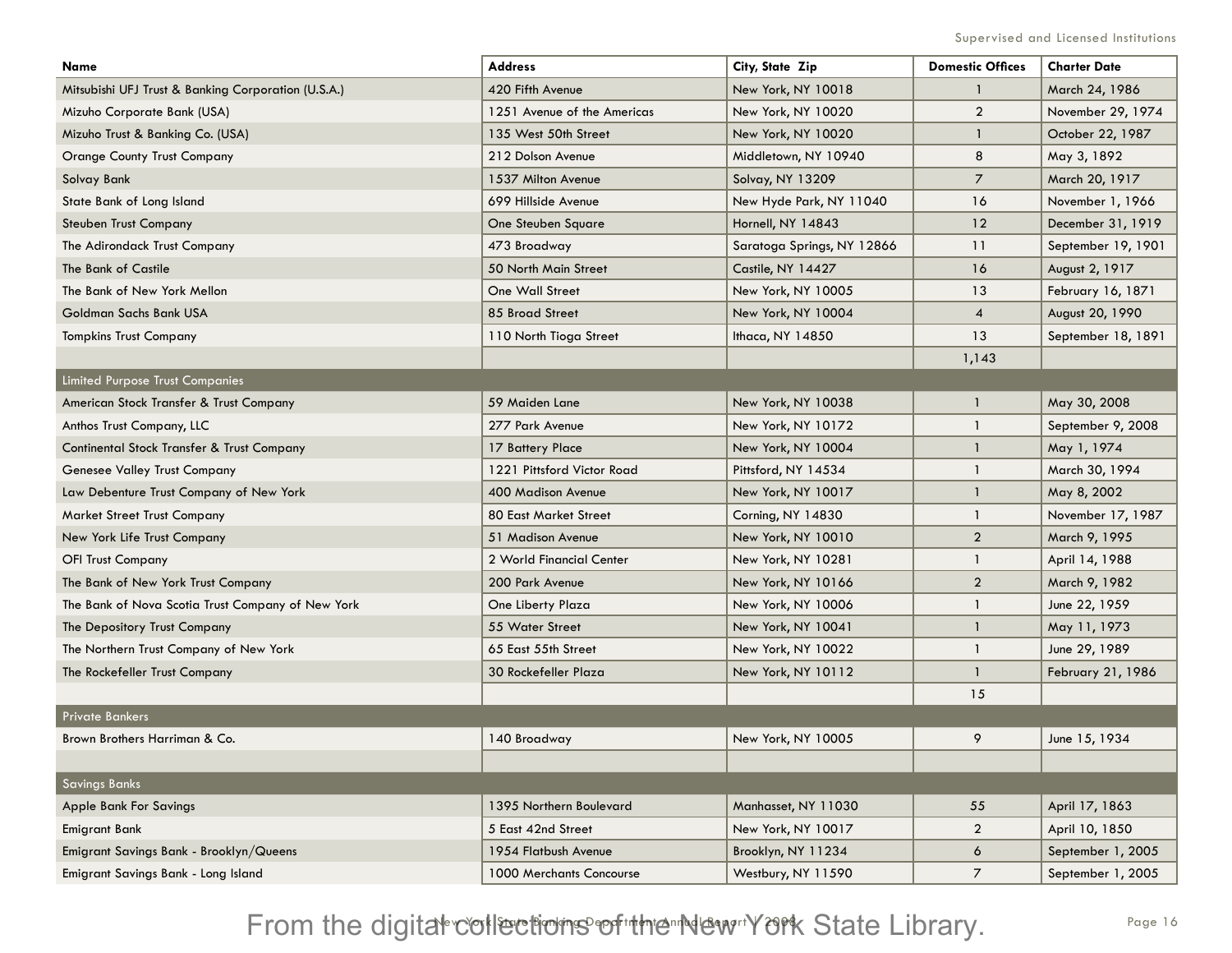| Name                                                                  | <b>Address</b>               | City, State Zip          | <b>Domestic Offices</b> | <b>Charter Date</b> |
|-----------------------------------------------------------------------|------------------------------|--------------------------|-------------------------|---------------------|
| Emigrant Savings Bank - Manhattan                                     | 261 Broadway                 | New York, NY 10007       | 12                      | September 1, 2005   |
| Emigrant Savings Bank-Bronx/Westchester                               | 2526 Grand Concourse         | Bronx, NY 10458          | 9                       | September 1, 2005   |
| <b>First Central Savings Bank</b>                                     | 70 Glen Street               | Glen Cove, NY 11542      | 9                       | March 31, 1999      |
| <b>Fulton Savings Bank</b>                                            | 75 South First Street        | Fulton, NY 13069         | 9                       | January 1, 1871     |
| New York Community Bank                                               | 136-65 Roosevelt Avenue      | Flushing, NY 11354       | 205                     | April 14, 1859      |
| Oneida Savings Bank                                                   | 182 Main Street              | Oneida, NY 13421         | 10                      | February 19, 1866   |
| Pathfinder Bank                                                       | 214 West First Street        | Oswego, NY 13126         | 8                       | March 4, 1859       |
| <b>Pioneer Savings Bank</b>                                           | 21 Second Street             | Troy, NY 12180           | 15                      | July 1, 1972        |
| Putnam County Savings Bank                                            | Route 6 & Drewville Road     | Brewster, NY 10509       | 9                       | July 1, 1972        |
| Rhinebeck Savings Bank                                                | 6414 Montgomery Street       | Rhinebeck, NY 12572      | 9                       | April 12, 1860      |
| <b>Ridgewood Savings Bank</b>                                         | 71-02 Forest Avenue          | Ridgewood, NY 11385      | 52                      | May 18, 1921        |
| <b>Rondout Savings Bank</b>                                           | 300 Broadway                 | Kingston, NY 12401       | 4                       | January 1, 1868     |
| Sawyer Savings Bank                                                   | 87 Market Street             | Saugerties, NY 12477     | 3                       | July 1, 1972        |
| The North Country Savings Bank                                        | 127 Main Street              | Canton, NY 13617         | 5                       | March 9, 1909       |
| <b>Ulster Savings Bank</b>                                            | 280 Wall Street              | Kingston, NY 12401       | 14                      | April 12, 1851      |
| <b>Watertown Savings Bank</b>                                         | 111 Clinton Street           | Watertown, NY 13601      | 11                      | October 2, 1893     |
|                                                                       |                              |                          | 454                     |                     |
| <b>Savings &amp; Loans</b>                                            |                              |                          |                         |                     |
| Atlas Savings and Loan Association                                    | 689 Fifth Avenue             | Brooklyn, NY 11215       | 1                       | October 17, 1900    |
| Canisteo Savings and Loan Association                                 | 1 Main Street                | Canisteo, NY 14823       | 1                       | August 15, 1921     |
| Medina Savings and Loan Association                                   | 11182 Maple Ridge Road       | Medina, NY 14103         | $\overline{2}$          | March 20, 1888      |
|                                                                       |                              |                          | 4                       |                     |
| <b>Credit Unions</b>                                                  |                              |                          |                         |                     |
| <b>AmeriCU Credit Union</b>                                           | 1916 Black River Boulevard   | Rome, NY 13440           | 11                      | May 1, 2000         |
| Branch 6000 NALC Credit Union                                         | 630 Broadway                 | Amityville, NY 11701     | -1                      | October 10, 1973    |
| <b>Buffalo Service Credit Union</b>                                   | 130 South Elmwood Avenue     | Buffalo, NY 14202        | 4                       | February 27, 1933   |
| <b>CFCU Community Credit Union</b>                                    | 1030 Craft Road              | Ithaca, NY 14850         | 8                       | December 1, 1997    |
| Directors Choice Credit Union                                         | 426 New Karner Road          | Albany, NY 12205         | 1                       | January 5, 2000     |
| Empire Branch 36 National Association of Letter Carriers Credit Union | 347 West 41st Street         | New York, NY 10036       | 1                       | February 3, 1939    |
| <b>Empire State Credit Union</b>                                      | 385 West Route 59            | Spring Valley, NY 10977  | $\mathbf{1}$            | August 30, 1920     |
| Erie County Employees Credit Union                                    | 95 Franklin Street           | Buffalo, NY 14202        | $\mathbf{1}$            | March 13, 1940      |
| Hudson River Community Credit Union                                   | 312 Palmer Avenue            | Corinth, NY 12822        | 1                       | March 23, 1998      |
| Jamestown Post Office Employees' Credit Union                         | <b>300 East Third Street</b> | Jamestown, NY 14701      | $\mathbf{1}$            | November 30, 1928   |
| Melrose Credit Union                                                  | 139-30 Queens Boulevard      | Briarwood, NY 11435      | $\mathbf{1}$            | May 27, 1922        |
| Middle Village Credit Union                                           | 78-09 Metropolitan Avenue    | Middle Village, NY 11379 | $\mathbf{1}$            | January 2, 1924     |
| Montauk Credit Union                                                  | 111 West 26th Street         | New York, NY 10001       | $\overline{c}$          | March 20, 1922      |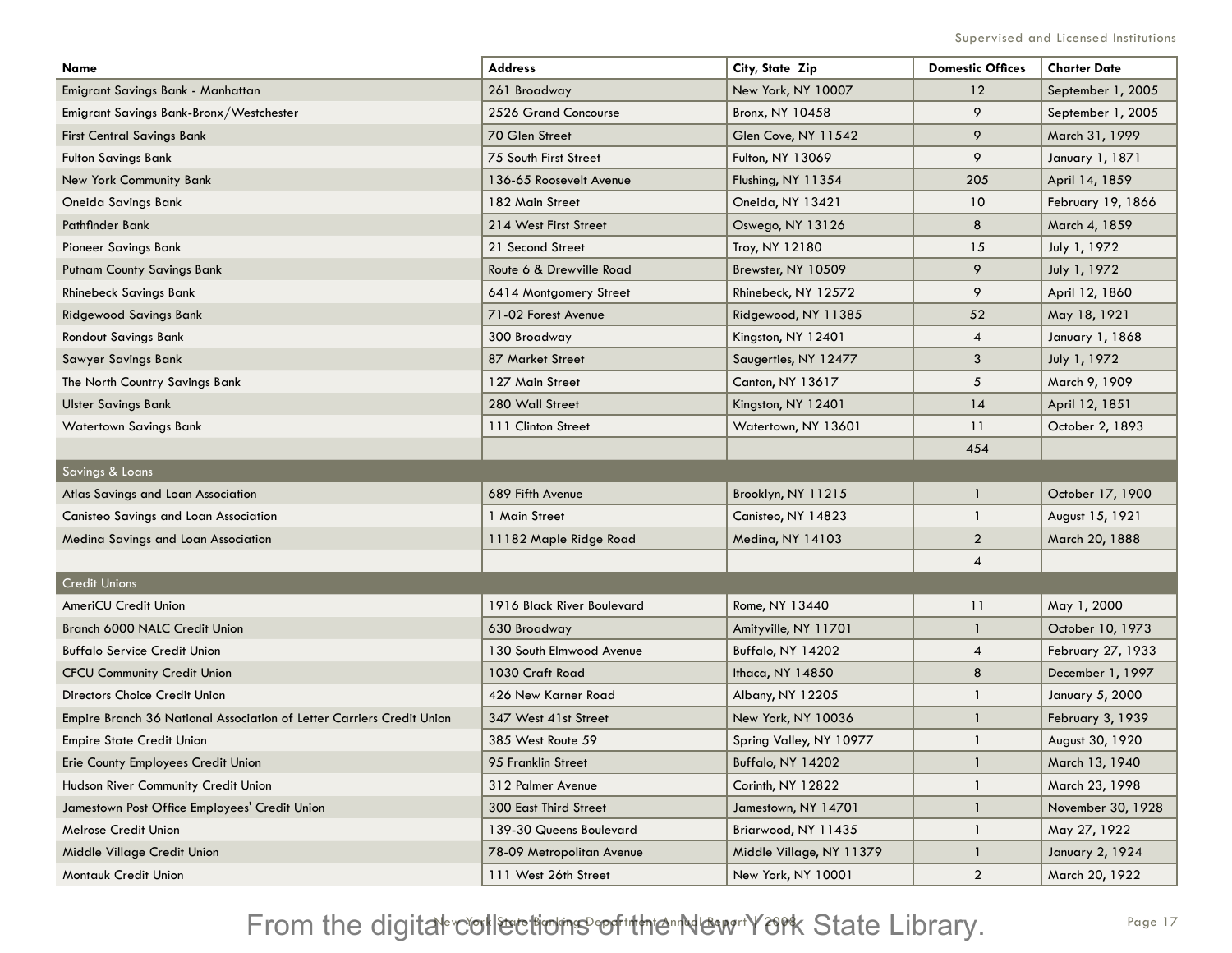| Name                                                        | <b>Address</b>                  | City, State Zip            | <b>Domestic Offices</b> | <b>Charter Date</b> |
|-------------------------------------------------------------|---------------------------------|----------------------------|-------------------------|---------------------|
| <b>Municipal Credit Union</b>                               | 22 Cortlandt Street             | New York, NY 10007         | 11                      | November 15, 1916   |
| Newspaper Employees Credit Union                            | 645 Albany Shaker Road          | Albany, NY 12211           | $\mathbf{1}$            | May 31, 1933        |
| Niagara Dupont Employees Credit Union                       | 2551 Buffalo Avenue             | Niagara Falls, NY 14302    | 1                       | May 3, 1934         |
| Niagara Falls Penn Central Employees Credit Union           | 8612 Buffalo Avenue             | Niagara Falls, NY 14304    | $\mathbf{1}$            | January 12, 1939    |
| Norton-Troy Employees Credit Union                          | 10th Avenue & 25th St           | Watervliet, NY 12189       | $\mathbf{1}$            | March 3, 1939       |
| <b>Progressive Credit Union</b>                             | 370 Seventh Avenue              | New York, NY 10001         | $\overline{2}$          | July 15, 1918       |
| The Niagara Frontier Federal Employees Credit Union         | 615 Main Street                 | Niagara Falls, NY 14302    | $\mathbf{1}$            | February 5, 1931    |
| Yonkers Postal Employees Credit Union                       | 75 Main Street                  | Yonkers, NY 10702          | $\mathbf{1}$            | March 26, 1934      |
|                                                             |                                 |                            | 53                      |                     |
| Safe Deposit Company                                        |                                 |                            |                         |                     |
| <b>Akron Safe Deposit Company</b>                           | 46 Main Street                  | Akron, NY 14001            | 1                       | October 24, 1926    |
| Zurich Depository Corporation                               | 11 Middle Neck Road             | Great Neck Plaza, NY 11021 | $\mathbf{1}$            | October 27, 1983    |
|                                                             |                                 |                            | $\overline{2}$          |                     |
| Investment Companies (Article XII)                          |                                 |                            |                         |                     |
| <b>American Express Banking Corp</b>                        | <b>World Financial Center</b>   | New York, NY 10285         | 1                       | April 1, 1998       |
| AIG Finance Holdings, Inc.                                  | 70 Pine Street                  | New York, NY 10270         | -1                      | October 23, 1996    |
| Community Building Fund, LLC                                | 2100 Middle Country Road        | Centereach, NY 11720       | $\mathbf{1}$            | October 31, 2005    |
| <b>Fiduciary Investment Corporation</b>                     | 600 Fifth Avenue                | New York, NY 10020         | $\mathbf{1}$            | February 27, 1970   |
| French American Banking Corporation                         | 787 Seventh Avenue              | New York, NY 10019         | 3                       | May 21, 1919        |
| <b>GE Capital International Financing Corporation</b>       | 335 Madison Avenue              | New York, NY 10017         | $\mathbf{1}$            | November 13, 2000   |
| Merrill Lynch International Finance Corporation             | Merrill Lynch World Headquaters | New York, NY 10281         | $\mathbf{1}$            | March 27, 1984      |
| Skandinaviska Enskilda Banken Corporation                   | 245 Park Avenue                 | New York, NY 10167         | $\mathbf{1}$            | July 23, 1982       |
| <b>Sterling Banking Corporation</b>                         | 650 Fifth Avenue                | New York, NY 10019         | $\mathbf{1}$            | August 30, 1951     |
| Western Union Financial Holdings, L.L.C.                    | 199 Water Street                | New York, NY 10038         | $\mathbf{1}$            | November 2, 2005    |
|                                                             |                                 |                            | 12                      |                     |
| Licensed Lenders                                            |                                 |                            |                         |                     |
| American General Financial Services, Inc.                   | 601 N.W. Second Street          | Evansville, IN 47708       | 23                      | April 4, 1962       |
| AmeriCredit Consumer Loan Company, Inc.                     | 4001 Embarcadero Drive          | Arlington, TX 76014        | $\mathbf{1}$            | July 5, 2006        |
| AmeriCredit Financial Services, Inc.                        | 4001 Embarcadero Drive          | Arlington, TX 76014        | $\mathbf{1}$            | July 8, 2002        |
| AmeriFirst Home Improvement Finance Co                      | 4405 South 96th Street          | Omaha, NE 68127            | $\mathbf{1}$            | June 14, 2006       |
| Beneficial New York Inc.                                    | 2700 Sanders Road               | Prospect Heights, IL 60070 | 26                      | July 31, 2005       |
| Capital Financial Services, Inc.                            | 700 North Wood Dale Road        | Wood Dale, IL 60191        |                         | June 28, 2005       |
| CitiFinancial, Inc.                                         | 300 St. Paul Place              | Baltimore, MD 21202        | 53                      | November 10, 1988   |
| CNH Capital America LLC Maserati Financial Services         | 233 Lake Avenue                 | Racine, WI 53403           | -1                      | August 31, 2007     |
| Chrysler Financial Services Americas LLC Chrysler Financial | 27777 Inkster Road              | Farmington Hills, MI 48334 | $\mathbf{1}$            | January 5, 2006     |
| DCFS USA LLC                                                | 36455 Corporate Drive           | Farmington Hills, MI 48331 | $\mathbf{1}$            | September 25, 2007  |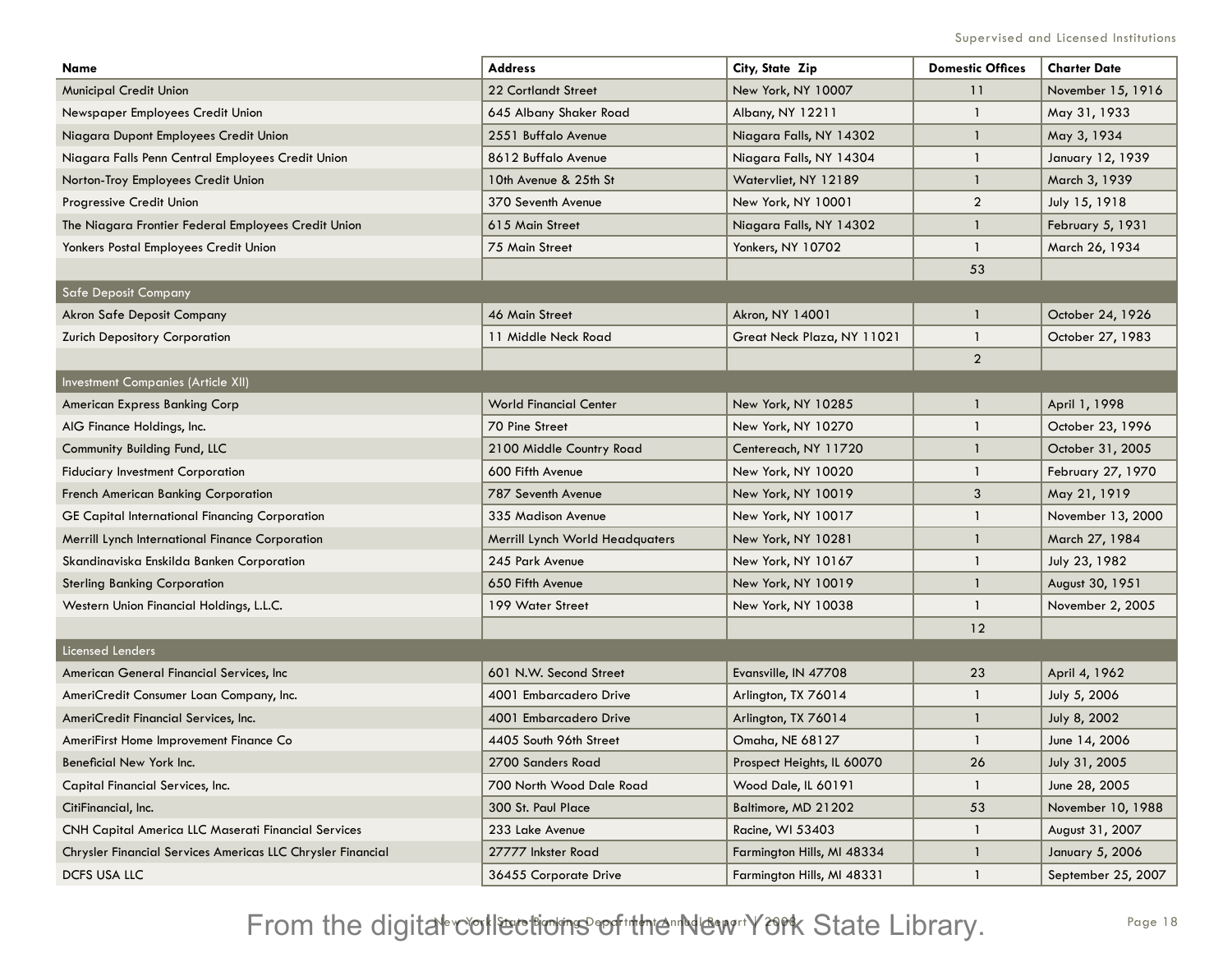| Name                                                            | <b>Address</b>              | City, State Zip                | <b>Domestic Offices</b> | <b>Charter Date</b> |
|-----------------------------------------------------------------|-----------------------------|--------------------------------|-------------------------|---------------------|
| FirstAgain LLC                                                  | 350 Tenth Avenue            | San Diego, CA 92191            | -1                      | January 5, 2006     |
| Household Finance Corporation III                               | 2700 Sanders Road           | Prospect Heights, IL 60070     | 28                      | December 31, 1984   |
| <b>HSBC Auto Credit Inc.</b>                                    | 5855 Copley Drive           | San Diego, CA 92111            | $\overline{2}$          | January 4, 1999     |
| JCB International Credit Card Co., Ltd.                         | 700 South Flower Street     | Los Angeles, CA 90017          | $\mathbf{1}$            | December 17, 2002   |
| New City Funding Corporation                                    | 146 South Liberty Drive     | Stony Point, NY 10980          | $\mathbf{1}$            | June 14, 2006       |
| Northwest Finance Company, Inc.                                 | 1371 East Second Street     | Jamestown, NY 14701            | $\overline{2}$          | October 1, 1990     |
| Omni Financial of New York, Inc.                                | 26000 US Rt. 11             | Evans Mills, NY 13637          | 1                       | August 2, 2007      |
| Retail Charge Financial Services Corp.                          | 2650 Merrick Road           | Bellmore, NY 11710             | $\mathbf{1}$            | April 18, 1995      |
| <b>Stones Funding LLC</b>                                       | 507 Cortelyou Road          | Brooklyn, NY 11218             | $\mathbf{1}$            | November 21, 2007   |
| Sunrise Capital Management, Inc.                                | 260 Airport Plaza           | Farmingdale, NY 11735          | $\mathbf{1}$            | June 27, 2007       |
| TMG Financial Services, Inc.                                    | 1500 NW 118th Street        | Des Moines, IA 50325           | $\mathbf{1}$            | November 5, 2008    |
| Triad Financial Corporation U/F/N Triad Financial of California | 5201 Rufe Snow Drive        | North Richland Hills, TX 76180 | $\mathbf{1}$            | April 14, 2005      |
| <b>SLM Financial Corporation Sallie Mae Financial</b>           | 411 S. Hicks Street         | Lawrenceville, VA 23868        | $\overline{2}$          | February 15, 2007   |
|                                                                 |                             |                                | 152                     |                     |
| <b>Foreign Branches</b>                                         |                             |                                |                         |                     |
| Allied Irish Banks, p.l.c.                                      | 405 Park Avenue             | New York, NY 10022             |                         | December 12, 1977   |
| ABN AMRO Bank N.V.                                              | 101 Park Avenue             | New York, NY 10178             | $\overline{2}$          | January 31, 1941    |
| Banca Monte dei Paschi di Siena S.p.A.                          | 55 East 59th Street         | New York, NY 10022             | -1                      | February 4, 1983    |
| Banco de La Nacion Argentina                                    | 225 Park Avenue             | New York, NY 10169             | $\mathbf{1}$            | August 21, 1973     |
| Banco do Brasil, S.A.                                           | 600 Fifth Avenue            | New York, NY 10020             | $\mathbf{1}$            | March 25, 1969      |
| Banco Bilbao Vizcaya Argentaria, S.A.                           | 1345 Avenue of the Americas | New York, NY 10105             | $\mathbf{1}$            | October 1, 1988     |
| Banco Del Estado de Chile                                       | 400 Park Avenue             | New York, NY 10022             | $\mathbf{1}$            | July 25, 2005       |
| Banco Espanol de Credito, S.A.                                  | 730 Fifth Avenue            | New York, NY 10019             | $\mathbf{1}$            | February 22, 1984   |
| Banco Espirito Santo, S.A.                                      | 320 Park Avenue             | New York, NY 10022             | $\mathbf{1}$            | May 6, 1988         |
| Banco Itau, S.A.                                                | 540 Madison Avenue          | New York, NY 10022             | $\mathbf{1}$            | October 2, 1979     |
| Banco Popular de Puerto Rico                                    | 5 West 51st Street          | New York, NY 10019             | $\overline{2}$          | January 1, 1999     |
| Banco Santander Central Hispano, S.A.                           | 45 East 53rd Street         | New York, NY 10022             | $\mathbf{1}$            | April 12, 1977      |
| <b>Bank of Baroda</b>                                           | One Park Avenue             | New York, NY 10016             | $\mathbf{1}$            | December 4, 1978    |
| Bank of India                                                   | 277 Park Avenue             | New York, NY 10172             | 1                       | December 1, 1978    |
| <b>Bank of Montreal</b>                                         | 3 Times Square              | New York, NY 10036             | $\mathbf{1}$            | September 1, 1911   |
| Bank Hapoalim B.M.                                              | 1177 Avenue of the Americas | New York, NY 10036             | $\overline{2}$          | November 19, 1974   |
| <b>Barclays Bank PLC</b>                                        | 200 Park Avenue             | New York, NY 10166             | -1                      | September 1, 1911   |
| Bayerische Hypo-und Vereinsbank Aktiengesellschaft              | 150 East 42nd Street        | New York, NY 10017             | -1                      | July 17, 1974       |
| <b>BNP Paribas</b>                                              | 787 7th Avenue              | New York, NY 10019             | $\mathbf{1}$            | November 3, 1976    |
| Caixa Geral de Depositos, S.A.                                  | 280 Park Avenue, 28th Floor | New York, NY 10017             | $\mathbf{1}$            | May 7, 1999         |
| Calyon                                                          | 1301 Avenue of the Americas | New York, NY 10019             | $\mathbf{1}$            | December 5, 1979    |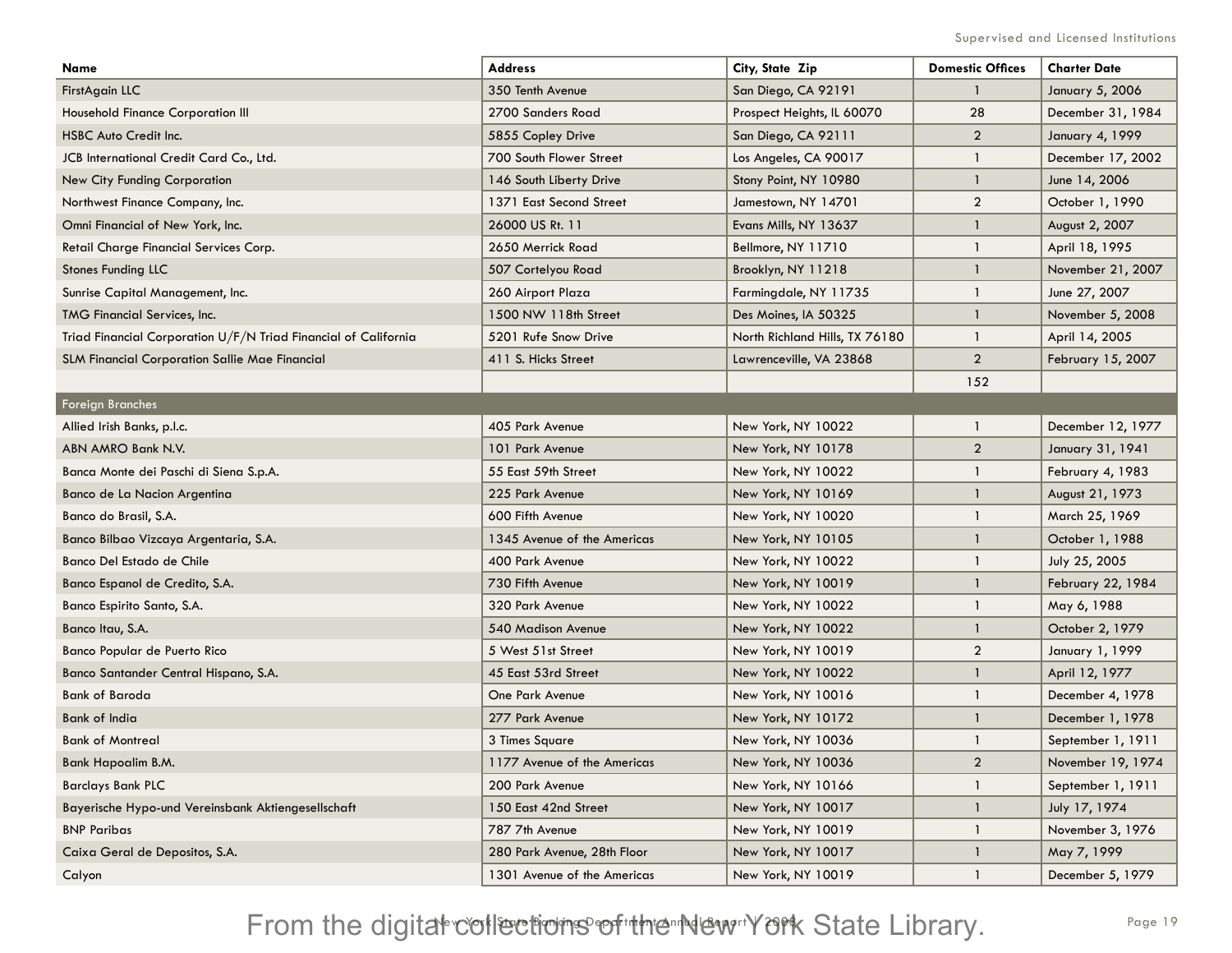| Name                                                            | <b>Address</b>              | City, State Zip    | <b>Domestic Offices</b> | <b>Charter Date</b> |
|-----------------------------------------------------------------|-----------------------------|--------------------|-------------------------|---------------------|
| Chang Hwa Commercial Bank, Ltd.                                 | 685 Third Avenue            | New York, NY 10017 |                         | August 4, 1989      |
| China Merchants Bank Co., LTD                                   | 535 Madison Avenue          | New York, NY 10022 | $\mathbf{1}$            | July 14, 2008       |
| Chinatrust Commercial Bank, Ltd.                                | 366 Madison Avenue          | New York, NY 10017 | 1                       | December 25, 1998   |
| Commerzbank Aktiengesellschaft                                  | Two World Financial Center  | New York, NY 10281 | $\mathbf{1}$            | August 20, 1971     |
| Cooperatieve Centrale Raiffeisen-Boeren Leenbank B.A., Rabobank | 245 Park Avenue             | New York, NY 10167 | 1                       | December 19, 1995   |
| Credit Industriel et Commercial                                 | 520 Madison Avenue          | New York, NY 10022 | $\mathbf{1}$            | December 10, 1991   |
| <b>Credit Suisse</b>                                            | 11 Madison Avenue           | New York, NY 10010 | $\mathbf{1}$            | April 8, 1940       |
| Depfa Bank plc                                                  | 623 Fifth Avenue            | New York, NY 10022 | $\mathbf{1}$            | June 26, 2003       |
| Deutsche Bank AG                                                | 60 Wall Street              | New York, NY 10005 | $\overline{A}$          | July 15, 1978       |
| Dexia Credit Local S.A.                                         | 445 Park Avenue             | New York, NY 10022 | $\mathbf{1}$            | November 5, 1990    |
| DnB NOR Bank ASA                                                | 200 Park Avenue             | New York, NY 10022 | 1                       | January 19, 2004    |
| Dresdner Bank AG                                                | 1301 Avenue of the Americas | New York, NY 10019 | $\overline{2}$          | September 14, 1972  |
| DZ Bank AG Deutsche Zentral-Genossenschaftsbank                 | 609 Fifth Avenue            | New York, NY 10017 | 1                       | November 22, 1976   |
| Eurohypo Aktiengesellschaft                                     | 1114 Avenue of the Americas | New York, NY 10036 | 1                       | December 17, 2002   |
| Fortis Bank S.A./N.V.                                           | 520 Madison Avenue          | New York, NY 10022 | $\mathbf{1}$            | November 15, 2002   |
| Habib Bank Limited                                              | 60 East 42nd Street         | New York, NY 10165 | -1                      | February 19, 1971   |
| <b>HSH Nordbank AG</b>                                          | 230 Park Avenue             | New York, NY 10169 | $\mathbf{1}$            | September 24, 2002  |
| Industrial Bank of Korea                                        | 1250 Broadway               | New York, NY 10001 | $\mathbf{1}$            | November 1, 1990    |
| Intesa Sanpaolo SpA.                                            | 1 William Street            | New York, NY 10004 | 3                       | April 19, 2000      |
| Industrial and Commercial Bank of China Limited                 | 725 Fifth Avenue            | New York, NY 10022 | $\mathbf{1}$            | September 16, 2008  |
| Kookmin Bank                                                    | 565 Fifth Avenue            | New York, NY 10017 | $\overline{2}$          | January 4, 1999     |
| KBC Bank N.V.                                                   | 1177 Avenue of the Americas | New York, NY 10036 | $\mathbf{1}$            | June 4, 1998        |
| Landesbank Baden - Wurttemberg                                  | 280 Park Avenue             | New York, NY 10017 | $\mathbf{1}$            | December 1, 1998    |
| Landesbank Hessen - Thuringen Girozentrale                      | 420 Fifth Avenue            | New York, NY 10018 | 1                       | January 2, 1981     |
| Lloyds TSB Bank plc                                             | 1251 Avenue of the Americas | New York, NY 10020 | $\mathbf{1}$            | October 1, 1971     |
| Malayan Banking Berhad                                          | 400 Park Avenue             | New York, NY 10022 | 1                       | March 28, 1984      |
| Mashreg Bank psc                                                | 50 Broadway                 | New York, NY 10004 | $\mathbf{1}$            | January 24, 1989    |
| Mega International Commercial Bank Co., Ltd                     | 59-65 Liberty Street        | New York, NY 10005 | $\mathbf{1}$            | April 2, 1936       |
| Mitsubishi UFJ Trust and Banking Corporation                    | 520 Madison Avenue          | New York, NY 10022 | -1                      | December 11, 1973   |
| Mizuho Corporate Bank, Ltd.                                     | 1251 Avenue of the Americas | New York, NY 10020 | 3                       | August 22, 1956     |
| National Bank of Canada                                         | 65 East 55th Street         | New York, NY 10022 | $\mathbf{1}$            | November 1, 1979    |
| National Bank of Egypt                                          | 40 East 52nd Street         | New York, NY 10022 |                         | December 6, 2000    |
| National Bank of Pakistan                                       | 100 Wall Street, 21st Floor | New York, NY 10005 | -1                      | July 23, 1964       |
| Natexis Banques Populaires                                      | 1251 Avenue of the Americas | New York, NY 10020 | $\overline{2}$          | December 22, 1976   |
| Norddeutsche Landesbank Girozentrale                            | 1114 Avenue of the Americas | New York, NY 10036 | $\mathbf{1}$            | February 15, 1991   |
| Nordea Bank Finland Plc                                         | 437 Madison Avenue          | New York, NY 10022 | $\mathbf{1}$            | October 1, 2001     |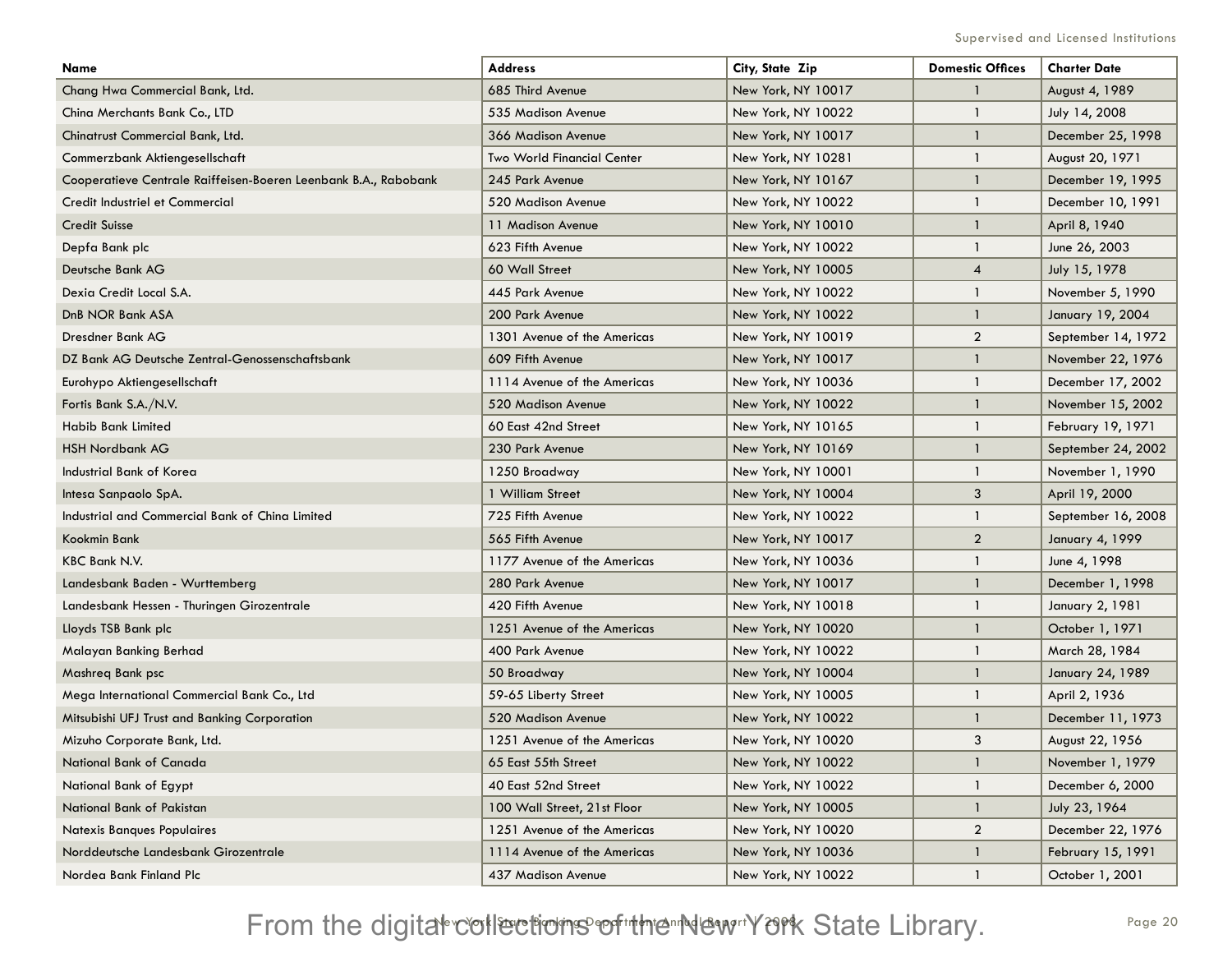| Name                                           | Address                     | City, State Zip    | <b>Domestic Offices</b> | <b>Charter Date</b> |
|------------------------------------------------|-----------------------------|--------------------|-------------------------|---------------------|
| Nordea Bank Norge ASA                          | 437 Madison Avenue          | New York, NY 10022 |                         | April 11, 1987      |
| <b>Philippine National Bank</b>                | <b>30 Broad Street</b>      | New York, NY 10004 | $\mathbf{1}$            | February 3, 1917    |
| Shinhan Bank                                   | 600 Third Avenue            | New York, NY 10016 | 1                       | April 1, 2006       |
| Shinkin Central Bank                           | 114 West 47th Street        | New York, NY 10036 | $\mathbf{1}$            | October 10, 1987    |
| Skandinaviska Enskilda Banken                  | 245 Park Avenue             | New York, NY 10167 | $\mathbf{1}$            | October 9, 1987     |
| Societe Generale                               | 1221 Avenue of the Americas | New York, NY 10020 |                         | November 8, 1978    |
| <b>Standard Chartered Bank</b>                 | <b>One Madison Avenue</b>   | New York, NY 10010 | $\overline{2}$          | May 25, 1976        |
| State Bank of India                            | 460 Park Avenue             | New York, NY 10022 | $\mathbf{1}$            | November 26, 1971   |
| Sumitomo Mitsui Banking Corporation            | 277 Park Avenue             | New York, NY 10172 | $\mathbf{1}$            | March 17, 2003      |
| Svenska Handelsbanken AB                       | 875 Third Avenue            | New York, NY 10022 | $\mathbf{1}$            | May 8, 1987         |
| Swedbank (ForeningsSparbanken AB)              | One Penn Plaza              | New York, NY 10119 | $\mathbf{1}$            | January 23, 1991    |
| T.C. Ziraat Bankasi                            | 122 East 42 Street          | New York, NY 10168 | $\mathbf{1}$            | September 1, 1983   |
| The Bank of Tokyo - Mitsubishi UFJ, Ltd.       | 1251 Avenue of the Americas | New York, NY 10020 | $\mathbf{1}$            | October 2, 1952     |
| The Chiba Bank, Ltd.                           | 1133 Avenue of the Americas | New York, NY 10036 | $\mathbf{1}$            | March 3, 1987       |
| The Gunma Bank, Ltd.                           | 780 Third Avenue            | New York, NY 10017 | $\mathbf{1}$            | January 20, 1988    |
| The Korea Development Bank                     | 320 Park Avenue             | New York, NY 10022 | $\mathbf{1}$            | April 1, 1997       |
| The Norinchukin Bank                           | 245 Park Avenue             | New York, NY 10167 | $\mathbf{1}$            | July 8, 1984        |
| The Royal Bank of Scotland PLC                 | 101 Park Avenue             | New York, NY 10178 | $\mathbf{1}$            | June 6, 1985        |
| The Shizuoka Bank, Ltd.                        | 600 Lexington Avenue        | New York, NY 10022 | $\mathbf{1}$            | May 5, 1989         |
| The Shoko Chukin Bank                          | 666 Fifth Avenue            | New York, NY 10103 | $\mathbf{1}$            | October 11, 1986    |
| The Sumitomo Trust and Banking Company Limited | 527 Madison Avenue          | New York, NY 10022 | $\mathbf{1}$            | September 20, 1976  |
| The Toronto-Dominion Bank                      | 31 West 52nd Street         | New York, NY 10019 | $\mathbf{1}$            | February 28, 1919   |
| Turkiye Vakiflar Bankasi T.A.O.                | 680 Fifth Avenue            | New York, NY 10019 | $\mathbf{1}$            | December 3, 1991    |
| United Bank Limited                            | 80 Broad Street             | New York, NY 10004 | $\mathbf{1}$            | April 5, 1977       |
| UniCredito Italiano S.p.A.                     | 150 East 42nd Street        | New York, NY 10017 | $\mathbf{1}$            | July 31, 1973       |
| WestLB AG                                      | 1211 Avenue of the Americas | New York, NY 10036 | $\overline{2}$          | August 11, 1975     |
|                                                |                             |                    | 98                      |                     |
| Foreign Agencies                               |                             |                    |                         |                     |
| Banco de Bogota                                | 375 Park Avenue             | New York, NY 10152 | $\mathbf{1}$            | March 6, 1974       |
| Banco Industrial de Venezuela, C.A.            | 900 Third Avenue            | New York, NY 10022 | $\mathbf{1}$            | September 10, 1975  |
| Banco Latinoamericano de Exportaciones, S.A.   | 600 Lexington Avenue        | New York, NY 10022 | $\mathbf{1}$            | November 4, 1988    |
| <b>Bank of Taiwan</b>                          | 100 Wall Street             | New York, NY 10005 | $\mathbf{1}$            | May 3, 1990         |
| Bank Leumi Le-Israel B.M.                      | 562 Fifth Avenue            | New York, NY 10036 | 1                       | September 2, 1959   |
| Beogradska Banka dd                            | c/o Banking Department      | New York, NY 10004 | 1                       | July 27, 1982       |
| <b>Canadian Imperial Bank of Commerce</b>      | 300 Madison Avenue          | New York, NY 10017 | $\mathbf{1}$            | September 1, 1911   |
| <b>First Commercial Bank</b>                   | 750 Third Avenue            | New York, NY 10017 | $\mathbf{1}$            | October 5, 1989     |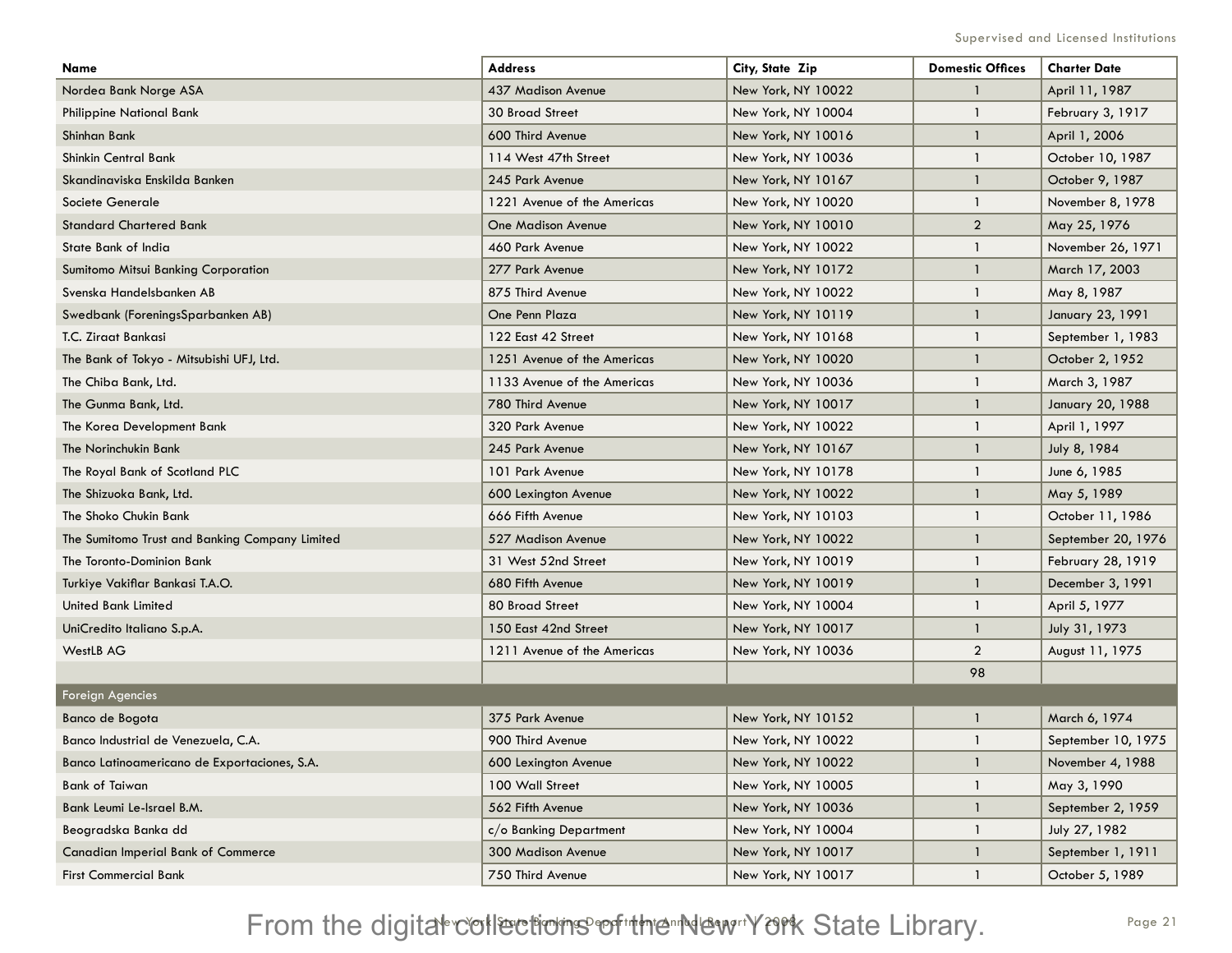| Name                                        | <b>Address</b>             | City, State Zip         | <b>Domestic Offices</b> | <b>Charter Date</b> |
|---------------------------------------------|----------------------------|-------------------------|-------------------------|---------------------|
| Hana Bank                                   | 650 Fifth Avenue           | New York, NY 10019      | 1                       | December 6, 1977    |
| Hua Nan Commercial Bank, Ltd.               | 330 Madison Avenue         | New York, NY 10017      | $\mathbf{1}$            | June 8, 1990        |
| Jugobanka dd                                | c/o Banking Department     | New York, NY 10004      | $\mathbf{1}$            | June 6, 1980        |
| Oversea-Chinese Banking Corporation Limited | 1700 Broadway              | New York, NY 10019      | $\mathbf{1}$            | April 8, 1981       |
| P.T. Bank Negara Indonesia (Persero) Tbk    | One Exchange Plaza         | New York, NY 10006      | $\mathbf{1}$            | August 3, 1983      |
| P.T. Bank Rakyat Indonesia (Persero)        | 14 Wall Street             | New York, NY 10005      | $\mathbf{1}$            | April 7, 1988       |
| Taipei Fubon Commercial Bank Co., Ltd.      | 100 Wall Street            | New York, NY 10005      | -1                      | March 11, 1991      |
| The Bank of Nova Scotia                     | One Liberty Plaza          | New York, NY 10006      | $\mathbf{1}$            | September 1, 1911   |
| <b>United Overseas Bank Limited</b>         | 592 Fifth Avenue           | New York, NY 10036      | $\mathbf{1}$            | September 8, 1976   |
| Woori Bank                                  | 245 Park Avenue            | New York, NY 10167      | $\mathbf{1}$            | March 3, 1976       |
|                                             |                            |                         | 18                      |                     |
| Holding Companies - One Bank                |                            |                         |                         |                     |
| Adirondack Bancorp, Inc.                    | 185 Genesee Street         | Utica, NY 13501         | $\mathbf{1}$            | December 30, 2003   |
| Apple Financial Holdings, Inc.              | 122 E. 42nd Street         | New York, NY 10168      | $\mathbf{1}$            | May 29, 2007        |
| <b>Bank Leumi le-Israel Corp</b>            | 579 Fifth Avenue           | New York, NY 10014      | -1                      | December 24, 1984   |
| Berkshire Bancorp Inc.                      | 160 Broadway               | New York, NY 10038      | $\mathbf{1}$            | January 4, 1999     |
| Boymelgreen Financial Holdings Inc.         | 120 Broadway               | New York, NY 10271      | -1                      | July 19, 2007       |
| Brown Brothers Harriman & Co                | 140 Broadway               | New York, NY 10005      | $\mathbf{1}$            | March 1, 1990       |
| C.C. Bancorp, Inc.                          | 116-120 Main Street        | Little Valley, NY 14755 | $\mathbf{1}$            | July 16, 2001       |
| <b>Canisteo Valley Corporation</b>          | 3 Main Street              | Canisteo, NY 14823      | $\mathbf{1}$            | September 30, 1998  |
| Catskill Hudson Bancorp, Inc.               | 195 Lake Louise Marie Road | Rock Hill, NY 12775     | $\mathbf{1}$            | July 31, 2006       |
| <b>CheckSpring Community Corporation</b>    | 69 East 167th Street       | Bronx, NY 10452         | $\mathbf{1}$            | October 25, 2007    |
| <b>Chemung Financial Corporation</b>        | 1 Chemung Canal Plaza      | Elmira, NY 14901        | $\mathbf{1}$            | June 1, 1985        |
| Country Bank Holding Company, Inc.          | 200 East 42nd Street       | New York, NY 10017      | $\mathbf{1}$            | October 31, 2003    |
| Depository Trust & Clearing Corporation     | 55 Water Street            | New York, NY 10041      | $\mathbf{1}$            | March 22, 1999      |
| Discount Bancorp, Inc.                      | 511 Fifth Avenue           | New York, NY 10017      | -1                      | March 23, 2000      |
| Financial Institutions, Inc.                | 220 Libery Street          | Warsaw, NY 14569        | $\mathbf{1}$            | September 15, 1931  |
| First American International Corp.          | 5503 Eighth Avenue         | Brooklyn, NY 11220      | $\mathbf{1}$            | July 30, 2004       |
| Fort Orange Financial Corp.                 | 1375 Washington Avenue     | Albany, NY 12206        | 1                       | December 1, 2006    |
| Greater Rochester Bancorp Inc.              | 3380 Monroe Avenue         | Pittsford, NY 14618     | $\mathbf{1}$            | January 2, 2008     |
| Holland Bancorp, Inc.                       | 12 South Main Street       | Holland, NY 14080       | 1                       | January 31, 2001    |
| Millbrook Bank System, Inc.                 | <b>Franklin Avenue</b>     | Millbrook, NY 12545     |                         | April 13, 1998      |
| Northern Trust Corporation                  | 50 South LaSalle Street    | Chicago, IL 60675       | -1                      | December 1, 1971    |
| Popular, Inc.                               | 208 Ponce de Leon Avenue   | Hato Rey, PR 00918      | $\mathbf{1}$            | August 1, 1985      |
| Smithtown Bancorp Inc.                      | One East Main Street       | Smithtown, NY 11787     | $\mathbf{1}$            | November 1, 1984    |
| Solvay Bank Corp.                           | 1537 Milton Avenue         | Solvay, NY 13209        | $\mathbf{1}$            | June 30, 1987       |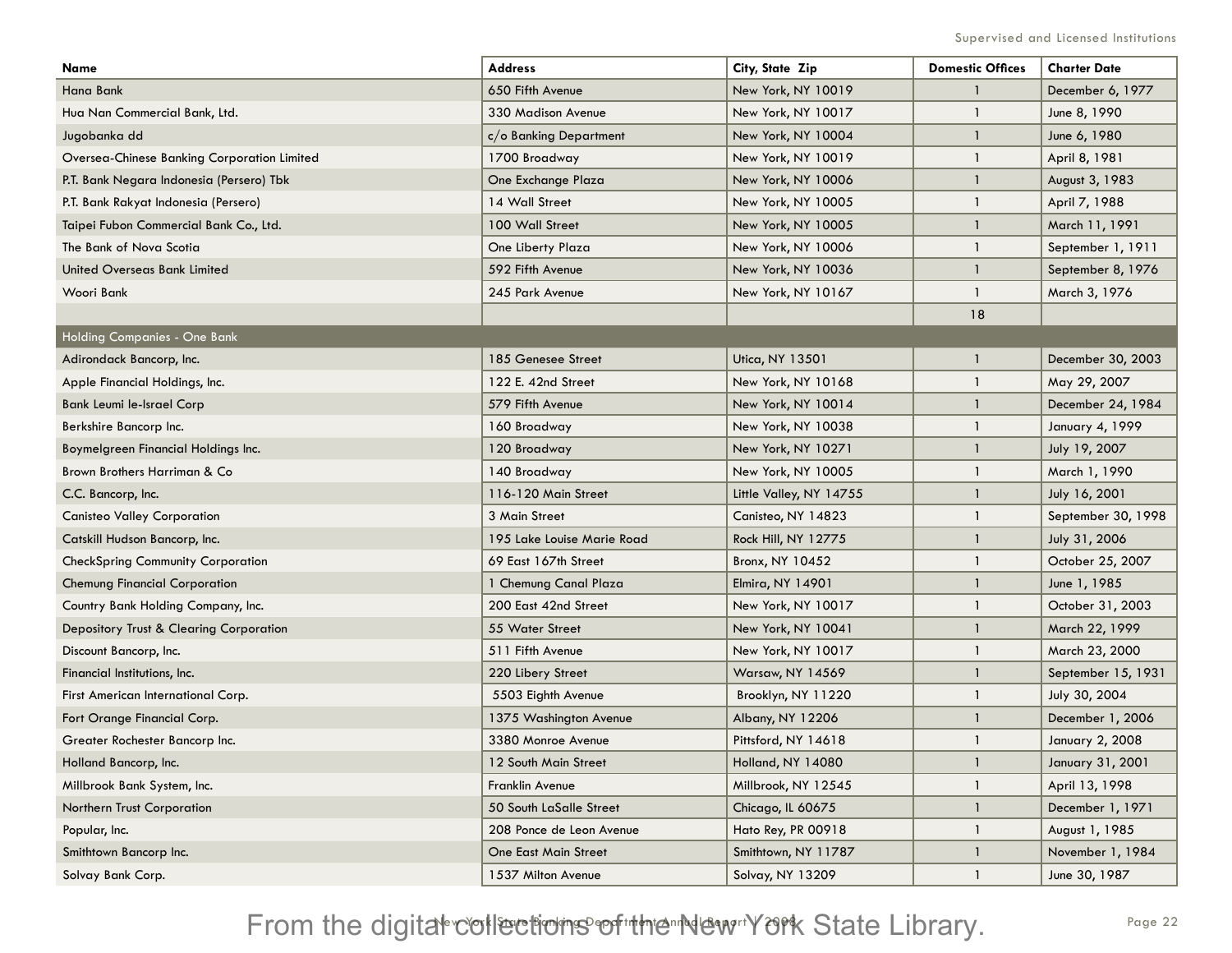| <b>Name</b>                           | <b>Address</b>                          | City, State Zip            | <b>Domestic Offices</b> | <b>Charter Date</b> |
|---------------------------------------|-----------------------------------------|----------------------------|-------------------------|---------------------|
| State Bancorp, Inc.                   | 2 Jericho Plaza                         | Jericho, NY 11753          |                         | June 24, 1986       |
| <b>Steuben Trust Corporation</b>      | One Steuben Square                      | Hornell, NY 14843          |                         | July 31, 1990       |
| TSB Services Inc.                     | <b>One Main Street</b>                  | Spencer, NY 14883          |                         | March 16, 1984      |
| VSB Bancorp, Inc.                     | 4142 Hylan Boulevard                    | Staten Island, NY 10308    |                         | May 30, 2003        |
| Westchester Bank Holding Corporation  | 2001 Central Park Avenue                | Yonkers, NY 10710          |                         | June 11, 2008       |
| 473 Broadway Holding Corp.            | 473 Broadway                            | Saratoga Springs, NY 12866 |                         | June 17, 1926       |
|                                       |                                         |                            | 30                      |                     |
| Holding Companies - Multi Bank        |                                         |                            |                         |                     |
| Deutsche Bank Trust Corporation       | 60 Wall Street                          | New York, NY 10005         |                         | May 31, 1966        |
| Emigrant Bancorp, Inc.                | 5 East 42nd Street                      | New York, NY 10017         |                         | November 8, 1994    |
| M & T Bank Corporation                | One M & T Plaza                         | Buffalo, NY 14240          |                         | December 31, 1969   |
| Mitsubishi UFJ Financial Group, Inc.  | 26F Marunouchi Bldg. Marunouchi 2-chome | Chiyoda-ku, Tokyo, 100- JP |                         | March 1, 2001       |
| Mizuho Financial Group, Inc.          | 1-5-5, Otemachi Chiyoda-ku              | Tokyo, 100 JP              |                         | March 6, 2003       |
| New York Community Bancorp, Inc.      | 136-65 Roosevelt Avenue                 | Flushing, NY 11354         |                         | November 23, 1993   |
| <b>Tompkins Financial Corporation</b> | 110 North Tioga Street                  | Ithaca, NY 14850           |                         | October 17, 1995    |
|                                       |                                         |                            | $\overline{7}$          |                     |
| <b>Mutual Holding Companies</b>       |                                         |                            |                         |                     |
| <b>Rhinebeck Bancorp, MHC</b>         | 2 Jefferson Plaza                       | Poughkeepsie, NY 12601     |                         | October 6, 2004     |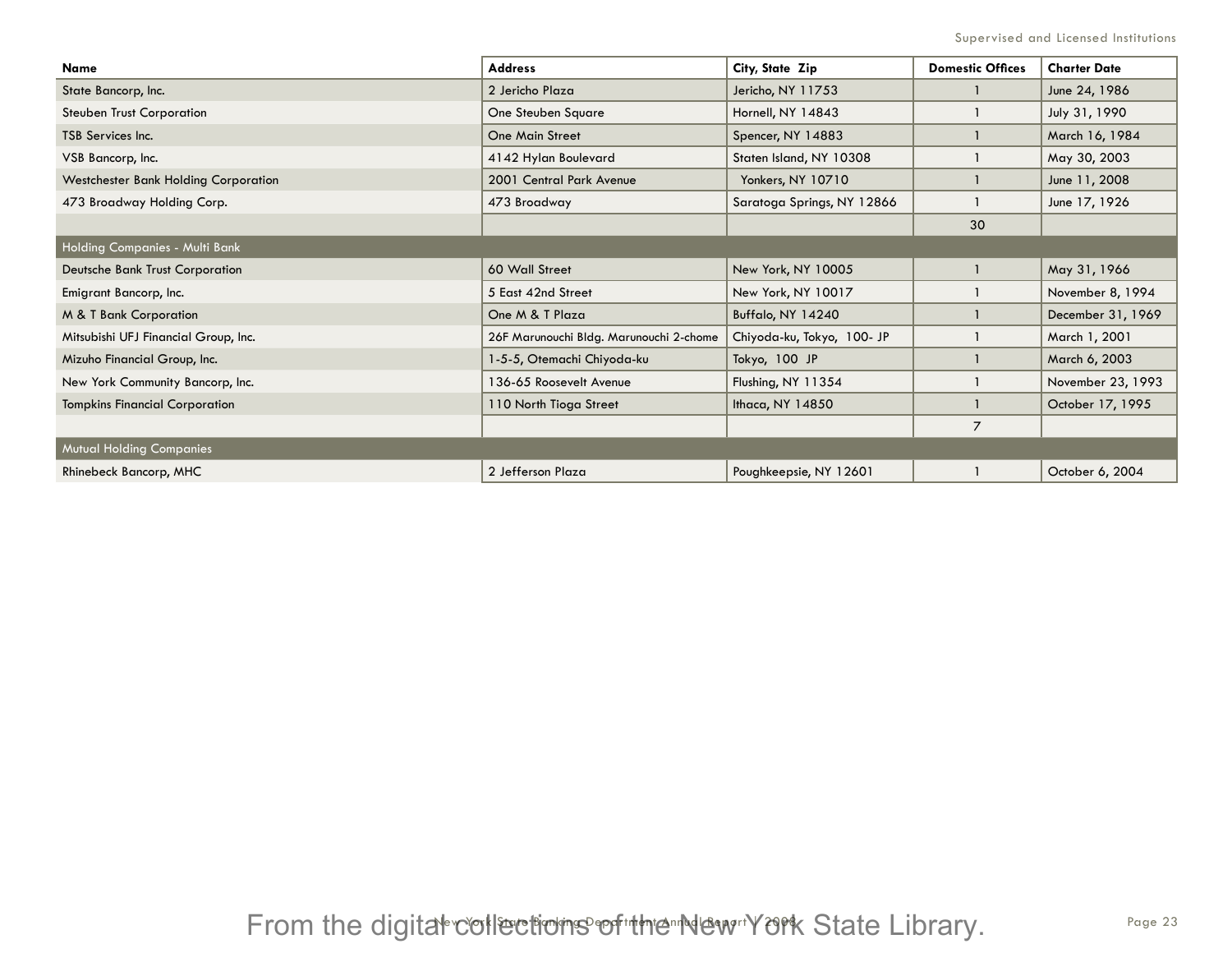## Principle Banking and Lending Facilities in New York State (Dollars in thousands)

|                                                                             | In NYC                   | Outside of NYC           | Total *        | Assets in NYC | <b>Assets Outside NYC</b> | Total Assets * |
|-----------------------------------------------------------------------------|--------------------------|--------------------------|----------------|---------------|---------------------------|----------------|
| <b>State Charter</b>                                                        |                          |                          |                |               |                           |                |
| Banks, Trust Companies, Limited Purpose Trust Companies and Private Bankers | 49                       | 46                       | 95             | 478,874,503   | 81,992,070                | 560,866,573    |
| Savings Banks                                                               | 5                        | 15                       | 20             | 45,180,860    | 17,339,080                | 62,519,940     |
| Savings and Loan Associations                                               |                          | $\mathbf{2}$             | 3              | 62,521        | 41,675                    | 104,196        |
| <b>Credit Unions</b>                                                        | 4                        | 17                       | 21             | 1,981,251     | 2,509,722                 | 4,490,973      |
| <b>Safe Deposit Companies</b>                                               | $\overline{\phantom{a}}$ | $\mathbf{2}$             | $\overline{2}$ |               | 377                       | 377            |
| Investment Companies (Article XII)                                          | 9                        |                          | 10             | 93,472,078    | 2,374                     | 93,474,452     |
| Licensed Lenders                                                            |                          | 22                       | 23             | 249           | 87,909,200                | 87,909,449     |
| Foreign Branches                                                            | 83                       |                          | 83             | 1,579,299,085 |                           | 1,579,299,085  |
| Foreign Agencies                                                            | 18                       | $\overline{\phantom{a}}$ | 18             | 56,506,532    |                           | 56,506,532     |
| <b>Total State Charter</b>                                                  | 170                      | 105                      | 275            | 2,254,413,178 | 189,794,498               | 2,445,171,577  |

| <b>Federal Charter</b>                                                      |                          |     |                          |             |            |               |
|-----------------------------------------------------------------------------|--------------------------|-----|--------------------------|-------------|------------|---------------|
| Banks, Trust Companies, Limited Purpose Trust Companies and Private Bankers | 15                       | 35  | 50                       | 25,786,875  | 35,904,185 | 000, 190, 160 |
| <b>Savings Banks</b>                                                        | 13                       | 19  | 32                       | 51,906,513  | 20,427,190 | 72,333,703    |
| Savings and Loan Associations                                               |                          | 10  | 12                       | 22,127,640  | 2,722,909  | 24,850,549    |
| <b>Credit Unions</b>                                                        | 346                      | 99  | 445                      | 34,195,095  | 5,326,752  | 39,521,847    |
| <b>Safe Deposit Companies</b>                                               |                          |     |                          |             |            |               |
| Investment Companies (Article XII)                                          |                          |     |                          |             |            |               |
| Licensed Lenders                                                            | $\overline{\phantom{a}}$ |     | $\overline{\phantom{0}}$ |             |            |               |
| Foreign Branches                                                            | 29                       |     | 29                       | 191,520,741 |            | 191,520,741   |
| Foreign Agencies                                                            |                          |     |                          | 435,944     |            | 435,944       |
| <b>Total Federal Charter</b>                                                | 406                      | 163 | 569                      | 325,972,808 | 64,381,036 | 390,353,844   |

| <b>Total State and Federal Banking and Lending Facilities</b>               |     |                |                |                |             |               |
|-----------------------------------------------------------------------------|-----|----------------|----------------|----------------|-------------|---------------|
| Banks, Trust Companies, Limited Purpose Trust Companies and Private Bankers | 64  | 81             | 145            | 504,661,378    | 117,896,255 | 622,557,633   |
| Savings Banks                                                               | 18  | 34             | 52             | 97,087,373     | 37,766,270  | 134,853,643   |
| Savings and Loan Associations                                               |     | 12             | 15             | 22,190,161     | 2,764,584   | 24,954,745    |
| <b>Credit Unions</b>                                                        | 350 | 116            | 466            | 36,176,346     | 7,836,474   | 44,012,820    |
| <b>Safe Deposit Companies</b>                                               |     | $\overline{2}$ | $\overline{2}$ |                | 377         | 377           |
| Investment Companies (Article XII)                                          |     |                | 10             | 93,472,078     | 2,374       | 93,474,452    |
| Licensed Lenders                                                            |     | 22             | 23             | 249            | 87,909,200  | 87,909,449    |
| <b>Foreign Branches</b>                                                     | 112 |                | 112            | 1,770,819,8265 |             | 770,819,826,  |
| Foreign Agencies                                                            | 19  |                | 19             | 56,942,476     |             | 56,942,476    |
|                                                                             | 576 | 268            | 844            | 2,581,349,887  | 254,175,534 | 2,835,525,421 |

\* Total institutions and assets distributed by headquarter location.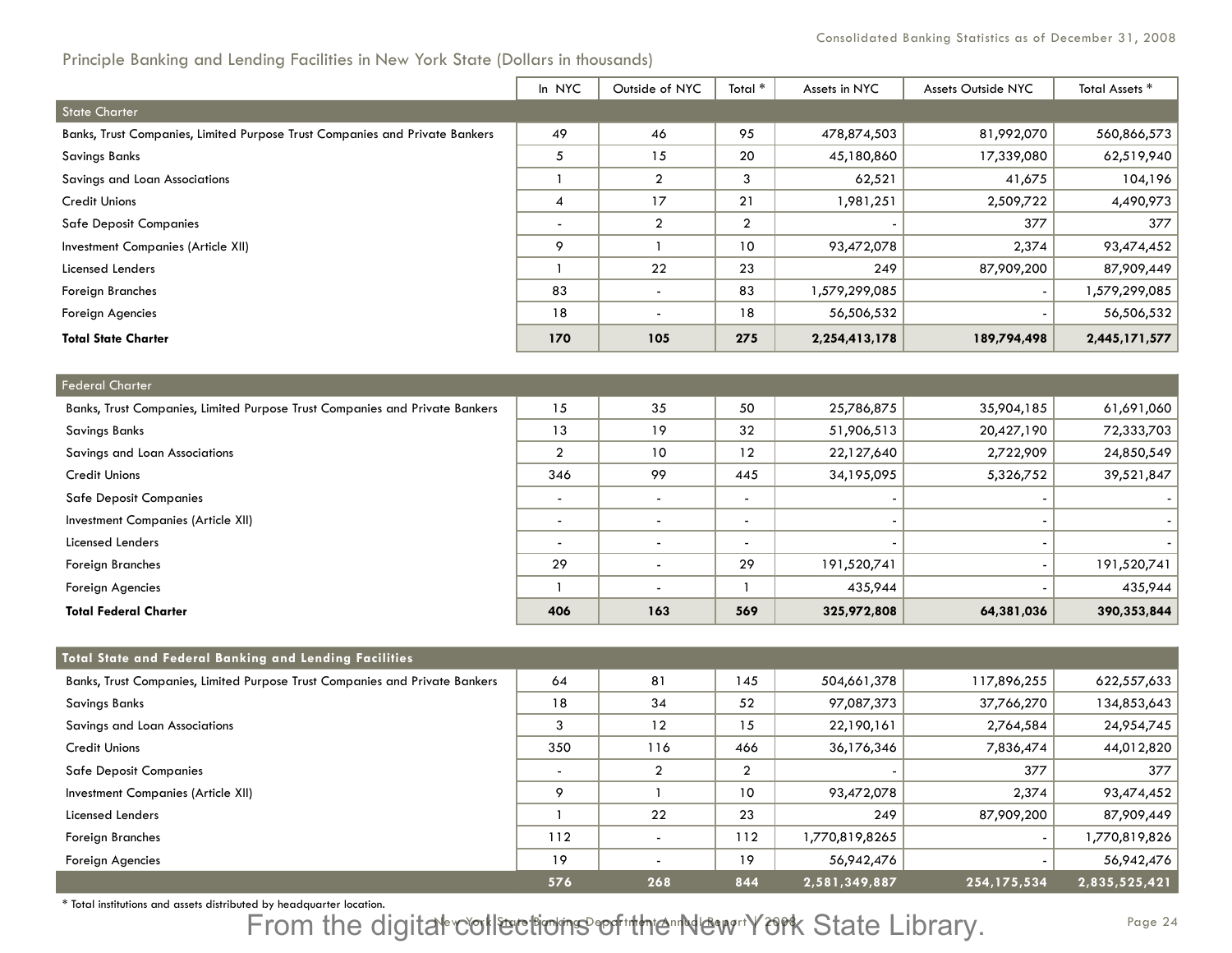| <b>ASSETS</b>                        | Cash and Due<br>from Banks | Total<br><b>Securities</b> | <b>Federal Funds</b><br>Sold and<br>Repos | Loans and<br><b>Leases Net</b> | Premises and<br>Equipment | Investment in<br>Unconsolidated<br>Subsidiaries | Other<br>Assets | Total<br>Assets |
|--------------------------------------|----------------------------|----------------------------|-------------------------------------------|--------------------------------|---------------------------|-------------------------------------------------|-----------------|-----------------|
| Commercial Banks <sup>1</sup>        |                            |                            |                                           |                                |                           |                                                 |                 |                 |
| <b>Adirondack Bank</b>               | 10,235                     | 131,033                    | 23                                        | 314,292                        | 6,241                     |                                                 | 17,743          | 479,567         |
| Alden State Bank                     | 4,796                      | 59,038                     | 652                                       | 122,655                        | 1,937                     |                                                 | 6,044           | 195,122         |
| Alma Bank                            | 30,457                     | 38,900                     | 6,291                                     | 121,619                        | 2,247                     |                                                 | 1,355           | 200,869         |
| <b>Alpine Capital Bank</b>           | 38,836                     | 46,728                     |                                           | 124,314                        | 129                       |                                                 | 3,499           | 213,506         |
| Amerasia Bank                        | 24,374                     | 5,087                      |                                           | 161,820                        | 7,935                     |                                                 | 1,983           | 201,199         |
| <b>American Community Bank</b>       | 3,035                      | 14,039                     |                                           | 120,929                        | 1,801                     |                                                 | 1,417           | 141,221         |
| <b>Bank of Akron</b>                 | 10,388                     | 28,854                     |                                           | 123,018                        | 4,690                     | 354                                             | 7,098           | 174,402         |
| <b>Bank of Cattaraugus</b>           | 583                        | 2,868                      |                                           | 7,974                          | 271                       |                                                 | 759             | 12,455          |
| <b>Bank of Holland</b>               | 2,327                      | 7,029                      | 3,900                                     | 46,206                         | 3,120                     |                                                 | 1,355           | 63,937          |
| <b>Bank Leumi USA</b>                | 743,260                    | 1,176,964                  | 20,000                                    | 3,561,630                      | 17,861                    |                                                 | 241,629         | 5,761,344       |
| Berkshire Bank Municipal Bank        | 2,206                      | 8,480                      |                                           |                                |                           |                                                 | 43              | 10,729          |
| <b>BPD Bank</b>                      | 47,705                     | 119,812                    |                                           | 390,130                        | 4,051                     |                                                 | 34,221          | 595,919         |
| Catskill Hudson Bank                 | 6,437                      | 73,904                     | 27                                        | 137,514                        | 1,686                     |                                                 | 2,456           | 222,024         |
| <b>Cattaraugus County Bank</b>       | 6,201                      | 33,832                     | 33                                        | 93,033                         | 6,342                     |                                                 | 8,194           | 147,635         |
| CheckSpring Bank                     | 1,192                      | 1,826                      | 239                                       | 12,951                         | 1,236                     |                                                 | 603             | 18,047          |
| Citizens Bank of Cape Vincent        | 931                        | 10,645                     | 600                                       | 21,152                         | 1,212                     |                                                 | 230             | 34,770          |
| Country Bank                         | 27,156                     | 91,950                     | 1,790                                     | 383,969                        | 603                       |                                                 | 14,633          | 520,101         |
| <b>Emigrant Mercantile Bank</b>      | 3,982                      |                            |                                           |                                |                           |                                                 | $\overline{2}$  | 3,984           |
| First American International Bank    | 38,268                     | 19,870                     | 10,551                                    | 508,076                        | 14,487                    |                                                 | 13,122          | 604,374         |
| <b>First Niagara Commercial Bank</b> | 350                        | 122,570                    | 546,012                                   |                                |                           |                                                 | 26,039          | 694,971         |
| <b>Flushing Commercial Bank</b>      | 3,661                      | 50,328                     | 244,000                                   |                                | 13                        |                                                 | 1,083           | 299,085         |
| Genesee Regional Bank                | 19,262                     | 33,898                     |                                           | 94,667                         | 442                       |                                                 | 1,481           | 149,750         |
| Global Bank                          | 1,174                      | 28,565                     | 3,501                                     | 60,525                         | 645                       |                                                 | 1,363           | 95,773          |
| Gold Coast Bank                      | 16,243                     | 9,220                      | 10,080                                    | 18,168                         | 896                       |                                                 | 241             | 54,848          |
| Gotham Bank of New York              | 37,287                     | 152,780                    |                                           | 134,246                        | 1,060                     |                                                 | 3,548           | 328,921         |
| <b>Greene County Commercial Bank</b> | 65                         | 111,450                    | 70                                        |                                |                           |                                                 | 1,833           | 113,418         |
| <b>Hamptons State Bank</b>           | 2,599                      | 11,476                     | 1,337                                     | 43,512                         | 775                       |                                                 | 1,042           | 60,741          |
| Hanover Community Bank*              |                            |                            |                                           |                                |                           |                                                 |                 |                 |
| Interaudi Bank                       | 454,225                    | 374,445                    | 123,095                                   | 346,425                        | 3,785                     |                                                 | 22,670          | 1,324,645       |
| LibertyPointe Bank                   | 7,875                      | 34,589                     | 8,544                                     | 194,632                        | 6,286                     |                                                 | 3,439           | 255,365         |

\*Did not commence banking operations until 2009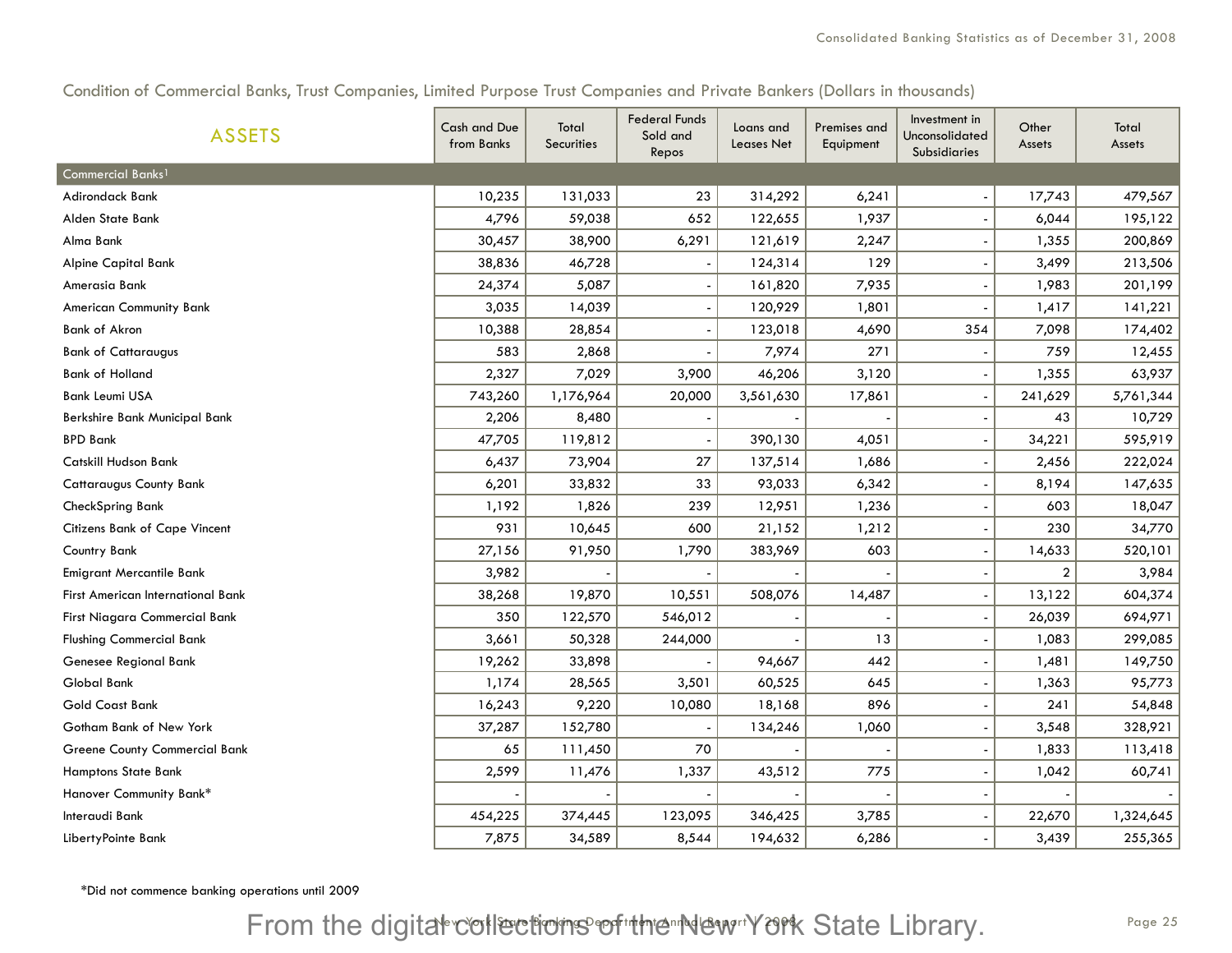| <b>ASSETS</b>                   | Cash and Due<br>from Banks | Total<br><b>Securities</b> | <b>Federal Funds</b><br>Sold and<br>Repos | Loans and<br><b>Leases Net</b> | Premises and<br>Equipment | Investment in<br>Unconsolidated<br>Subsidiaries | Other<br>Assets | Total<br>Assets |
|---------------------------------|----------------------------|----------------------------|-------------------------------------------|--------------------------------|---------------------------|-------------------------------------------------|-----------------|-----------------|
| New York Commercial Bank        | 370,677                    | 281,633                    | 1,799                                     | 1,665,743                      | 32,247                    |                                                 | 345,845         | 2,697,944       |
| NewBank                         | 15,112                     | 2,678                      |                                           | 70,235                         | 1,626                     |                                                 | 505             | 90,156          |
| Pathfinder Commercial Bank      | 3,722                      | 28,380                     |                                           |                                |                           |                                                 | 731             | 32,833          |
| Pioneer Commercial Bank         | 7,942                      | 35,051                     | 55                                        |                                |                           |                                                 | 77              | 43,125          |
| <b>Provident Municipal Bank</b> | 217,369                    | 158,212                    |                                           |                                |                           |                                                 | 1,234           | 376,815         |
| <b>PCSB Commercial Bank</b>     | 271                        | 14,139                     | 4,384                                     |                                |                           |                                                 | 106             | 18,900          |
| <b>Riverside Bank</b>           | 5,734                      | 5,842                      | 64                                        | 137,051                        | 1,230                     |                                                 | 3,826           | 153,747         |
| Savoy Bank                      | 2,848                      | 5,423                      | 3,968                                     | 41,339                         | 386                       |                                                 | 701             | 54,665          |
| Shinhan Bank America            | 12,427                     | 84,117                     | 13,500                                    | 776,205                        | 11,339                    |                                                 | 36,380          | 933,968         |
| Signature Bank                  | 113,549                    | 3,055,204                  |                                           | 3,651,235                      | 29,420                    |                                                 | 342,791         | 7,192,199       |
| State Bank of Chittenango       | 2,046                      | 63,283                     |                                           |                                |                           |                                                 | 386             | 65,715          |
| The Berkshire Bank              | 63,978                     | 291,970                    | 30,000                                    | 457,549                        | 4,428                     |                                                 | 54,694          | 902,619         |
| The Park Avenue Bank            | 31,923                     | 78,971                     |                                           | 355,791                        | 9,553                     |                                                 | 19,053          | 495,291         |
| The Westchester Bank            | 20,474                     | 12,574                     |                                           | 11,823                         | 1,533                     |                                                 | 402             | 46,806          |
| Tioga State Bank                | 5,430                      | 116,141                    |                                           | 206,228                        | 4,076                     |                                                 | 9,330           | 341,205         |
| United International Bank       | 18,872                     | 19,262                     | 16,500                                    | 138,162                        | 1,983                     |                                                 | 1,487           | 196,266         |
| <b>United Orient Bank</b>       | 8,671                      | 12,895                     | 5,000                                     | 84,012                         | 408                       |                                                 | 1,586           | 112,572         |
| <b>USA Bank</b>                 | 1,286                      | 42,024                     | 10,630                                    | 151,238                        | 505                       |                                                 | 4,549           | 210,232         |
| <b>USNY Bank</b>                | 4,574                      |                            |                                           | 42,791                         | 973                       |                                                 | 1,334           | 49,672          |
| <b>Victory State Bank</b>       | 21,739                     | 120,289                    |                                           | 65,307                         | 3,579                     |                                                 | 2,267           | 213,181         |
| <b>Waterford Village Bank</b>   | 1,645                      | 2,679                      | 8,375                                     | 44,197                         | 3,313                     |                                                 | 3,130           | 63,339          |
| Woori America Bank              | 24,170                     | 100,798                    | 42,000                                    | 860,389                        | 7,623                     |                                                 | 38,593          | 1,073,573       |
| <b>WSB Municipal Bank</b>       | 3,647                      | 17,220                     |                                           |                                |                           |                                                 | 196             | 21,063          |

| <b>Trust Companies</b>                       |           |           |       |           |        |         |            |
|----------------------------------------------|-----------|-----------|-------|-----------|--------|---------|------------|
| Amalgamated Bank                             | 261.208   | 1,735,951 |       | 2.246.840 | 48,597 | 186.828 | 4,479,424  |
| <b>Banco Popular North America</b>           | 431,817   | 1,097,646 |       | 9,905,220 | 76,514 | 929,694 | 12,440,891 |
| <b>Bank of Millbrook</b>                     | 6,754     | 21,871    | 8,928 | 91,436    | 2,011  | 2,353   | 133,353    |
| <b>Bank of Richmondville</b>                 | 8,421     | 27,713    | 3,246 | 67,082    | 1,274  | 2,197   | 109,933    |
| <b>Bank of Smithtown</b>                     | 17,712    | 57,810    | 8,764 | ,677,397  | 32,994 | 69.267  | 863,944    |
| Bank of Tokyo - Mitsubishi UFJ Trust Company | 84,609 ،ا | 366,743   |       | 2,479,282 | 1,499  | 108,213 | 4,565,521  |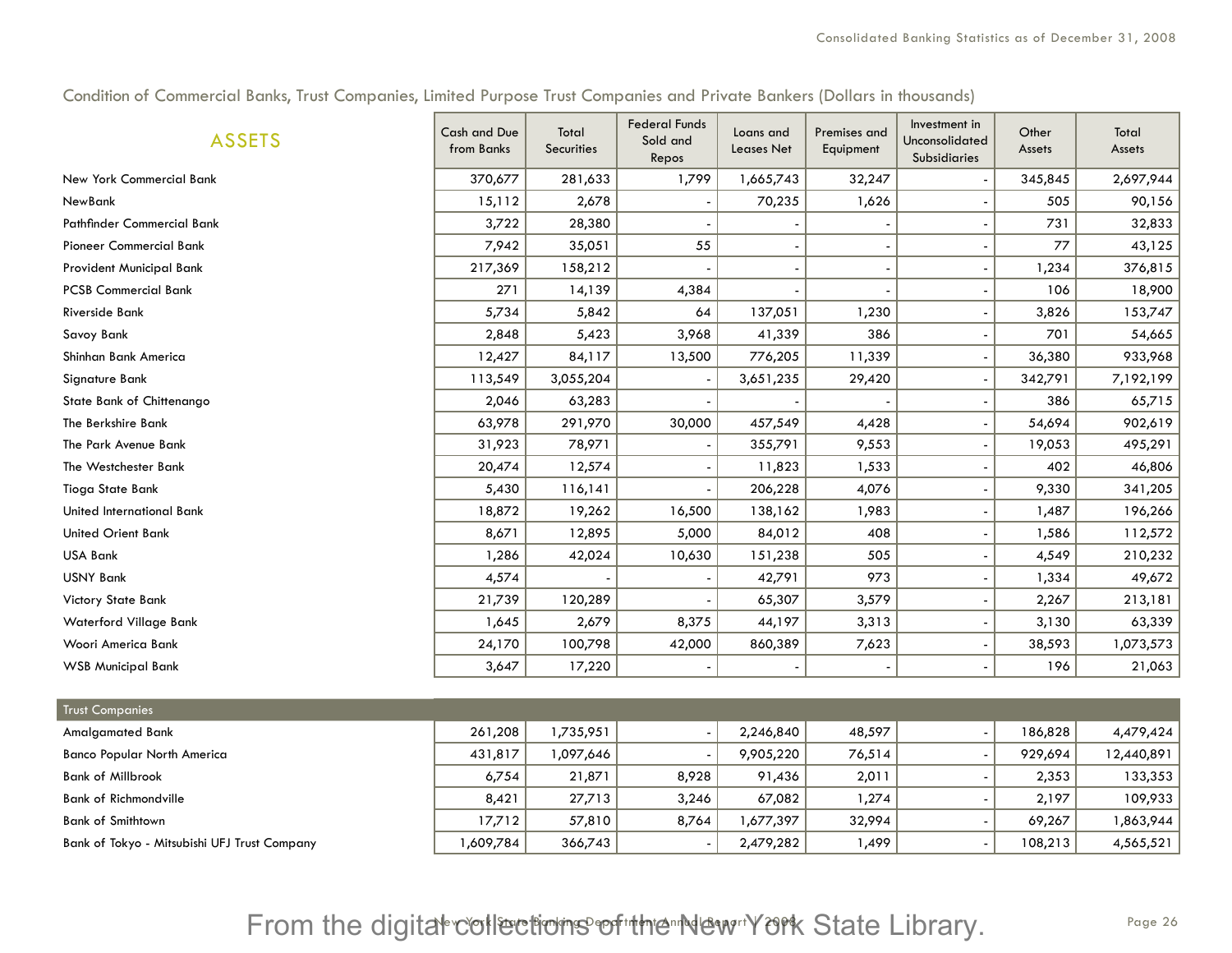| <b>ASSETS</b>                                       | <b>Cash and Due</b><br>from Banks | Total<br><b>Securities</b> | <b>Federal Funds</b><br>Sold and<br>Repos | Loans and<br><b>Leases Net</b> | Premises and<br>Equipment | Investment in<br>Unconsolidated<br><b>Subsidiaries</b> | Other<br>Assets | Total<br>Assets |
|-----------------------------------------------------|-----------------------------------|----------------------------|-------------------------------------------|--------------------------------|---------------------------|--------------------------------------------------------|-----------------|-----------------|
| <b>Bank of Utica</b>                                | 59,676                            | 711,968                    |                                           | 47,067                         | 270                       |                                                        | 17,047          | 836,028         |
| Capital Bank & Trust Company                        | 3,876                             | 30,406                     |                                           | 209,502                        | 1,131                     |                                                        | 3,695           | 248,610         |
| Chemung Canal Trust Company                         | 23,652                            | 198,986                    |                                           | 556,160                        | 24,917                    |                                                        | 31,296          | 835,011         |
| Deutsche Bank Trust Company Americas                | 24,589,000                        | 6,826,000                  | 1,178,000                                 | 12,779,000                     | 61,000                    |                                                        | 5,368,000       | 50,801,000      |
| <b>Fiduciary Trust Company International</b>        | 295,230                           | 306,039                    |                                           | 174,681                        | 9,946                     |                                                        | 194,984         | 980,880         |
| First State Bank, Canisteo, N.Y.                    | 986                               | 13,136                     | 13,710                                    | 15,435                         | 1,494                     |                                                        | 3,521           | 48,282          |
| <b>Five Star Bank</b>                               | 32,837                            | 605,413                    | 20,574                                    | 1,103,043                      | 32,869                    |                                                        | 114,273         | 1,909,009       |
| Habib American Bank                                 | 155,478                           | 16,908                     |                                           | 302,296                        | 3,154                     |                                                        | 7,634           | 485,470         |
| <b>Israel Discount Bank of New York</b>             | 1,023,404                         | 4,040,423                  |                                           | 3,937,441                      | 28,365                    |                                                        | 415,674         | 9,445,307       |
| Manufacturers and Traders Trust Company             | 1,554,274                         | 7,735,583                  | 111,347                                   | 47,789,219                     | 384,224                   | 180,215                                                | 7,069,382       | 64,824,244      |
| Mitsubishi UFJ Trust & Banking Corporation (U.S.A.) | 304,945                           | 20,981                     |                                           | 80,558                         | 1,778                     |                                                        | 30,716          | 438,978         |
| Mizuho Corporate Bank (USA)                         | 599,103                           | 117,026                    |                                           | 2,488,986                      |                           |                                                        | 76,946          | 3,282,061       |
| Mizuho Trust & Banking Co. (USA)                    | 476,530                           |                            |                                           |                                | 8,087                     |                                                        | 14,393          | 499,010         |
| <b>Orange County Trust Company</b>                  | 9,314                             | 201,458                    |                                           | 245,456                        | 9,069                     |                                                        | 31,190          | 496,487         |
| Solvay Bank                                         | 13,498                            | 130,058                    | 22                                        | 355,577                        | 5,490                     |                                                        | 7,480           | 512,125         |
| State Bank of Long Island                           | 101,937                           | 415,379                    | 1,000                                     | 1,103,870                      | 6,229                     |                                                        | 63,738          | 1,692,153       |
| Steuben Trust Company                               | 6,566                             | 111,902                    |                                           | 196,280                        | 7,144                     |                                                        | 13,883          | 335,775         |
| The Adirondack Trust Company                        | 31,358                            | 289,598                    |                                           | 387,925                        | 20,173                    |                                                        | 32,498          | 761,552         |
| The Bank of Castile                                 | 11,943                            | 178,393                    | 2,108                                     | 490,116                        | 12,933                    |                                                        | 14,179          | 709,672         |
| The Bank of New York Mellon                         | 92,247,000                        | 50,564,000                 | 373,000                                   | 32,470,000                     | 1,098,000                 | 795,000                                                | 17,617,000      | 195,164,000     |
| Goldman Sachs Bank USA                              | 12,270,000                        | 65,505,000                 | 58,000,000                                | 4,041,000                      | 34,000                    | 6,000                                                  | 22,618,000      | 162,474,000     |
| <b>Tompkins Trust Company</b>                       | 23,386                            | 464,821                    |                                           | 761,169                        | 15,212                    | 2,535                                                  | 48,470          | 1,315,593       |

| Limited Purpose Trust Companies <sup>21</sup> |        |        |  |        |         |          |
|-----------------------------------------------|--------|--------|--|--------|---------|----------|
| American Stock Transfer & Trust Company       | 32,825 |        |  | 35,045 | 940,471 | 008,341, |
| Anthos Trust Company, LLC                     | 3,775  | 1,259  |  |        |         | 5,034    |
| Continental Stock Transfer & Trust Company    | ,236   | 1,508  |  | 643    | 2,594   | 5,981    |
| <b>Genesee Valley Trust Company</b>           | 4,856  | . .    |  | 196    | 14.959  | 20,011   |
| Law Debenture Trust Company of New York       | 4,767  |        |  |        | 1,792   | 6,560    |
| <b>Market Street Trust Company</b>            | 99     | 2,284  |  | 2.102  | 311     | 4,796    |
| New York Life Trust Company                   | 46     | 12,395 |  |        | 2,594   | 15,035   |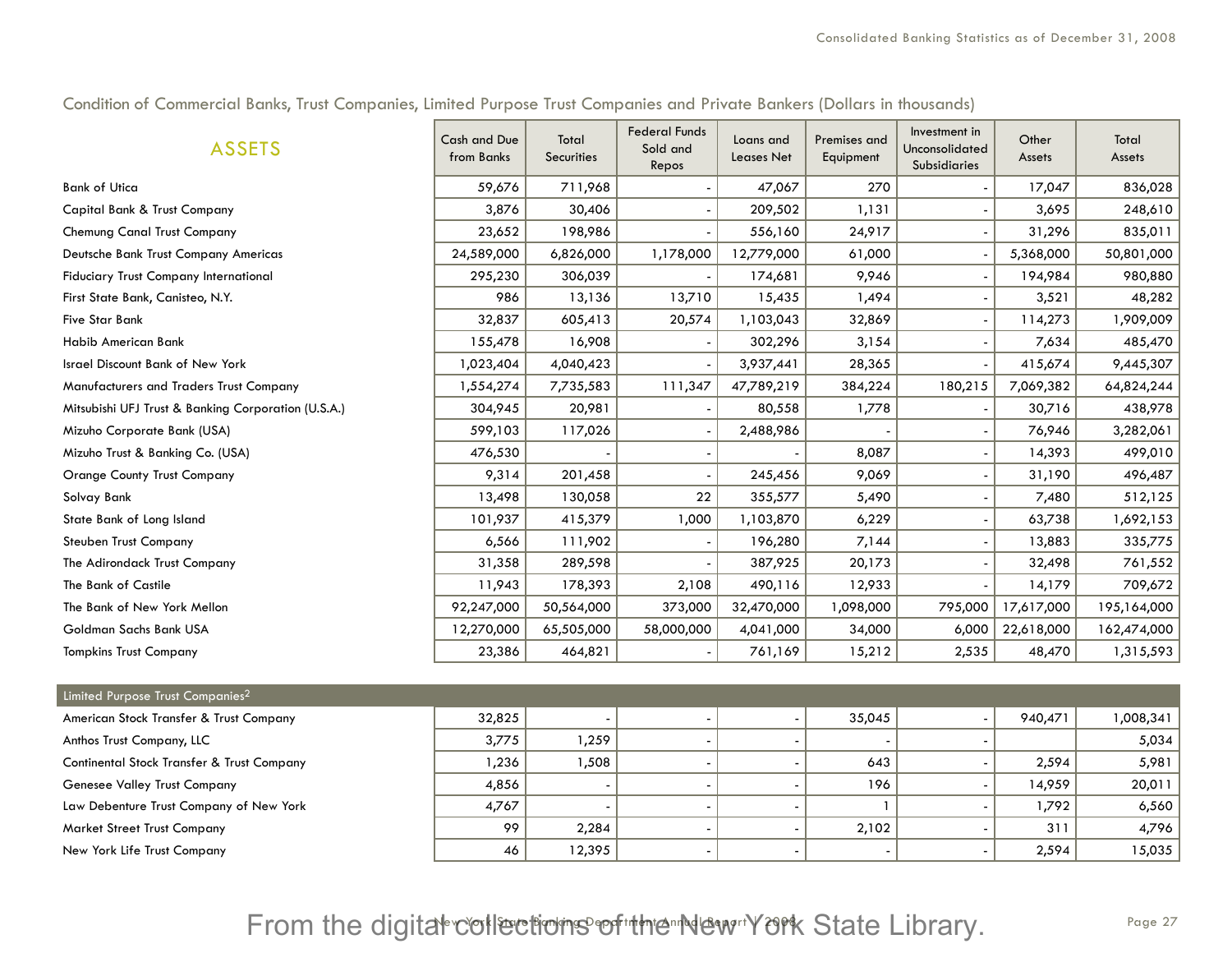| <b>ASSETS</b>                                     | Cash and Due<br>from Banks | Total<br><b>Securities</b> | <b>Federal Funds</b><br>Sold and<br>Repos | Loans and<br>Leases Net | Premises and<br>Equipment | Investment in<br>Unconsolidated<br><b>Subsidiaries</b> | Other<br>Assets | Total<br>Assets |
|---------------------------------------------------|----------------------------|----------------------------|-------------------------------------------|-------------------------|---------------------------|--------------------------------------------------------|-----------------|-----------------|
| <b>OFI Trust Company</b>                          |                            | 5,615                      |                                           |                         |                           |                                                        | 1,064           | 6,680           |
| The Bank of New York Trust Company                | 23                         |                            |                                           |                         |                           |                                                        | 2,372           | 2,395           |
| The Bank of Nova Scotia Trust Company of New York | 4,466                      | 10,742                     |                                           |                         |                           |                                                        | 380             | 15,588          |
| The Depository Trust Company                      | 1,760,963                  | 205,302                    | 1,147,880                                 |                         | 139,326                   |                                                        | 272,195         | 3,525,666       |
| The Northern Trust Company of New York            | 536                        | 3,674                      |                                           |                         | 3,765                     |                                                        | 199             | 8,174           |
| The Rockefeller Trust Company                     | 3                          | 7,667                      |                                           |                         |                           |                                                        | 447             | 8,117           |
|                                                   |                            |                            |                                           |                         |                           |                                                        |                 |                 |
| Private Bankers                                   |                            |                            |                                           |                         |                           |                                                        |                 |                 |
| Brown Brothers Harriman & Co.                     | 1,450,715                  | 655,732                    | 621,264                                   | 2,333,625               | 46,983                    | 5,108,319                                              | 1,072,955       | 6,181,274       |
|                                                   |                            |                            |                                           |                         |                           |                                                        |                 |                 |
| <b>Total</b>                                      | 141,937,216                | 150,046,355                | 62,606,863                                | 144,238,415             | 2,360,408                 | 6,092,423                                              | 58,693,212      | 560,866,573     |

<sup>1</sup>Excludes Hanover Community Bank, chartered but not operational as of December 31, 2008 | <sup>2</sup>Excludes ICE US Trust that was chartered but not operational as of December 31, 2008.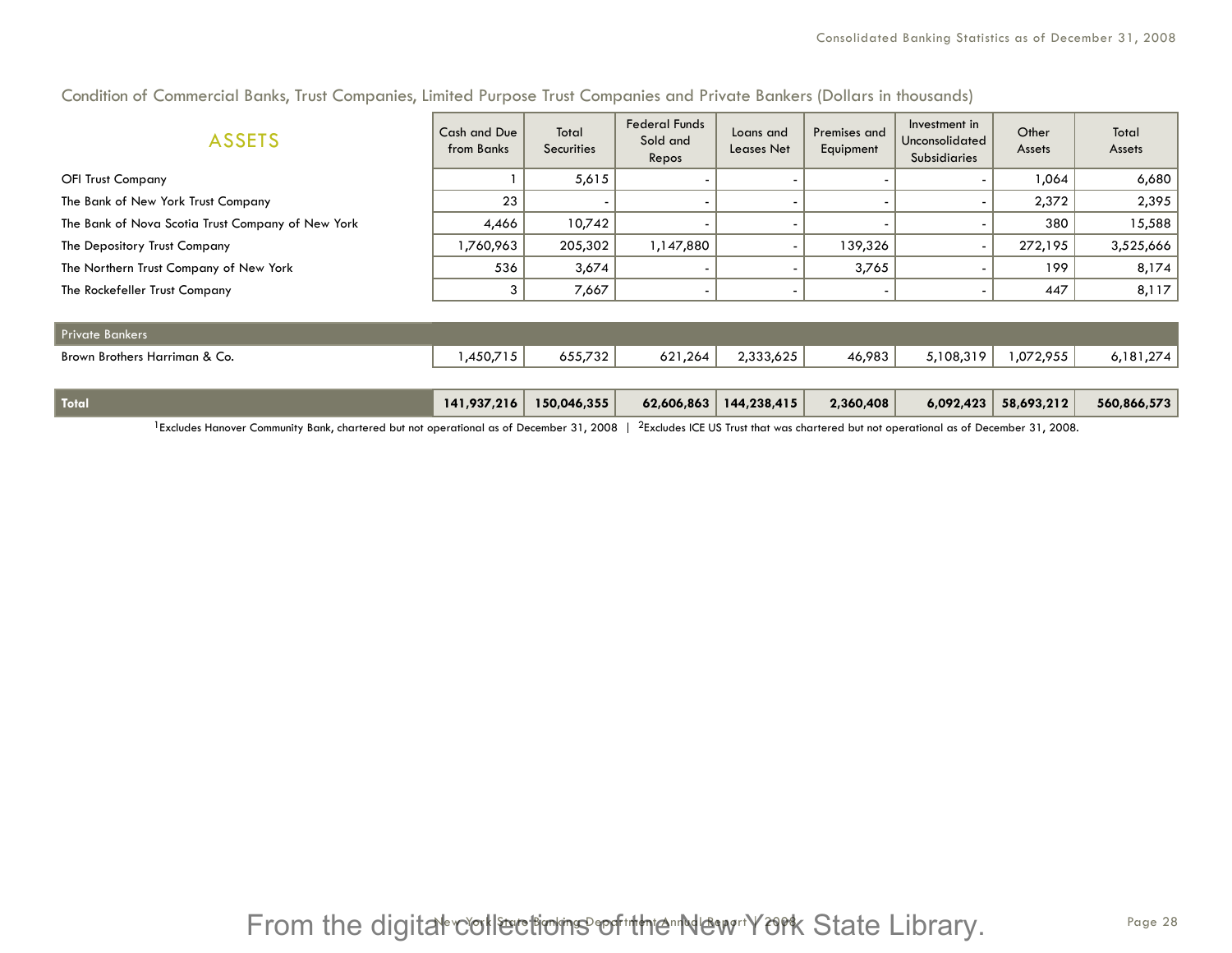| <b>LIABILITIES &amp; EQUITY</b>          | Total<br>Deposits | <b>Federal Funds</b><br>Bought<br>and Repos | <b>Trading Liabilities</b><br>and Other<br><b>Borrowed Money</b> | Subordinated<br>Notes and<br>Debentures | All<br>Other<br>Liabilities | Total<br>Liabilities | Total<br>Equity<br>Capital | Total<br><b>Liabilities</b><br>and Capital |
|------------------------------------------|-------------------|---------------------------------------------|------------------------------------------------------------------|-----------------------------------------|-----------------------------|----------------------|----------------------------|--------------------------------------------|
| <b>Commercial Banks</b>                  |                   |                                             |                                                                  |                                         |                             |                      |                            |                                            |
| <b>Adirondack Bank</b>                   | 400,717           | 12,574                                      | 28,705                                                           |                                         | 3,107                       | 445,103              | 34,464                     | 479,567                                    |
| Alden State Bank                         | 167,802           |                                             |                                                                  |                                         | 259                         | 168,061              | 27,061                     | 195,122                                    |
| Alma Bank                                | 154,123           |                                             |                                                                  |                                         | 736                         | 154,859              | 46,010                     | 200,869                                    |
| <b>Alpine Capital Bank</b>               | 182,095           |                                             | 584                                                              | 4,500                                   | 1,354                       | 188,533              | 24,973                     | 213,506                                    |
| Amerasia Bank                            | 179,866           |                                             |                                                                  |                                         | 1,833                       | 181,699              | 19,500                     | 201,199                                    |
| American Community Bank                  | 121,961           | 6,500                                       |                                                                  |                                         | 439                         | 128,900              | 12,321                     | 141,221                                    |
| <b>Bank of Akron</b>                     | 143,728           | 790                                         | 5,980                                                            |                                         | 2,612                       | 153,110              | 21,292                     | 174,402                                    |
| <b>Bank of Cattaraugus</b>               | 10,463            |                                             | 200                                                              |                                         | 897                         | 11,560               | 895                        | 12,455                                     |
| <b>Bank of Holland</b>                   | 57,057            |                                             |                                                                  |                                         | 514                         | 57,571               | 6,366                      | 63,937                                     |
| <b>Bank Leumi USA</b>                    | 4,872,170         | 45,500                                      | 194,947                                                          | 90,000                                  | 94,658                      | 5,297,275            | 464,069                    | 5,761,344                                  |
| Berkshire Bank Municipal Bank            | 5,486             | 547                                         |                                                                  |                                         | 90                          | 6,123                | 4,606                      | 10,729                                     |
| <b>BPD Bank</b>                          | 449,320           | 25,000                                      | 63,000                                                           |                                         | 10,033                      | 547,353              | 48,566                     | 595,919                                    |
| Catskill Hudson Bank                     | 204,379           |                                             |                                                                  | 1,800                                   | 1,384                       | 207,563              | 14,461                     | 222,024                                    |
| <b>Cattaraugus County Bank</b>           | 127,790           | 3,900                                       |                                                                  |                                         | 2,266                       | 133,956              | 13,679                     | 147,635                                    |
| CheckSpring Bank                         | 6,198             | 1,000                                       |                                                                  |                                         | 380                         | 7,578                | 10,469                     | 18,047                                     |
| <b>Citizens Bank of Cape Vincent</b>     | 29,687            |                                             |                                                                  |                                         | 198                         | 29,885               | 4,885                      | 34,770                                     |
| Country Bank                             | 428,991           | 44,000                                      | 10,000                                                           | $\blacksquare$                          | 4,953                       | 487,944              | 32,157                     | 520,101                                    |
| <b>Emigrant Mercantile Bank</b>          | 500               |                                             |                                                                  |                                         | 19                          | 519                  | 3,465                      | 3,984                                      |
| <b>First American International Bank</b> | 519,293           |                                             | 26,650                                                           | $\blacksquare$                          | 11,287                      | 557,230              | 47,144                     | 604,374                                    |
| First Niagara Commercial Bank            | 629,372           |                                             |                                                                  |                                         | 1,364                       | 630,736              | 64,235                     | 694,971                                    |
| <b>Flushing Commercial Bank</b>          | 211,806           |                                             | 65,900                                                           | $\overline{\phantom{a}}$                | 536                         | 278,242              | 20,843                     | 299,085                                    |
| Genesee Regional Bank                    | 121,865           | 11,908                                      | 4,190                                                            |                                         | 1,336                       | 139,299              | 10,451                     | 149,750                                    |
| <b>Global Bank</b>                       | 83,086            |                                             | 3,000                                                            | $\overline{\phantom{a}}$                | 1,230                       | 87,316               | 8,457                      | 95,773                                     |
| Gold Coast Bank                          | 36,032            |                                             |                                                                  |                                         | 130                         | 36,162               | 18,686                     | 54,848                                     |
| Gotham Bank of New York                  | 250,247           | 50,000                                      |                                                                  |                                         | 1,086                       | 301,333              | 27,588                     | 328,921                                    |
| <b>Greene County Commercial Bank</b>     | 102,901           |                                             |                                                                  |                                         | 388                         | 103,289              | 10,129                     | 113,418                                    |
| <b>Hamptons State Bank</b>               | 50,287            |                                             | 5,400                                                            |                                         | 519                         | 56,206               | 4,535                      | 60,741                                     |
| Hanover Community Bank                   |                   |                                             |                                                                  |                                         |                             |                      |                            |                                            |
| Interaudi Bank                           | 1,066,325         |                                             | 168,878                                                          |                                         | 5,247                       | 1,240,450            | 84,195                     | 1,324,645                                  |
| LibertyPointe Bank                       | 235,550           | 530                                         | 67                                                               |                                         | 1,785                       | 237,932              | 17,433                     | 255,365                                    |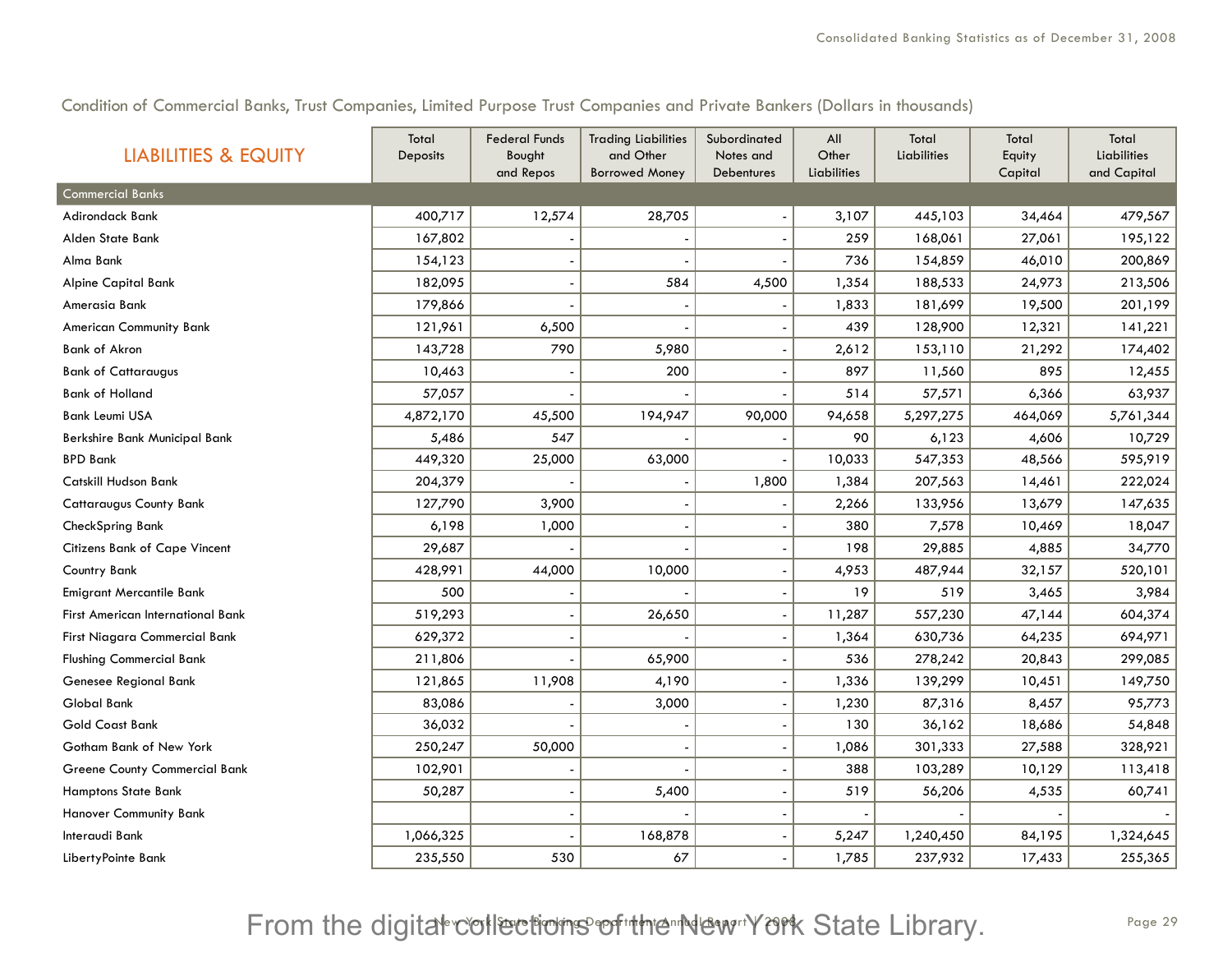| <b>LIABILITIES &amp; EQUITY</b> | Total<br>Deposits | <b>Federal Funds</b><br>Bought<br>and Repos | <b>Trading Liabilities</b><br>and Other<br><b>Borrowed Money</b> | Subordinated<br>Notes and<br>Debentures | All<br>Other<br>Liabilities | Total<br><b>Liabilities</b> | Total<br>Equity<br>Capital | Total<br><b>Liabilities</b><br>and Capital |
|---------------------------------|-------------------|---------------------------------------------|------------------------------------------------------------------|-----------------------------------------|-----------------------------|-----------------------------|----------------------------|--------------------------------------------|
| New York Commercial Bank        | 1,992,379         |                                             | 143,776                                                          |                                         | 63,477                      | 2,199,632                   | 498,312                    | 2,697,944                                  |
| Newbank                         | 77,055            |                                             | 2,317                                                            |                                         | 838                         | 80,210                      | 9,946                      | 90,156                                     |
| Pathfinder Commercial Bank      | 27,400            |                                             |                                                                  |                                         | 504                         | 27,904                      | 4,929                      | 32,833                                     |
| Pioneer Commercial Bank         | 38,343            |                                             |                                                                  |                                         | 146                         | 38,489                      | 4,636                      | 43,125                                     |
| Provident Municipal Bank        | 335,186           |                                             |                                                                  |                                         | 2,961                       | 338,147                     | 38,668                     | 376,815                                    |
| <b>PCSB Commercial Bank</b>     | 11,423            |                                             |                                                                  |                                         | 172                         | 11,595                      | 7,305                      | 18,900                                     |
| <b>Riverside Bank</b>           | 129,972           | 5,000                                       |                                                                  |                                         | 789                         | 135,761                     | 17,986                     | 153,747                                    |
| Savoy Bank                      | 42,230            |                                             |                                                                  |                                         | 2,124                       | 44,354                      | 10,311                     | 54,665                                     |
| Shinhan Bank America            | 803,652           |                                             |                                                                  |                                         | 10,535                      | 814,187                     | 119,781                    | 933,968                                    |
| Signature Bank                  | 5,388,376         | 785,000                                     | 264,900                                                          |                                         | 55,789                      | 6,494,065                   | 698,134                    | 7,192,199                                  |
| State Bank of Chittenango       | 54,915            |                                             |                                                                  |                                         | 4,596                       | 59,511                      | 6,204                      | 65,715                                     |
| The Berkshire Bank              | 728,809           | 59,504                                      | 45,272                                                           |                                         | 8,619                       | 842,204                     | 60,415                     | 902,619                                    |
| The Park Avenue Bank            | 421,584           | 58,500                                      |                                                                  |                                         | 4,995                       | 485,079                     | 10,212                     | 495,291                                    |
| The Westchester Bank            | 28,314            |                                             |                                                                  |                                         | 965                         | 29,279                      | 17,527                     | 46,806                                     |
| Tioga State Bank                | 277,806           | 12,875                                      | 20,052                                                           |                                         | 2,967                       | 313,700                     | 27,505                     | 341,205                                    |
| United International Bank       | 166,861           | 5,000                                       | 6,000                                                            |                                         | 2,294                       | 180,155                     | 16,111                     | 196,266                                    |
| <b>United Orient Bank</b>       | 91,994            |                                             | 10,000                                                           |                                         | 1,024                       | 103,018                     | 9,554                      | 112,572                                    |
| <b>USA Bank</b>                 | 169,768           | 23,000                                      |                                                                  |                                         | 1,031                       | 193,799                     | 16,433                     | 210,232                                    |
| <b>USNY Bank</b>                | 43,227            |                                             |                                                                  |                                         | 102                         | 43,329                      | 6,343                      | 49,672                                     |
| <b>Victory State Bank</b>       | 189,322           |                                             |                                                                  |                                         | 1,185                       | 190,507                     | 22,674                     | 213,181                                    |
| <b>Waterford Village Bank</b>   | 58,439            |                                             |                                                                  |                                         | 902                         | 59,341                      | 3,998                      | 63,339                                     |
| Woori America Bank              | 943,825           |                                             |                                                                  |                                         | 10,206                      | 954,031                     | 119,542                    | 1,073,573                                  |
| <b>WSB Municipal Bank</b>       | 17,659            |                                             |                                                                  |                                         | 44                          | 17,703                      | 3,360                      | 21,063                                     |
| $T_{\text{model}}$              |                   |                                             |                                                                  |                                         |                             |                             |                            |                                            |

| <b>Trust Company</b>                         |           |         |         |         |            |                       |            |
|----------------------------------------------|-----------|---------|---------|---------|------------|-----------------------|------------|
| Amalgamated Bank                             | 2,639,092 | 655,462 | 847,941 | 110.849 | 4,253,344  | 226,080               | 4,479,424  |
| <b>Banco Popular North America</b>           | 9,696,625 | 692,452 | 600,620 | 160,285 | 11,149,982 | ,290,909              | 12,440,891 |
| <b>Bank of Millbrook</b>                     | 112, 138  |         |         | .896    | 114,034    | 19.319                | 133,353    |
| <b>Bank of Richmondville</b>                 | 87,602    |         | 8,500   | 919     | 97,021     | $12,912$ <sub>1</sub> | 109,933    |
| <b>Bank of Smithtown</b>                     | ,367,955  |         | 326,480 | 12,739  | 1,707,174  | 156,770               | 863,944,   |
| Bank of Tokyo - Mitsubishi UFJ Trust Company | 3,372,066 |         | 265,020 | 226,749 | 3,863,835  | 701,686               | 4,565,521  |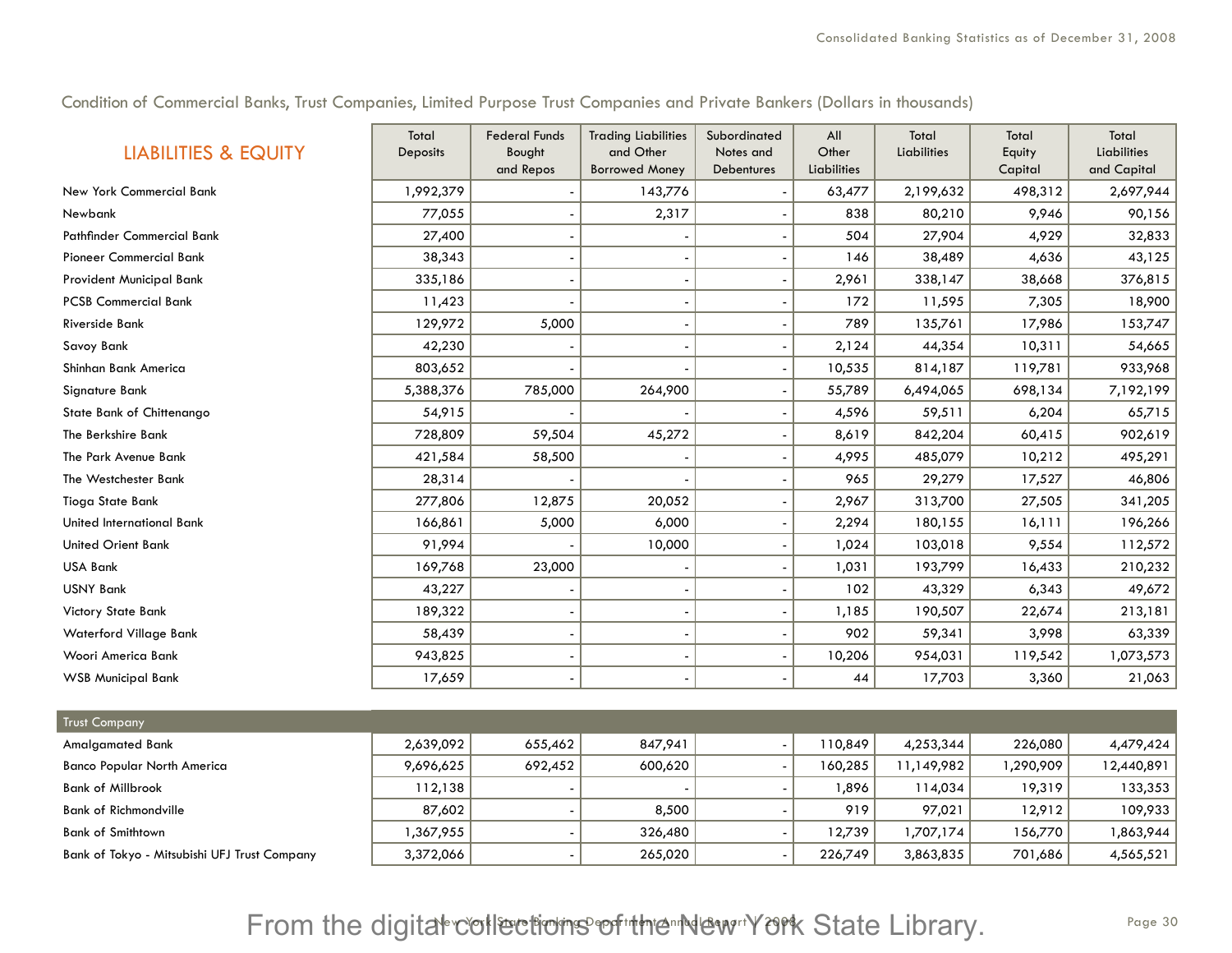| <b>LIABILITIES &amp; EQUITY</b>                     | Total<br><b>Deposits</b> | <b>Federal Funds</b><br>Bought<br>and Repos | <b>Trading Liabilities</b><br>and Other<br><b>Borrowed Money</b> | Subordinated<br>Notes and<br>Debentures | All<br>Other<br><b>Liabilities</b> | Total<br><b>Liabilities</b> | Total<br>Equity<br>Capital | Total<br><b>Liabilities</b><br>and Capital |
|-----------------------------------------------------|--------------------------|---------------------------------------------|------------------------------------------------------------------|-----------------------------------------|------------------------------------|-----------------------------|----------------------------|--------------------------------------------|
| <b>Bank of Utica</b>                                | 741,166                  |                                             |                                                                  |                                         | 3,212                              | 744,378                     | 91,650                     | 836,028                                    |
| Capital Bank & Trust Company                        | 187,878                  | 4,007                                       | 34,497                                                           |                                         | 1,668                              | 228,050                     | 20,560                     | 248,610                                    |
| <b>Chemung Canal Trust Company</b>                  | 657,690                  | 63,413                                      | 20,000                                                           |                                         | 14,532                             | 755,635                     | 79,376                     | 835,011                                    |
| Deutsche Bank Trust Company Americas                | 21,075,000               | 16,404,000                                  | 1,760,000                                                        |                                         | 3,148,000                          | 42,387,000                  | 8,414,000                  | 50,801,000                                 |
| <b>Fiduciary Trust Company International</b>        | 633,226                  |                                             |                                                                  |                                         | 43,551                             | 676,777                     | 304,103                    | 980,880                                    |
| First State Bank, Canisteo, N.Y.                    | 39,432                   | 828                                         |                                                                  |                                         | 615                                | 40,875                      | 7,407                      | 48,282                                     |
| <b>Five Star Bank</b>                               | 1,659,437                | 23,465                                      | 30,653                                                           |                                         | 19,693                             | 1,733,248                   | 175,761                    | 1,909,009                                  |
| Habib American Bank                                 | 428,094                  |                                             | 2,035                                                            |                                         | 4,022                              | 434,151                     | 51,319                     | 485,470                                    |
| <b>Israel Discount Bank of New York</b>             | 6,208,802                | 1,885,866                                   | 530,167                                                          | 75,000                                  | 128,450                            | 8,828,285                   | 617,022                    | 9,445,307                                  |
| Manufacturers and Traders Trust Company             | 42,406,140               | 2,933,530                                   | 9,596,256                                                        | 2,136,313                               | 794,348                            | 57,866,587                  | 6,957,657                  | 64,824,244                                 |
| Mitsubishi UFJ Trust & Banking Corporation (U.S.A.) | 220,296                  |                                             |                                                                  |                                         | 2,313                              | 222,609                     | 216,369                    | 438,978                                    |
| Mizuho Corporate Bank (USA)                         | 2,031,848                |                                             | 110,162                                                          |                                         | 108,772                            | 2,250,782                   | 1,031,279                  | 3,282,061                                  |
| Mizuho Trust & Banking Co. (USA)                    | 438,033                  |                                             |                                                                  |                                         | 10,497                             | 448,530                     | 50,480                     | 499,010                                    |
| <b>Orange County Trust Company</b>                  | 292,570                  |                                             | 119,900                                                          |                                         | 8,117                              | 420,587                     | 75,900                     | 496,487                                    |
| Solvay Bank                                         | 457,195                  |                                             | 5,000                                                            |                                         | 4,054                              | 466,249                     | 45,876                     | 512,125                                    |
| State Bank of Long Island                           | 1,486,301                |                                             | 3,000                                                            |                                         | 26,692                             | 1,515,993                   | 176,160                    | 1,692,153                                  |
| <b>Steuben Trust Company</b>                        | 278,908                  |                                             | 23,500                                                           |                                         | 5,323                              | 307,731                     | 28,044                     | 335,775                                    |
| The Adirondack Trust Company                        | 666,933                  | 2,208                                       | 34                                                               |                                         | 10,305                             | 679,480                     | 82,072                     | 761,552                                    |
| The Bank of Castile                                 | 597,013                  | 11,641                                      | 47,143                                                           |                                         | 6,981                              | 662,778                     | 46,894                     | 709,672                                    |
| The Bank of New York Mellon                         | 157,783,000              | 529,000                                     | 14,621,000                                                       | 3,490,000                               | 7,368,000                          | 183,791,000                 | 11,373,000                 | 195,164,000                                |
| Goldman Sachs Bank USA                              | 45,049,000               | 9,671,000                                   | 76,058,000                                                       | 5,000,000                               | 13,067,000                         | 148,845,000                 | 13,629,000                 | 162,474,000                                |
| <b>Tompkins Trust Company</b>                       | 884,946                  | 157,593                                     | 162,280                                                          |                                         | 26,217                             | 1,231,036                   | 84,557                     | 1,315,593                                  |

| Limited Purpose Trust Companies            |      |       |       |       |          |           |
|--------------------------------------------|------|-------|-------|-------|----------|-----------|
| American Stock Transfer & Trust Company    |      |       | 6,154 | 6,154 | ,002,187 | 1,008,341 |
| Anthos Trust Company, LLC                  |      |       |       |       | 5,034    | 5,034     |
| Continental Stock Transfer & Trust Company |      |       | 958   | 958   | 5,023    | 5,981     |
| Genesee Valley Trust Company               | ,142 | 5,405 | 146   | 6,693 | 13,318   | 20,011    |
| Law Debenture Trust Company of New York    |      |       | 3,467 | 3,467 | 3,093    | 6,560     |
| <b>Market Street Trust Company</b>         |      | 713   | 595   | ,308  | 3,488    | 4,796     |
| New York Life Trust Company                |      |       | 2,261 | 2,261 | 12,774   | 15,035    |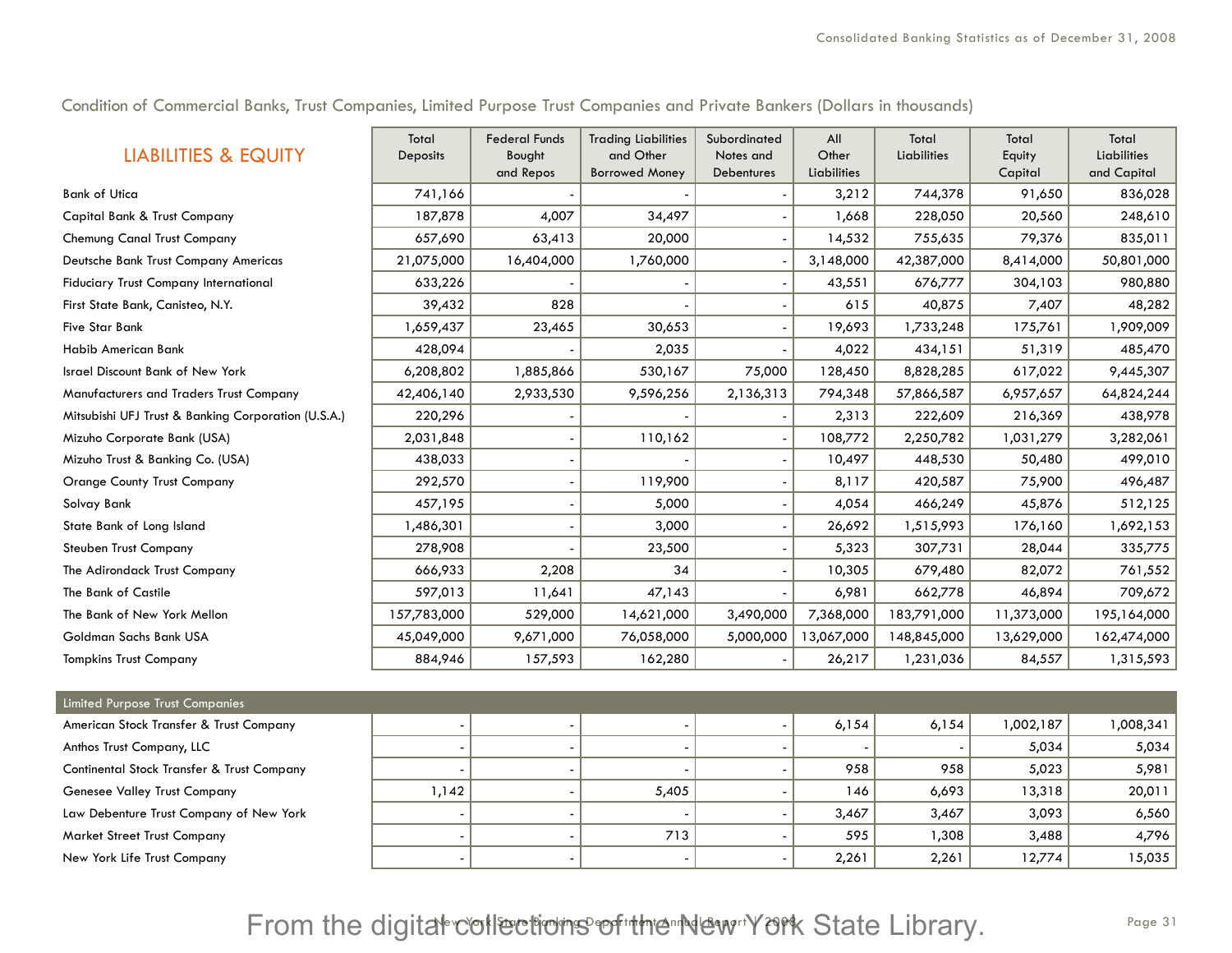| <b>LIABILITIES &amp; EQUITY</b>                   | Total<br><b>Deposits</b> | <b>Federal Funds</b><br>Bought<br>and Repos | <b>Trading Liabilities</b><br>and Other<br><b>Borrowed Money</b> | Subordinated<br>Notes and<br><b>Debentures</b> | All<br>Other<br>Liabilities | Total<br><b>Liabilities</b> | Total<br>Equity<br>Capital | Total<br><b>Liabilities</b><br>and Capital |
|---------------------------------------------------|--------------------------|---------------------------------------------|------------------------------------------------------------------|------------------------------------------------|-----------------------------|-----------------------------|----------------------------|--------------------------------------------|
| <b>OFI Trust Company</b>                          |                          |                                             |                                                                  |                                                | 398                         | 398                         | 6,282                      | 6,680                                      |
| The Bank of New York Trust Company                |                          |                                             |                                                                  |                                                | 19                          | 19                          | 2,376                      | 2,395                                      |
| The Bank of Nova Scotia Trust Company of New York |                          |                                             |                                                                  |                                                | 628                         | 628                         | 14,960                     | 15,588                                     |
| The Depository Trust Company                      |                          |                                             | 248,575                                                          | $\overline{\phantom{a}}$                       | 3,104,525                   | 3,353,100                   | 172,566                    | 3,525,666                                  |
| The Northern Trust Company of New York            |                          |                                             |                                                                  |                                                | 1,328                       | 1,328                       | 6,846                      | 8,174                                      |
| The Rockefeller Trust Company                     |                          |                                             | ۰                                                                |                                                | 1,064                       | 1,064                       | 7,053                      | 8,117                                      |
|                                                   |                          |                                             |                                                                  |                                                |                             |                             |                            |                                            |
| <b>Private Bankers</b>                            |                          |                                             |                                                                  |                                                |                             |                             |                            |                                            |
| Brown Brothers Harriman & Co.                     | 4,296,658                | 82,818                                      | 804,324                                                          | 507,631                                        |                             | 5,691,431                   | 489,843                    | 6,181,274                                  |
|                                                   |                          |                                             |                                                                  |                                                |                             |                             |                            |                                            |
| <b>Total</b>                                      | 328,683,822              | 34,268,411                                  | 107,301,023                                                      | 11,305,244                                     | 28,764,247                  | 510,322,747                 | 50,543,826                 | 560,866,573                                |

<sup>1</sup> Excludes Hanover Community Bank, chartered but not operational as of December 31, 2008  $\mid$  <sup>2</sup> Excludes ICE US Trust that was chartered but not operational as of December 31, 2008.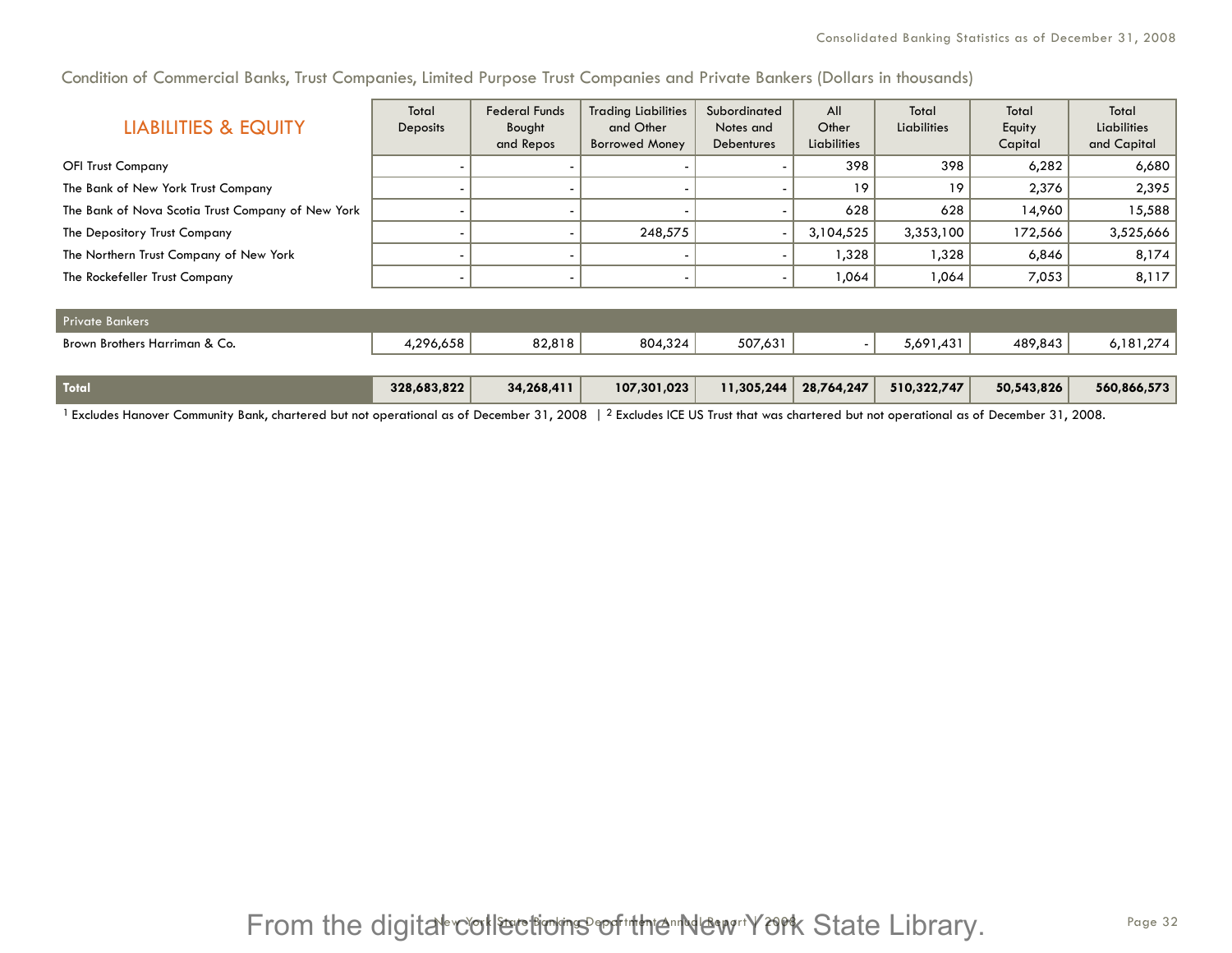Condition of Savings Banks and Savings & Loans (Dollars In Thousands)

| <b>ASSETS</b>                           | Cash and Due<br>from Banks | <b>Total Securities and</b><br><b>Trading Assets</b> | <b>Federal Funds Sold</b><br>and Repos | Loans and<br><b>Leases Net</b> | Premises<br>and Equipment | Investment in<br>Unconsolidated<br>Subsidiaries | Other Assets | <b>Total Assets</b> |
|-----------------------------------------|----------------------------|------------------------------------------------------|----------------------------------------|--------------------------------|---------------------------|-------------------------------------------------|--------------|---------------------|
| <b>Savings Banks</b>                    |                            |                                                      |                                        |                                |                           |                                                 |              |                     |
| Apple Bank For Savings                  | 504,314                    | 4,591,321                                            |                                        | 1,631,207                      | 26,512                    |                                                 | 102,889      | 6,856,243           |
| <b>Emigrant Bank</b>                    | 1,734,246                  | 3,359,333                                            | 13,753                                 | 5,771,524                      | 107,396                   |                                                 | 999,793      | 11,986,045          |
| Emigrant Savings Bank - Brooklyn/Queens | 9,772                      | 208,354                                              | 127,069                                | 366,321                        | 1,302                     |                                                 | 15,996       | 728,814             |
| Emigrant Savings Bank - Long Island     | 6,801                      | 122,168                                              | 27,485                                 | 314,272                        | 1,846                     |                                                 | 8,934        | 481,506             |
| Emigrant Savings Bank - Manhattan       | 10,692                     | 514,376                                              | 149,885                                | 461,580                        | 2,602                     |                                                 | 27,459       | 1,166,594           |
| Emigrant Savings Bank-Bronx/Westchester | 10,286                     | 430,922                                              | 160,833                                | 356,596                        | 9,299                     |                                                 | 23,735       | 991,671             |
| <b>First Central Savings Bank</b>       | 40,332                     | 65,595                                               |                                        | 577,069                        | 2,984                     |                                                 | 16,324       | 702,304             |
| <b>Fulton Savings Bank</b>              | 12,956                     | 66,828                                               | 667                                    | 295,559                        | 2,015                     |                                                 | 27,102       | 405,127             |
| New York Community Bank                 | 129,555                    | 5,600,293                                            | 2,390                                  | 20,708,825                     | 185,514                   | 187                                             | 3,680,972    | 30,307,736          |
| Oneida Savings Bank                     | 13,297                     | 140,704                                              | 72                                     | 302,586                        | 21,737                    |                                                 | 61,754       | 540,150             |
| <b>Pathfinder Bank</b>                  | 7,646                      | 71,647                                               |                                        | 246,563                        | 7,450                     |                                                 | 17,042       | 350,348             |
| <b>Pioneer Savings Bank</b>             | 30,763                     | 135,757                                              | 9,094                                  | 476,874                        | 10,116                    | 4,573                                           | 36,410       | 703,587             |
| Putnam County Savings Bank              | 61,206                     | 308,856                                              | 18,284                                 | 496,136                        | 5,048                     |                                                 | 7,089        | 896,619             |
| <b>Rhinebeck Savings Bank</b>           | 11,376                     | 49,901                                               |                                        | 373,431                        | 15,689                    |                                                 | 22,048       | 472,445             |
| <b>Ridgewood Savings Bank</b>           | 158,245                    | 906,363                                              | 17,250                                 | 2,821,455                      | 22,971                    |                                                 | 309,099      | 4,235,383           |
| Rondout Savings Bank                    | 18,565                     | 40,245                                               |                                        | 143,503                        | 5,390                     |                                                 | 5,955        | 213,658             |
| Sawyer Savings Bank                     | 2,171                      | 51,740                                               |                                        | 110,806                        | 598                       |                                                 | 3,245        | 168,560             |
| The North Country Savings Bank          | 10,371                     | 14,819                                               | 100                                    | 202,990                        | 5,735                     |                                                 | 8,117        | 242,132             |
| <b>Ulster Savings Bank</b>              | 13,127                     | 71,199                                               |                                        | 548,821                        | 15,750                    |                                                 | 47,527       | 696,424             |
| <b>Watertown Savings Bank</b>           | 29,356                     | 82,753                                               |                                        | 205,661                        | 14,655                    | 134                                             | 42,035       | 374,594             |
| <b>Total</b>                            | 2,815,077                  | 16,833,174                                           | 526,882                                | 36,411,779                     | 464,609                   | 4,894                                           | 5,463,525    | 62,519,940          |

| Savings & Loans                              |        |        |       |        |       |                |       |          |
|----------------------------------------------|--------|--------|-------|--------|-------|----------------|-------|----------|
| Atlas Savings and Loan Association           | 7,633  | 31,580 | 4,082 | 16,811 | 947   |                | .468  | 62,521   |
| <b>Canisteo Savings and Loan Association</b> | 2,266  |        |       | 4,504  | 35    |                | 85    | 6,890    |
| Medina Savings and Loan Association          | 14,700 | 194.   | 549   | 17,582 | 985   |                | 775   | 34,785   |
| <b>Total</b>                                 | 24,599 | 31,774 | 4,631 | 38,897 | 1,967 | $\blacksquare$ | 2,328 | 104, 196 |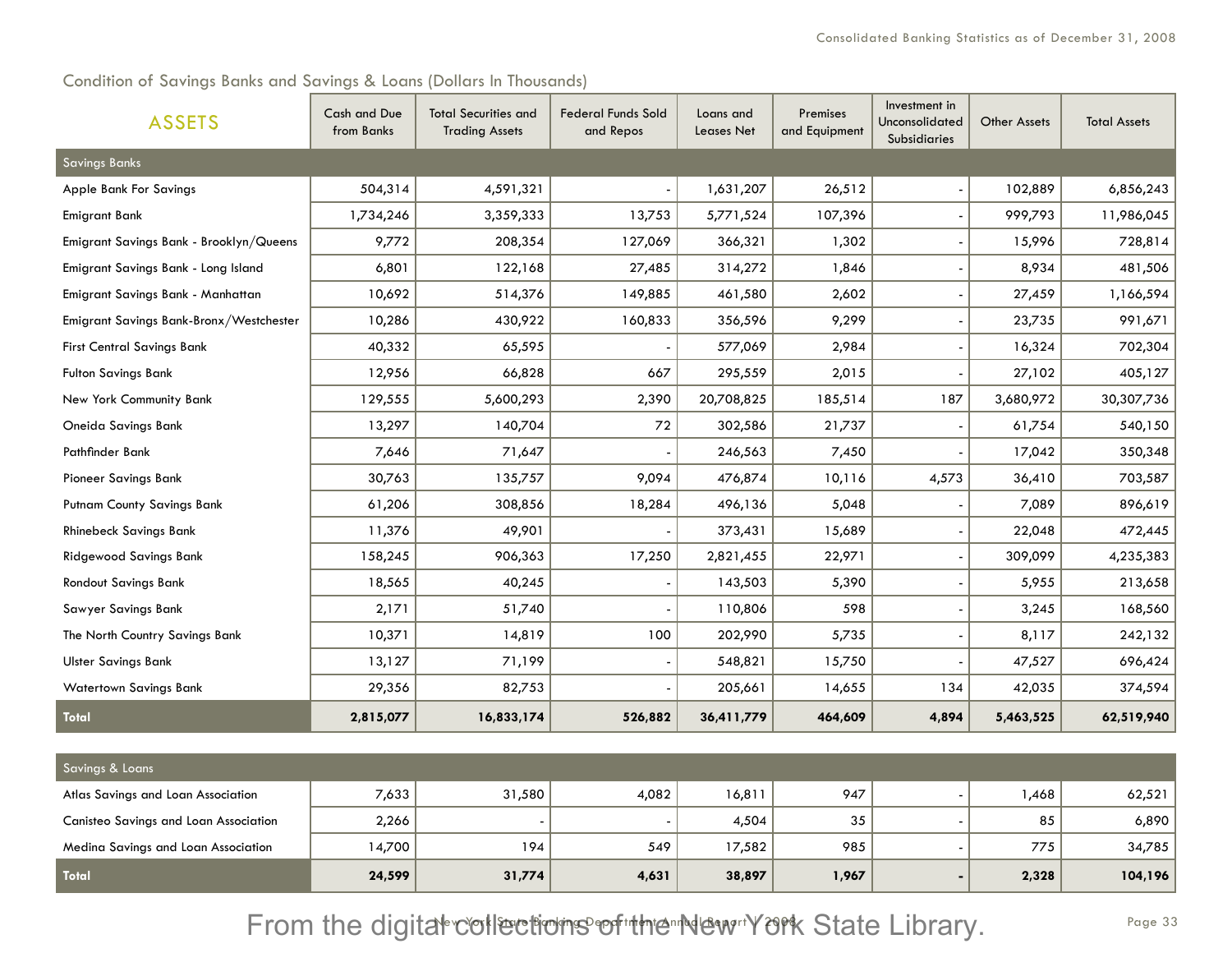Condition of Savings Banks and Savings & Loans (Dollars In Thousands)

| <b>LIABILITIES &amp; EQUITY</b>         | Total<br>Deposits | <b>Federal Funds</b><br>Bought and<br>Repos | Other<br>Borrowed<br>Money | Subordinated<br>Notes and<br><b>Debentures</b> | All Other<br>Liabilities | Total<br><b>Liabilities</b> | <b>Total Equity</b><br>Capital | <b>Total Liabilities</b><br>and Capital |
|-----------------------------------------|-------------------|---------------------------------------------|----------------------------|------------------------------------------------|--------------------------|-----------------------------|--------------------------------|-----------------------------------------|
| <b>Savings Banks</b>                    |                   |                                             |                            |                                                |                          |                             |                                |                                         |
| Apple Bank For Savings                  | 6,190,848         |                                             | 914                        |                                                | 61,480                   | 6,253,242                   | 603,001                        | 6,856,243                               |
| <b>Emigrant Bank</b>                    | 8,253,268         | 465,271                                     | 2,538,626                  |                                                | 87,429                   | 11,344,594                  | 641,451                        | 11,986,045                              |
| Emigrant Savings Bank - Brooklyn/Queens | 662,212           |                                             | 17,189                     |                                                | 22,161                   | 701,562                     | 27,252                         | 728,814                                 |
| Emigrant Savings Bank - Long Island     | 424,104           |                                             | 21,696                     |                                                | 17,320                   | 463,120                     | 18,386                         | 481,506                                 |
| Emigrant Savings Bank - Manhattan       | 1,056,119         |                                             | 32,376                     |                                                | 35,195                   | 1,123,690                   | 42,904                         | 1,166,594                               |
| Emigrant Savings Bank-Bronx/Westchester | 924,585           |                                             | 6,558                      |                                                | 26,829                   | 957,972                     | 33,699                         | 991,671                                 |
| <b>First Central Savings Bank</b>       | 637,336           |                                             | 15,000                     |                                                | 4,370                    | 656,706                     | 45,598                         | 702,304                                 |
| Fulton Savings Bank                     | 214,304           |                                             | 125,800                    |                                                | 13,408                   | 353,512                     | 51,615                         | 405,127                                 |
| New York Community Bank                 | 13,064,319        | 4,635,000                                   | 8,357,098                  |                                                | 168,299                  | 26,224,716                  | 4,083,020                      | 30,307,736                              |
| Oneida Savings Bank                     | 425,798           |                                             | 52,825                     |                                                | 8,518                    | 487,141                     | 53,009                         | 540,150                                 |
| Pathfinder Bank                         | 270,041           | 7,400                                       | 44,575                     |                                                | 3,432                    | 325,448                     | 24,900                         | 350,348                                 |
| <b>Pioneer Savings Bank</b>             | 609,995           | 1,517                                       | 15,030                     |                                                | 5,591                    | 632,133                     | 71,454                         | 703,587                                 |
| <b>Putnam County Savings Bank</b>       | 791,645           |                                             |                            |                                                | 3,072                    | 794,717                     | 101,902                        | 896,619                                 |
| <b>Rhinebeck Savings Bank</b>           | 389,180           |                                             | 30,800                     |                                                | 7,690                    | 427,670                     | 44,775                         | 472,445                                 |
| <b>Ridgewood Savings Bank</b>           | 3,506,931         | 15,000                                      | 136,512                    | 10,310                                         | 65,748                   | 3,734,501                   | 500,882                        | 4,235,383                               |
| <b>Rondout Savings Bank</b>             | 176,110           |                                             | 9,580                      |                                                | 3,181                    | 188,871                     | 24,787                         | 213,658                                 |
| Sawyer Savings Bank                     | 112,484           |                                             | 38,000                     |                                                | 1,339                    | 151,823                     | 16,737                         | 168,560                                 |
| The North Country Savings Bank          | 180,991           |                                             | 31,313                     |                                                | 1,308                    | 213,612                     | 28,520                         | 242,132                                 |
| <b>Ulster Savings Bank</b>              | 542,699           |                                             | 73,500                     |                                                | 3,889                    | 620,088                     | 76,336                         | 696,424                                 |
| <b>Watertown Savings Bank</b>           | 322,172           |                                             |                            |                                                | 2,655                    | 324,827                     | 49,767                         | 374,594                                 |
| <b>Total</b>                            | 38,755,141        | 5,124,188                                   | 11,547,392                 | 10,310                                         | 542,914                  | 55,979,945                  | 6,539,995                      | 62,519,940                              |

| Savings & Loans                              |        |  |     |  |       |        |        |         |  |  |
|----------------------------------------------|--------|--|-----|--|-------|--------|--------|---------|--|--|
| Atlas Savings and Loan Association           | 44,669 |  |     |  | ,295  | 45,964 | 16,557 | 62,521  |  |  |
| <b>Canisteo Savings and Loan Association</b> | 6,288  |  |     |  | 46    | 6,334  | 556    | 6,890   |  |  |
| Medina Savings and Loan Association          | 30,439 |  | 500 |  | 245   | 31.184 | 3,601  | 34,785  |  |  |
| <b>Total</b>                                 | 81,396 |  | 500 |  | 1,586 | 83,482 | 20,714 | 104,196 |  |  |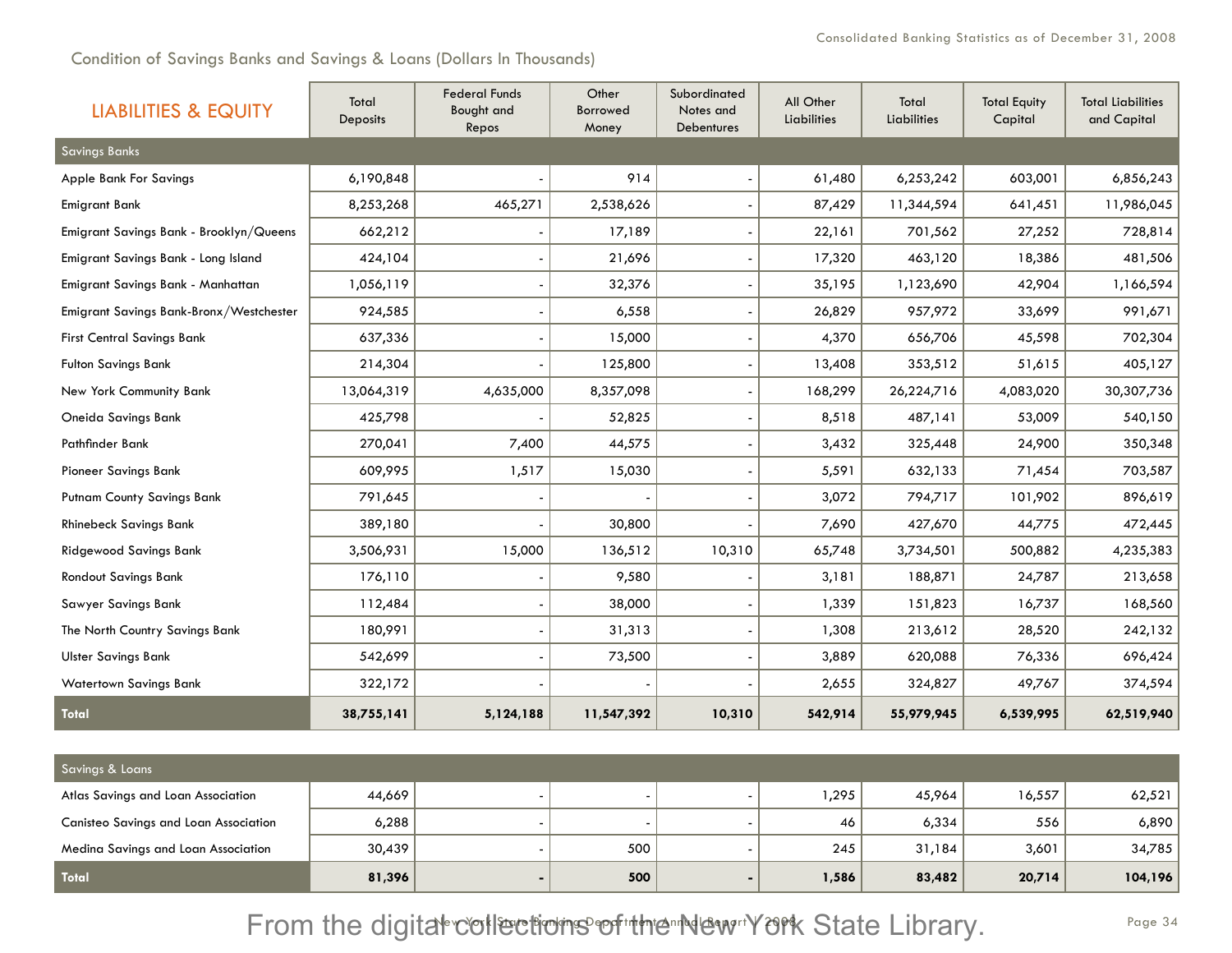## Condition of Credit Unions (Dollars In Thousands)

| <b>ASSETS</b>                                                         | Cash and Due<br>from Banks | Total<br><b>Securities</b> | <b>Federal Funds</b><br>Sold and<br>Repos | Loans and<br><b>Leases Net</b> | <b>Bank</b><br>Premises and<br>Equipment | Investment in<br>Unconsolidated<br><b>Subsidiaries</b> | Other<br>Assets | Total<br><b>Assets</b> |
|-----------------------------------------------------------------------|----------------------------|----------------------------|-------------------------------------------|--------------------------------|------------------------------------------|--------------------------------------------------------|-----------------|------------------------|
|                                                                       |                            |                            |                                           |                                |                                          |                                                        |                 |                        |
| AmeriCU Credit Union                                                  | 18,111                     | 39,500                     |                                           | 605,762                        | 21,407                                   |                                                        | 16,370          | 701,150                |
| Branch 6000 NALC Credit Union                                         | 890                        | 2,827                      |                                           | 4,188                          | 20                                       |                                                        | 579             | 8,504                  |
| <b>Buffalo Service Credit Union</b>                                   | 2,790                      | 12,783                     |                                           | 15,379                         | 113                                      |                                                        | 585             | 31,649                 |
| <b>CFCU Community Credit Union</b>                                    | 57,760                     | 127,580                    |                                           | 331,284                        | 8,391                                    |                                                        | 8,477           | 533,490                |
| Directors Choice Credit Union                                         | 461                        | 530                        |                                           | 2,259                          |                                          |                                                        | 28              | 3,278                  |
| Empire Branch 36 National Association of Letter Carriers Credit Union | 577                        | 2,209                      | $\overline{\phantom{a}}$                  | 2,467                          | 34                                       |                                                        | 105             | 5,392                  |
| <b>Empire State Credit Union</b>                                      | 890                        | 3,319                      | $\overline{\phantom{a}}$                  | 2,179                          | 16                                       |                                                        | 83              | 6,486                  |
| Erie County Employees Credit Union                                    | 1,179                      | 8,207                      |                                           | 7,152                          | 38                                       |                                                        | 256             | 16,833                 |
| Hudson River Community Credit Union                                   | 8,985                      | 16,793                     |                                           | 93,666                         | 2,979                                    |                                                        | 1,399           | 123,822                |
| Jamestown Post Office Employees' Credit Union                         | 676                        | 2,031                      | $\overline{\phantom{a}}$                  | 2,070                          | 3                                        |                                                        | 57              | 4,836                  |
| Melrose Credit Union                                                  | 23,375                     | 36,308                     |                                           | 909,809                        | 23,737                                   |                                                        | 8,108           | 1,001,337              |
| Middle Village Credit Union                                           | 107                        | 16,844                     |                                           | 28,845                         | 38                                       |                                                        | 153             | 45,986                 |
| Montauk Credit Union                                                  | 6,155                      | 930                        | $\blacksquare$                            | 78,887                         | 2,680                                    |                                                        | 764             | 89,416                 |
| Municipal Credit Union                                                | 185,964                    | 52,908                     | $\blacksquare$                            | 1,076,566                      | 22,390                                   |                                                        | 39,224          | 1,377,051              |
| Newspaper Employees Credit Union                                      | 581                        |                            |                                           | 517                            |                                          |                                                        | 15              | 1,113                  |
| Niagara Dupont Employees Credit Union                                 | 945                        | 3,110                      |                                           | 4,462                          | 11                                       |                                                        | 108             | 8,637                  |
| Niagara Falls Penn Central Employees Credit Union                     | 195                        | 1,853                      |                                           | 4,220                          | 16                                       |                                                        | 70              | 6,354                  |
| Norton-Troy Employees Credit Union                                    | 524                        | 4,759                      |                                           | 2,973                          | 5                                        |                                                        | 92              | 8,352                  |
| Progressive Credit Union                                              | 1,509                      | 8,931                      |                                           | 494,838                        | 79                                       |                                                        | 4,035           | 509,392                |
| The Niagara Frontier Federal Employees Credit Union                   | 232                        | 272                        |                                           | 1,734                          | 3                                        |                                                        | 23              | 2,264                  |
| Yonkers Postal Employees Credit Union                                 | 151                        | 2,582                      |                                           | 2,836                          | 18                                       |                                                        | 44              | 5,630                  |
|                                                                       |                            |                            |                                           |                                |                                          |                                                        |                 |                        |
| Total                                                                 | 312,054                    | 344,276                    | $\blacksquare$                            | 3,672,092                      | 81,978                                   |                                                        | 80,573          | 4,490,973              |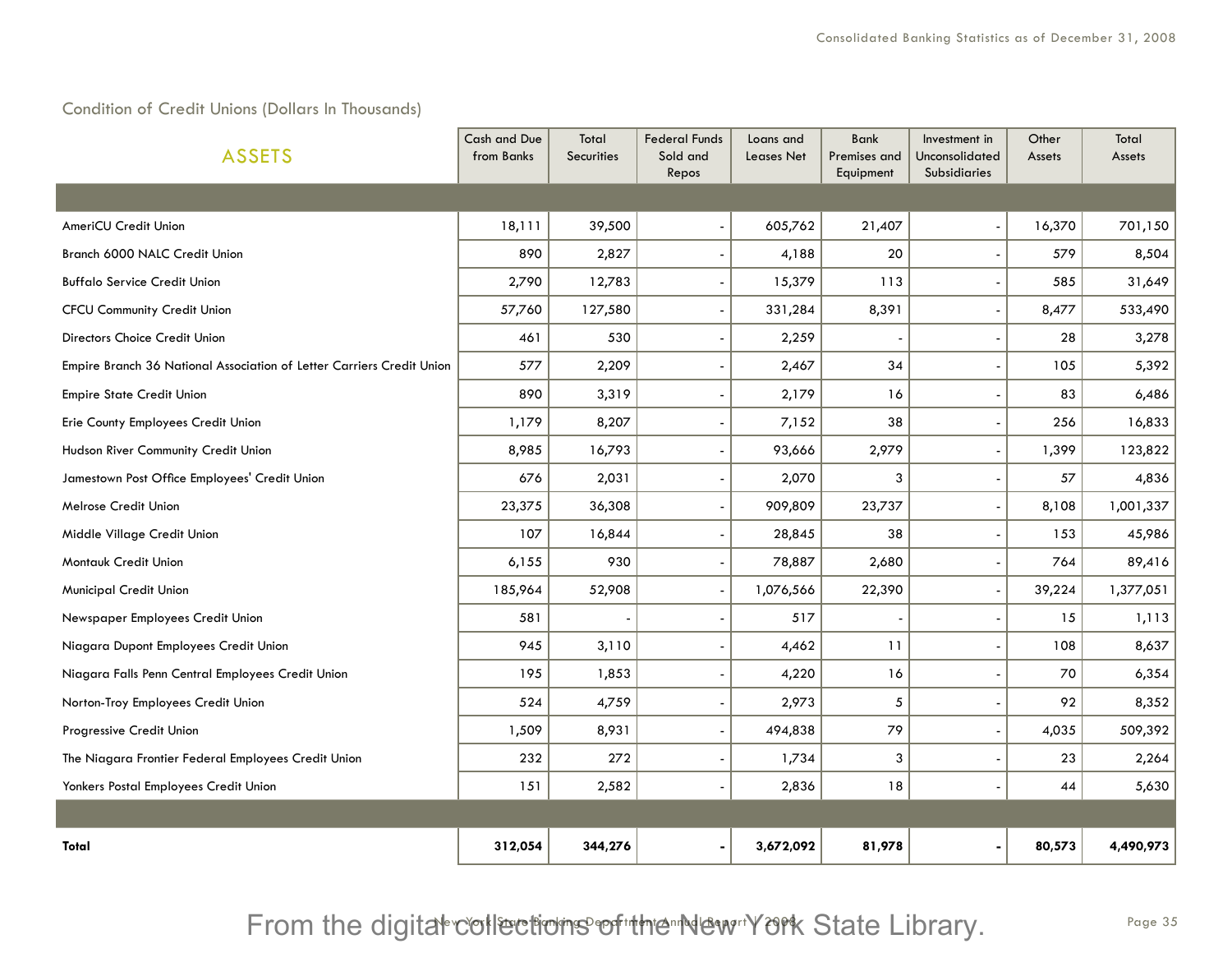## Condition of Credit Unions (Dollars In Thousands)

| <b>LIABILITIES &amp; EQUITY</b>                                       | Total<br>Deposits | Federal<br><b>Funds Bought</b><br>and Repos | Other<br><b>Borrowed</b><br>Money | Subordinated<br>Notes and<br><b>Debentures</b> | All Other<br><b>Liabilities</b> | Total<br><b>Liabilities</b> | Total<br>Reserves<br>and Equity<br>Capital | Total<br>Liabilities<br>and Capital |
|-----------------------------------------------------------------------|-------------------|---------------------------------------------|-----------------------------------|------------------------------------------------|---------------------------------|-----------------------------|--------------------------------------------|-------------------------------------|
|                                                                       |                   |                                             |                                   |                                                |                                 |                             |                                            |                                     |
| AmeriCU Credit Union                                                  | 597,600           | $\blacksquare$                              | 50,012                            |                                                | 8,347                           | 655,960                     | 45,191                                     | 701,150                             |
| Branch 6000 NALC Credit Union                                         | 7,617             | $\overline{a}$                              |                                   |                                                | 11                              | 7,628                       | 876                                        | 8,504                               |
| <b>Buffalo Service Credit Union</b>                                   | 26,786            | $\overline{\phantom{a}}$                    |                                   |                                                | 122                             | 26,908                      | 4,741                                      | 31,649                              |
| <b>CFCU Community Credit Union</b>                                    | 449,489           | $\overline{\phantom{a}}$                    |                                   |                                                | 4,012                           | 453,501                     | 79,989                                     | 533,490                             |
| Directors Choice Credit Union                                         | 2,757             | $\overline{\phantom{a}}$                    |                                   |                                                | $\mathbf 0$                     | 2,757                       | 520                                        | 3,278                               |
| Empire Branch 36 National Association of Letter Carriers Credit Union | 4,480             | ٠                                           |                                   |                                                | 0                               | 4,481                       | 911                                        | 5,392                               |
| <b>Empire State Credit Union</b>                                      | 5,776             | $\overline{\phantom{a}}$                    |                                   |                                                | 101                             | 5,877                       | 609                                        | 6,486                               |
| Erie County Employees Credit Union                                    | 14,162            | $\overline{\phantom{a}}$                    |                                   |                                                | 161                             | 14,323                      | 2,510                                      | 16,833                              |
| Hudson River Community Credit Union                                   | 101,784           | $\overline{a}$                              | 3,504                             |                                                | 1,443                           | 106,730                     | 17,092                                     | 123,822                             |
| Jamestown Post Office Employees' Credit Union                         | 4,032             | $\overline{\phantom{a}}$                    |                                   |                                                | 4                               | 4,036                       | 800                                        | 4,836                               |
| Melrose Credit Union                                                  | 625,501           | $\blacksquare$                              | 125,000                           |                                                | 8,162                           | 758,663                     | 242,674                                    | 1,001,337                           |
| Middle Village Credit Union                                           | 18,111            | $\overline{\phantom{a}}$                    |                                   |                                                | 488                             | 18,599                      | 27,387                                     | 45,986                              |
| Montauk Credit Union                                                  | 73,486            | $\overline{\phantom{a}}$                    | 5,000                             |                                                | 2,112                           | 80,598                      | 8,818                                      | 89,416                              |
| Municipal Credit Union                                                | 1,192,006         | $\overline{\phantom{a}}$                    |                                   |                                                | 32,488                          | 1,224,493                   | 152,558                                    | 1,377,051                           |
| Newspaper Employees Credit Union                                      | 778               | $\overline{\phantom{a}}$                    |                                   |                                                |                                 | 778                         | 335                                        | 1,113                               |
| Niagara Dupont Employees Credit Union                                 | 6,915             | $\overline{\phantom{a}}$                    |                                   |                                                | 21                              | 6,936                       | 1,701                                      | 8,637                               |
| Niagara Falls Penn Central Employees Credit Union                     | 5,167             | $\overline{\phantom{a}}$                    |                                   |                                                |                                 | 5,167                       | 1,187                                      | 6,354                               |
| Norton-Troy Employees Credit Union                                    | 7,222             | $\overline{\phantom{a}}$                    |                                   |                                                | 57                              | 7,280                       | 1,073                                      | 8,352                               |
| Progressive Credit Union                                              | 185,711           | $\blacksquare$                              | 135,819                           |                                                | 10,704                          | 332,235                     | 177,158                                    | 509,392                             |
| The Niagara Frontier Federal Employees Credit Union                   | 1,717             |                                             |                                   |                                                | 4                               | 1,722                       | 543                                        | 2,264                               |
| Yonkers Postal Employees Credit Union                                 | 4,625             | $\overline{\phantom{a}}$                    |                                   |                                                | 10                              | 4,635                       | 995                                        | 5,630                               |
|                                                                       |                   |                                             |                                   |                                                |                                 |                             |                                            |                                     |
| Total                                                                 | 3,335,724         | ٠                                           | 319,335                           |                                                | 68,248                          | 3,723,307                   | 767,666                                    | 4,490,973                           |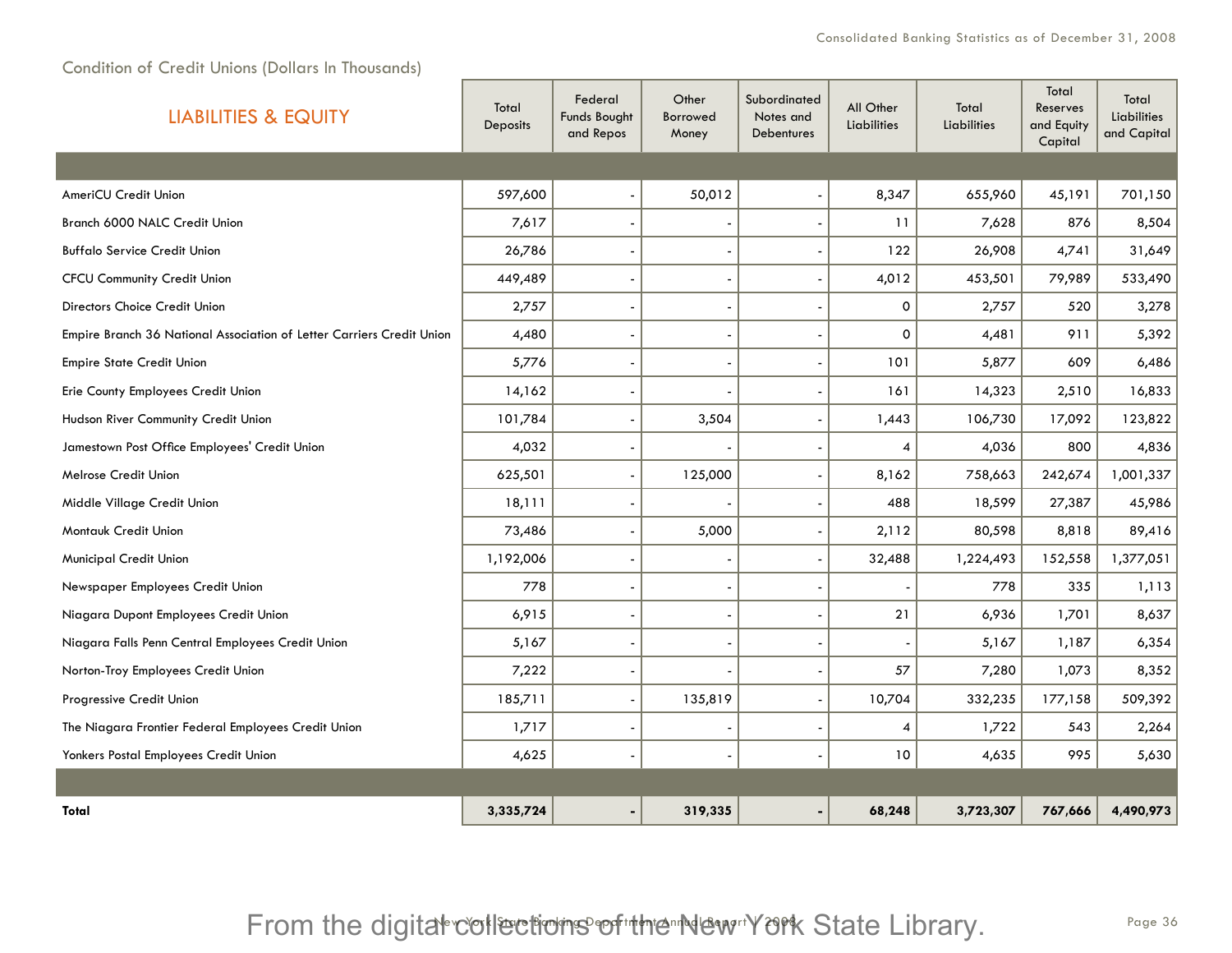| <b>ASSETS</b>              | Cash and Due<br>from Banks | Total<br>Securities | <b>Federal Funds</b><br>Sold and<br>Repos | Loans and<br>Leases Net | Customers'<br>Liability on<br>Acceptances | Premises,<br>Vault and<br>Equipment | Investment in<br>Unconsolidated<br>Subsidiaries | Other<br>Assets | Total<br>Assets |
|----------------------------|----------------------------|---------------------|-------------------------------------------|-------------------------|-------------------------------------------|-------------------------------------|-------------------------------------------------|-----------------|-----------------|
|                            |                            |                     |                                           |                         |                                           |                                     |                                                 |                 |                 |
| Akron Safe Deposit Company | 44                         | 263                 |                                           |                         |                                           | 70                                  | $\overline{\phantom{0}}$                        | 0               | 377             |
|                            |                            |                     |                                           |                         |                                           |                                     |                                                 |                 |                 |
| Total <sup>1</sup>         | 44                         | 263                 | $\blacksquare$                            |                         |                                           | 70                                  | $\blacksquare$                                  |                 | 377             |

Condition of Safe Deposit Companies (Dollars In Thousands)

| <b>LIABILITIES &amp; EQUITY</b>   | Key & Box<br>Deposits | Unearned<br>Deferred<br>Income | Other<br>Borrowed<br>Money | Acceptances<br>Outstanding | Subordinated<br>Notes and<br><b>Debentures</b> | All<br>Other<br>Liabilities | Total<br>Liabilities | Total<br>Equity<br>Capital | Total<br>Liabilities<br>and Capital |
|-----------------------------------|-----------------------|--------------------------------|----------------------------|----------------------------|------------------------------------------------|-----------------------------|----------------------|----------------------------|-------------------------------------|
|                                   |                       |                                |                            |                            |                                                |                             |                      |                            |                                     |
| <b>Akron Safe Deposit Company</b> |                       |                                |                            |                            | $\overline{\phantom{a}}$                       |                             |                      | 377                        | 377                                 |
|                                   |                       |                                |                            |                            |                                                |                             |                      |                            |                                     |
| Total <sup>1</sup>                |                       |                                |                            | -                          |                                                | $\blacksquare$              |                      | 377                        | 377                                 |

<sup>1</sup> Excludes Zurich Depository Corporation which is in the process of voluntary liquidation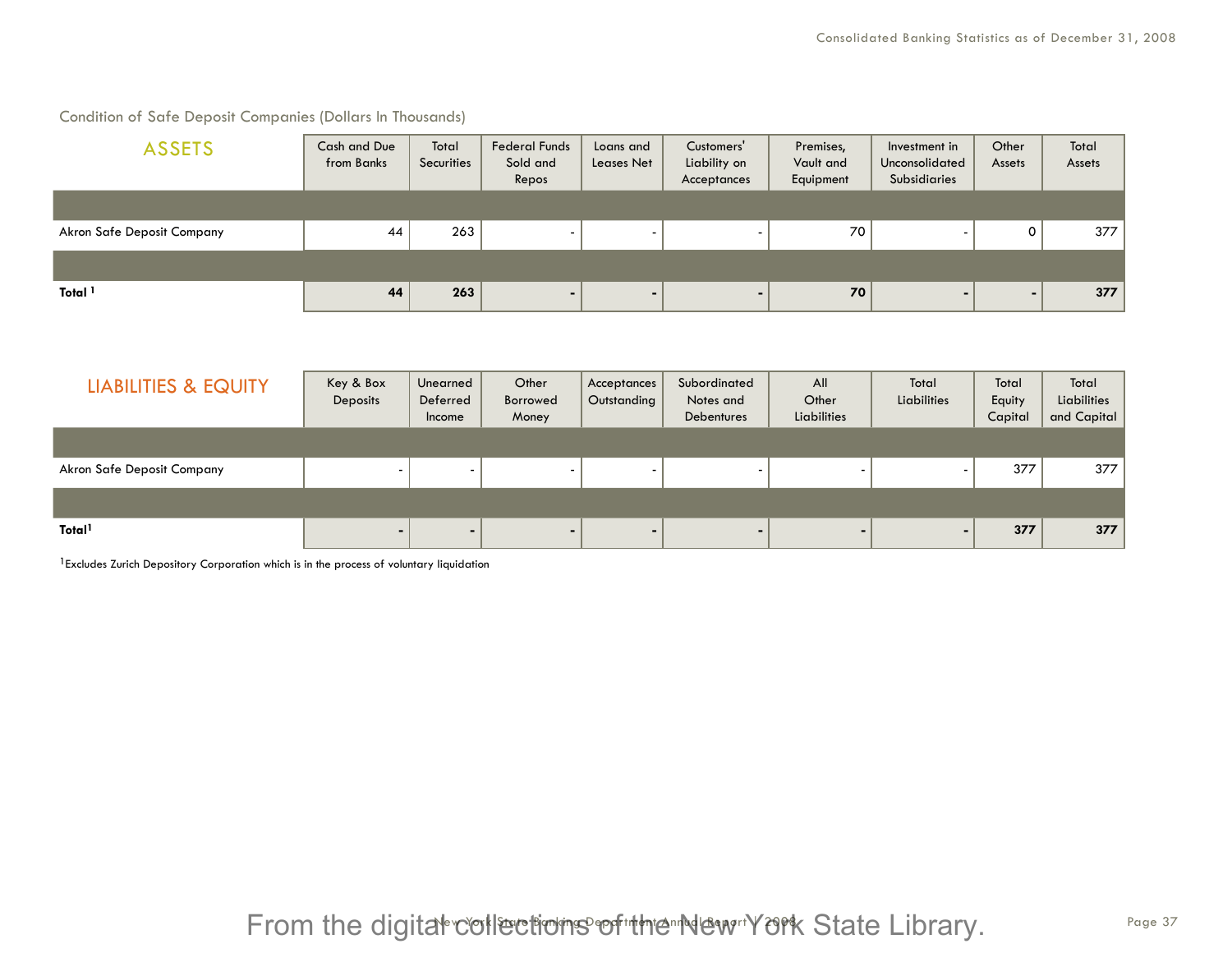## Condition of Investment Companies (Dollars In Thousands)

| <b>ASSETS</b>                                   | Cash and Due<br>from Banks | Total<br>Securities | <b>Federal Funds</b><br>Sold and<br>Repos | Loans and<br>Leases Net | Customers'<br>Liability on<br>Acceptances | Premises and<br>Equipment | Investment in<br>Unconsoidated<br>Subsidiaries | Other<br>Assets | Total<br>Assets |
|-------------------------------------------------|----------------------------|---------------------|-------------------------------------------|-------------------------|-------------------------------------------|---------------------------|------------------------------------------------|-----------------|-----------------|
|                                                 |                            |                     |                                           |                         |                                           |                           |                                                |                 |                 |
| American Express Banking Corp                   | 331,308                    | 45,930              |                                           | 61,228                  |                                           | 16,552                    |                                                | 125,045         | 580,063         |
| AIG Finance Holdings, Inc.                      | 458,467                    | 5,161               |                                           | 891,502                 |                                           | 1,518                     |                                                | 19,940          | 1,376,588       |
| Community Building Fund, LLC                    | 1,563                      |                     |                                           | 801                     |                                           |                           |                                                | 10              | 2,374           |
| <b>Fiduciary Investment Corporation</b>         | 84,739                     | 944                 |                                           |                         |                                           | 327                       |                                                | 14,053          | 100,063         |
| French American Banking Corporation             | 4,352                      |                     |                                           |                         |                                           | 1,333                     | 153,848                                        |                 | 159,533         |
| GE Capital International Financing Corporation  | 2,144,253                  | 1,064,249           | 24,297                                    | 80,207,557              |                                           | 427,351                   | 1,249,165                                      | 6,027,072       | 91,143,944      |
| Merrill Lynch International Finance Corporation |                            |                     |                                           |                         |                                           |                           |                                                | 100             | 100             |
| Skandinaviska Enskilda Banken Corporation       |                            |                     |                                           | 269                     |                                           |                           |                                                | 21,164          | 21,433          |
| <b>Sterling Banking Corporation</b>             |                            |                     |                                           |                         |                                           |                           |                                                | 1,287           | 1,287           |
| Western Union Financial Holdings, L.L.C.        | 78,026                     |                     |                                           | 1,819                   |                                           | 7,387                     |                                                | 1,835           | 89,067          |
|                                                 |                            |                     |                                           |                         |                                           |                           |                                                |                 |                 |
| Total                                           | 3,102,708                  | 1,116,284           | 24,297                                    | 81,163,176              |                                           | 454,468                   | 1,403,013                                      | 6,210,506       | 93,474,452      |

| <b>LIABILITIES &amp; EQUITY</b>                 | <b>Total Deposits</b> | <b>Federal Funds</b><br>Bought and<br>Repos | Other<br>Borrowed<br>Money | Due To<br><b>Affiliates</b> | Subordinated<br>Notes and<br>Debentures | All Other<br>Liabilities | Total<br>Liabilities | <b>Total Equity</b><br>Capital | Total<br>Liabilities and<br>Capital |
|-------------------------------------------------|-----------------------|---------------------------------------------|----------------------------|-----------------------------|-----------------------------------------|--------------------------|----------------------|--------------------------------|-------------------------------------|
|                                                 |                       |                                             |                            |                             |                                         |                          |                      |                                |                                     |
| American Express Banking Corp                   | 184,435               |                                             | 42,285                     |                             |                                         | 154,551                  | 381,271              | 198,792                        | 580,063                             |
| AIG Finance Holdings, Inc.                      | 418,250               |                                             | 702,254                    |                             | 52,097                                  | 50,285                   | 1,222,886            | 153,702                        | 1,376,588                           |
| Community Building Fund, LLC                    |                       |                                             | 21                         |                             |                                         |                          | 21                   | 2,353                          | 2,374                               |
| <b>Fiduciary Investment Corporation</b>         |                       |                                             |                            |                             |                                         | 9,688                    | 9,688                | 90,375                         | 100,063                             |
| French American Banking Corporation             |                       |                                             |                            |                             |                                         | 29,463                   | 29,463               | 130,070                        | 159,533                             |
| GE Capital International Financing Corporation  | 12,241,155            |                                             | 48,133,432                 |                             | 1,591,971                               | 7,512,058                | 69,478,616           | 21,665,328                     | 91,143,944                          |
| Merrill Lynch International Finance Corporation |                       |                                             |                            |                             |                                         |                          |                      | 100                            | 100                                 |
| Skandinaviska Enskilda Banken Corporation       |                       |                                             |                            |                             |                                         |                          |                      | 21,433                         | 21,433                              |
| <b>Sterling Banking Corporation</b>             |                       |                                             |                            |                             |                                         |                          |                      | 1,287                          | 1,287                               |
| Western Union Financial Holdings, L.L.C.        | 23,131                |                                             |                            |                             |                                         | 10,734                   | 33,865               | 55,202                         | 89,067                              |
|                                                 |                       |                                             |                            |                             |                                         |                          |                      |                                |                                     |
| Total                                           | 12,866,971            | $\sim$                                      | 48,877,992                 | ۰                           | 1,644,068                               | 7,766,779                | 71,155,810           | 22,318,642                     | 93,474,452                          |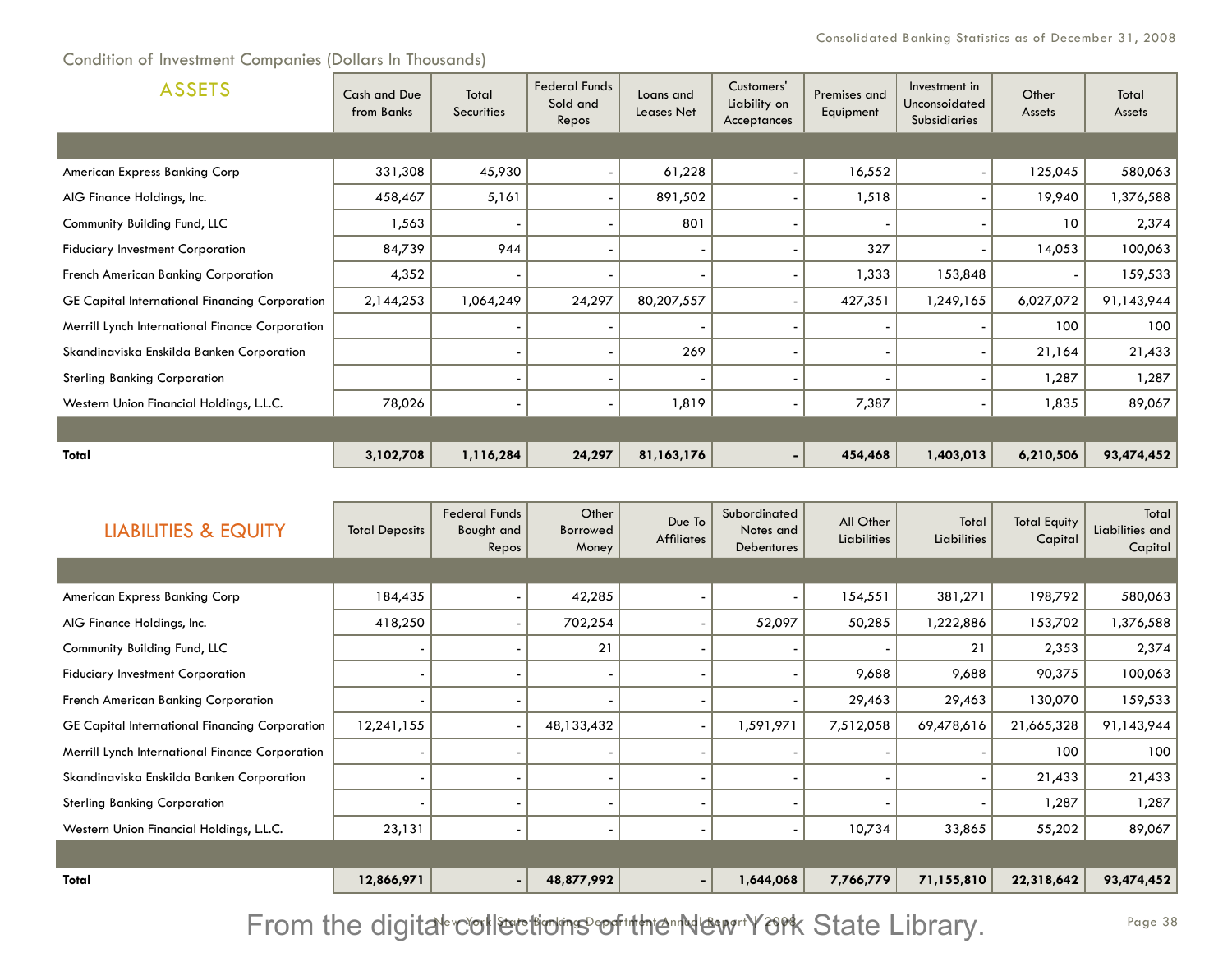## Condition of Licensed Lenders (Dollars In Thousands)

| <b>ASSETS</b>                                                   | Loans and<br>Leases Net | Cash and Due<br><b>From Banks</b> | Furniture,<br><b>Fixtures</b> and<br>Equipment | Other Assets   | Assets<br>Applicable to<br><b>NY Business</b> | <b>Assets Not</b><br>Applicable to<br><b>NY Business</b> | <b>Total Assets</b> |
|-----------------------------------------------------------------|-------------------------|-----------------------------------|------------------------------------------------|----------------|-----------------------------------------------|----------------------------------------------------------|---------------------|
|                                                                 |                         |                                   |                                                |                |                                               |                                                          |                     |
| American General Financial Services, Inc.                       | 86,907                  | 1,778                             | 544                                            | $\overline{2}$ | 89,230                                        |                                                          | 89,230              |
| AmeriCredit Consumer Loan Company, Inc.                         | 38,387                  | 4,129                             | 746                                            | 1,494          | 44,756                                        | 603,880                                                  | 648,636             |
| AmeriCredit Financial Services, Inc.                            | 53                      | 6                                 | 1                                              | $\overline{2}$ | 62                                            | 3,119                                                    | 3,181               |
| AmeriFirst Home Improvement Finance Co                          | 6,666                   |                                   |                                                |                | 6,666                                         | 210,291                                                  | 216,958             |
| Beneficial New York Inc.                                        | 168,838                 | 1,450                             | 693                                            | (5,905)        | 165,077                                       | 60                                                       | 165,136             |
| Capital Financial Services, Inc.                                | 7,445                   | 50                                |                                                | 56             | 7,551                                         | 31,487                                                   | 39,037              |
| CitiFinancial, Inc.                                             |                         |                                   |                                                |                |                                               | 35,110,767                                               | 35,110,767          |
| <b>CNH Capital America LLC Maserati Financial Services</b>      | 399,932                 | 358                               | 1,153                                          | 36,491         | 437,934                                       |                                                          | 437,934             |
| DaimlerChrysler Financial Services Americas LLC                 | 150,552                 |                                   |                                                |                | 150,552                                       | 6,408,902                                                | 6,559,454           |
| DCFS USA LLC                                                    |                         |                                   |                                                |                |                                               | 31, 371, 425                                             | 31,371,425          |
| FirstAgain LLC                                                  | 8,224                   |                                   |                                                |                | 8,224                                         | 173,304                                                  | 181,528             |
| Household Finance Corporation III                               | 305,820                 | 1,650                             | 152                                            | 11,880         | 319,502                                       | 8,866,811                                                | 9,186,313           |
| HSBC Auto Credit Inc.                                           | 59,311                  | 100                               |                                                | 398            | 59,808                                        | 1,280,266                                                | 1,340,074           |
| JCB International Credit Card Co., Ltd.                         | 819                     | 2,481                             | 43                                             | 2,765          | 6,108                                         | 20,793                                                   | 26,900              |
| New City Funding Corporation                                    | 2,553                   | 229                               | 11                                             |                | 2,794                                         |                                                          | 2,794               |
| Northwest Finance Company, Inc.                                 | 3,224                   | 11                                | 9                                              |                | 3,244                                         | 110,586                                                  | 113,830             |
| Omni Financial of New York, Inc.                                |                         | 104                               | 22                                             | 32             | 158                                           |                                                          | 158                 |
| Retail Charge Financial Services Corp.                          | 411                     | 58                                |                                                | 277            | 747                                           |                                                          | 747                 |
| Stones Funding LLC                                              | 114                     | 124                               |                                                | 10             | 249                                           |                                                          | 249                 |
| Sunrise Capital Management, Inc.                                | 64                      | 125                               | $\mathbf{2}$                                   | 2,257          | 2,448                                         |                                                          | 2,448               |
| <b>TMG Financial Services</b>                                   | 756                     |                                   |                                                |                | 756                                           | 21,230                                                   | 21,986              |
| Triad Financial Corporation U/F/N Triad Financial of California | 51,498                  | 7,739                             | 209                                            | 2,472          | 61,918                                        | 2,328,745                                                | 2,390,663           |
|                                                                 |                         |                                   |                                                |                |                                               |                                                          |                     |
| Total                                                           | 1,291,575               | 20,393                            | 3,585                                          | 52,231         | 1,367,784                                     | 86,541,665                                               | 87,909,449          |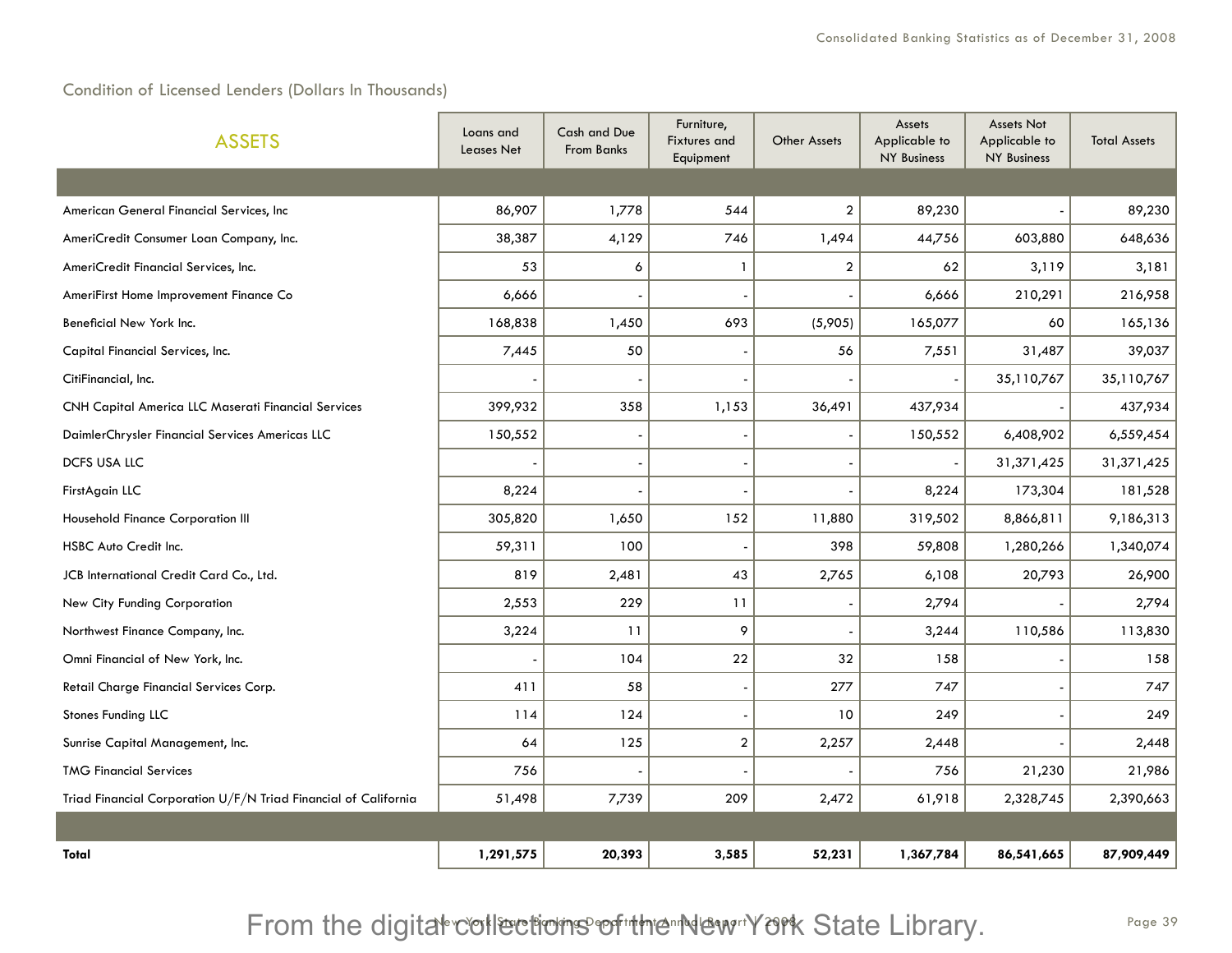## Condition of Licensed Lenders (Dollars In Thousands)

| <b>LIABILITIES &amp; EQUITY</b>                                 | Other Borrowed<br>Money | All Other Liabilities | <b>Total Liabilities</b> | <b>Valuation Reserves</b> | <b>Capital Stock</b><br>Surplus | <b>Total Liabilities</b><br>and Capital |
|-----------------------------------------------------------------|-------------------------|-----------------------|--------------------------|---------------------------|---------------------------------|-----------------------------------------|
|                                                                 |                         |                       |                          |                           |                                 |                                         |
| American General Financial Services, Inc                        | 78,067                  | 4,657                 | 82,724                   |                           | 6,506                           | 89,230                                  |
| AmeriCredit Consumer Loan Company, Inc.                         | 543,591                 | 13,916                | 557,507                  |                           | 91,128                          | 648,636                                 |
| AmeriCredit Financial Services, Inc.                            | 2,666                   | 68                    | 2,734                    |                           | 447                             | 3,181                                   |
| AmeriFirst Home Improvement Finance Co                          | 187,605                 | 2,960                 | 190,566                  |                           | 26,392                          | 216,958                                 |
| Beneficial New York Inc.                                        |                         | 139,124               | 139,124                  |                           | 26,012                          | 165,136                                 |
| Capital Financial Services, Inc.                                | 11,280                  | $\overline{2}$        | 11,282                   |                           | 27,756                          | 39,037                                  |
| CitiFinancial, Inc.                                             | 28,804,362              | 2,305,113             | 31,109,474               |                           | 4,001,293                       | 35,110,767                              |
| CNH Capital America LLC Maserati Financial Services             | 363,044                 | 46,088                | 409,132                  |                           | 28,803                          | 437,934                                 |
| DaimlerChrysler Financial Services Americas LLC                 | 5,131,957               | 297,650               | 5,429,607                |                           | 1,129,847                       | 6,559,454                               |
| DCFS USA LLC                                                    | 26,468,096              | 3,015,342             | 29,483,438               |                           | 1,887,987                       | 31,371,425                              |
| FirstAgain LLC                                                  | 149,689                 | 7,314                 | 157,003                  |                           | 24,525                          | 181,528                                 |
| Household Finance Corporation III                               |                         | 8,492,310             | 8,492,310                |                           | 694,003                         | 9,186,313                               |
| HSBC Auto Credit Inc.                                           |                         | 1,293,364             | 1,293,364                |                           | 46,710                          | 1,340,074                               |
| JCB International Credit Card Co., Ltd.                         | 14,168                  | 4,662                 | 18,830                   |                           | 8,070                           | 26,900                                  |
| New City Funding Corporation                                    |                         | 2,145                 | 2,145                    |                           | 649                             | 2,794                                   |
| Northwest Finance Company, Inc.                                 | 82,093                  | 4,777                 | 86,870                   |                           | 26,960                          | 113,830                                 |
| Omni Financial of New York, Inc.                                |                         | 42                    | 42                       |                           | 116                             | 158                                     |
| Retail Charge Financial Services Corp.                          |                         | 3                     | 3                        |                           | 744                             | 747                                     |
| Stones Funding LLC                                              | 45                      |                       | 45                       |                           | 203                             | 249                                     |
| Sunrise Capital Management, Inc.                                | 2,030                   |                       | 2,030                    |                           | 418                             | 2,448                                   |
| <b>TMG Financial Services</b>                                   | 18,005                  | 430                   | 18,435                   |                           | 3,551                           | 21,986                                  |
| Triad Financial Corporation U/F/N Triad Financial of California | 2,071,239               | 58,814                | 2,130,053                |                           | 260,610                         | 2,390,663                               |
|                                                                 |                         |                       |                          |                           |                                 |                                         |
| Total                                                           | 63,927,938              | 15,688,782            | 79,616,721               | ٠                         | 8,292,729                       | 87,909,449                              |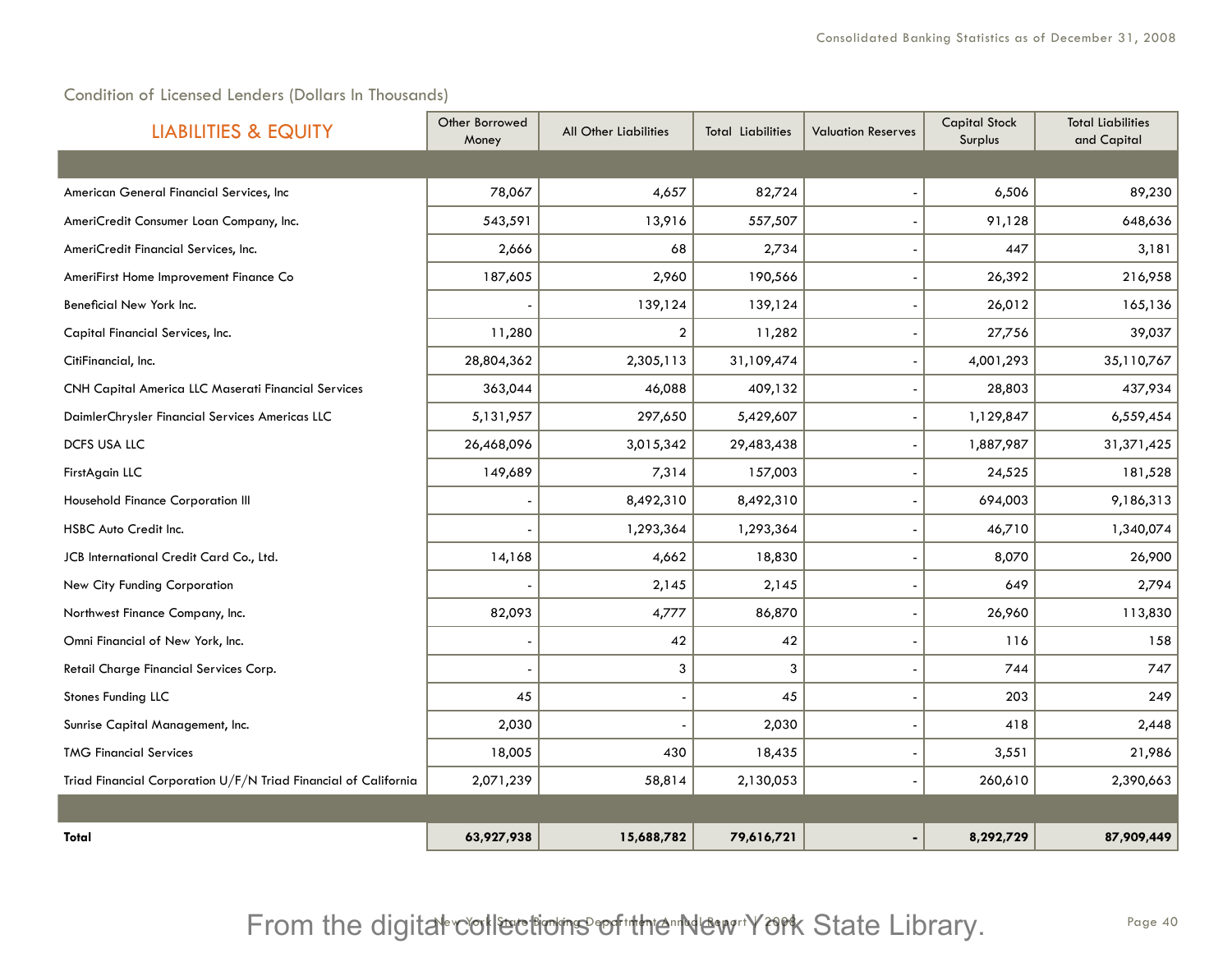## Voluntary and Involuntary Liquidations\* Commenced and/or Concluded (Dollars In Thousands)

| Name of Institution                                                             | Location     | Date of<br>Last Report | Total<br>Resources       | Due Depositors<br>or Shareholders | Capital                  | Due Head<br>Office & Affiliates | Other<br>Liabilities | Commenced | Concluded |
|---------------------------------------------------------------------------------|--------------|------------------------|--------------------------|-----------------------------------|--------------------------|---------------------------------|----------------------|-----------|-----------|
| Commercial Banks, Trust Companies and<br><b>Limited Purpose Trust Companies</b> |              |                        |                          |                                   |                          |                                 |                      |           |           |
| None                                                                            |              |                        |                          |                                   |                          |                                 |                      |           |           |
| <b>Private Bankers</b>                                                          |              |                        |                          |                                   |                          |                                 |                      |           |           |
| None                                                                            |              |                        |                          |                                   |                          |                                 |                      |           |           |
| Savings Banks, Savings & Loans and Credit Unions                                |              |                        |                          |                                   |                          |                                 |                      |           |           |
| None                                                                            |              |                        |                          |                                   |                          |                                 |                      |           |           |
| Safe Deposit Companies                                                          |              |                        |                          |                                   |                          |                                 |                      |           |           |
| Universal Safe Deposit Corp.                                                    | New York, NY | 12/31/2008             | $\overline{\phantom{a}}$ | $\overline{\phantom{a}}$          | $\overline{\phantom{a}}$ |                                 |                      | Yes       | Yes       |
| Investment Companies (Article XII)                                              |              |                        |                          |                                   |                          |                                 |                      |           |           |
| Merrill Lynch International                                                     | New York, NY | 12/31/2008             | 100,000                  | $\overline{\phantom{a}}$          | 100,000                  |                                 |                      | Yes       | No        |
| Licensed Lenders                                                                |              |                        |                          |                                   |                          |                                 |                      |           |           |
| None                                                                            |              |                        |                          |                                   |                          |                                 |                      |           |           |
| Foreign Branches                                                                |              |                        |                          |                                   |                          |                                 |                      |           |           |
| Banca di Roma SpA                                                               | New York, NY | 12/31/2008             |                          |                                   |                          |                                 |                      | Yes       | Yes       |
| Shinkin Central Bank NY Branch                                                  | New York, NY | 9/30/2008              | 8,033,903                | 1,414,054                         | <b>NA</b>                | 6,192,837                       | 427,012              | Yes       | Yes       |
| Foreign Agencies                                                                |              |                        |                          |                                   |                          |                                 |                      |           |           |
| American Express Bank Ltd.                                                      | New York, NY | 12/31/2008             | $\overline{\phantom{a}}$ | $\overline{\phantom{a}}$          | $\overline{\phantom{a}}$ |                                 |                      |           | No        |
| <b>Holding Companies</b>                                                        |              |                        |                          |                                   |                          |                                 |                      |           |           |
| None                                                                            |              |                        |                          |                                   |                          |                                 |                      |           |           |

## Unclaimed Deposits or Dividends Deposited With Superintendent - Voluntary and involuntary Liquidations

| Name of Institution         | Date Funds Paid | <b>Unclaimed Deposits or Dividends</b> | Paid to Claimant In 2008 | <b>Total Paid to Claimant</b> | <b>Balance of Unclaimed Funds Held</b> |
|-----------------------------|-----------------|----------------------------------------|--------------------------|-------------------------------|----------------------------------------|
|                             |                 |                                        |                          |                               |                                        |
| Golden City Commercial Bank | 2/28/07         | 204, 263                               |                          | 10,950                        | 193,313                                |
|                             |                 |                                        |                          |                               |                                        |
| Total                       |                 | 204, 263                               |                          | 10,950                        | 193,313                                |

Note: Unclaimed Funds on deposit with the Superintendent of Banks are held by the Office of the State Comptroller.

\*All liquidations were voluntary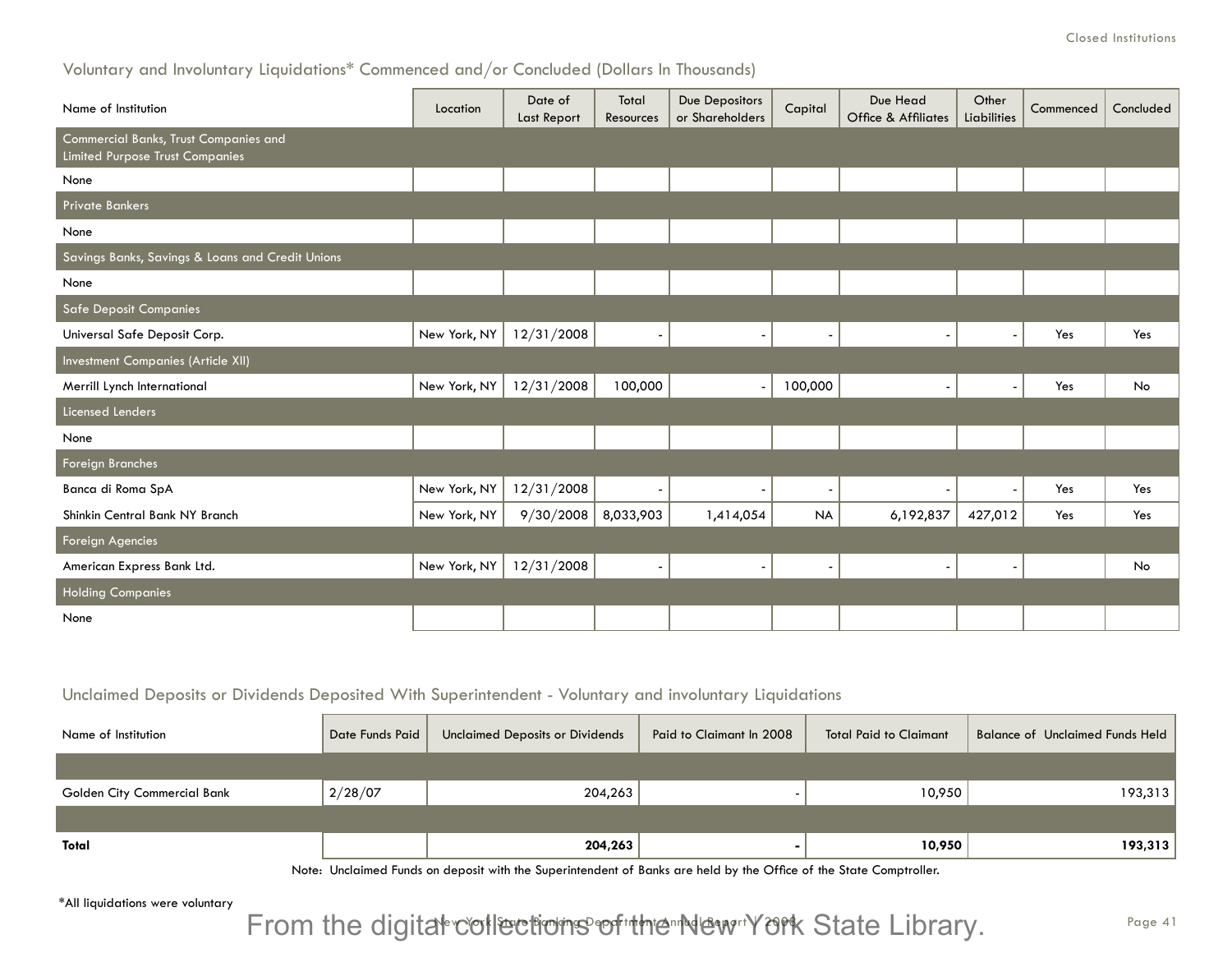## Mergers and Acquisitions

| Name                                                                                                           | Locations           | Name After Change                   | <b>Effective Date</b> |
|----------------------------------------------------------------------------------------------------------------|---------------------|-------------------------------------|-----------------------|
| <b>Commercial Banks</b>                                                                                        |                     |                                     |                       |
| Mahopac National Bank                                                                                          | Mahopac, NY         | Mahopac National Bank               | May 14, 2008          |
| Sleepy Hollow Bank                                                                                             | North Tarrytown, NY |                                     |                       |
| <b>Trust Companies</b>                                                                                         |                     |                                     |                       |
| Key Bank, National Association                                                                                 | Cleveland, OH       | Key Bank, National Association      | January 18, 2008      |
| <b>Union State Bank</b>                                                                                        | Nanuet, NY          |                                     |                       |
|                                                                                                                |                     |                                     |                       |
| Bank of New York Mellon, The                                                                                   | New York, NY        | Bank of New York Mellon, The        | July 1, 2008          |
| Dreyfus Trust Company, The                                                                                     | Uniondale, NY       |                                     |                       |
| Bank of New York Mellon, The                                                                                   | New York, NY        | Bank of New York Mellon, The        | July 1, 2008          |
|                                                                                                                |                     |                                     |                       |
| Mellon Securities Trust Company                                                                                | New York, NY        |                                     |                       |
| Goldman Sachs Trust Company, The                                                                               | New York, NY        | Goldman Sachs Bank USA              | November 28, 2008     |
| Goldman Sachs Bank USA                                                                                         | Salt Lake City, UT  |                                     |                       |
|                                                                                                                |                     |                                     |                       |
| Goldman Sachs Bank USA                                                                                         | New York, NY        | Goldman Sachs Bank USA              | November 28, 2008     |
| Goldman Sachs Capital Markets IP                                                                               | New York, NY        |                                     |                       |
|                                                                                                                |                     |                                     |                       |
| Goldman Sachs Bank USA                                                                                         | New York, NY        | Goldman Sachs Bank USA              | November 28, 2008     |
| Goldman Sachs Capital Markets LLC                                                                              | New York, NY        |                                     |                       |
| Holding Companies - One Bank, Multi-Bank and Mutual                                                            |                     |                                     |                       |
| First Niagara Financial Group, Inc                                                                             | Lockport, NY        | First Niagara Financial Group, Inc. | February 15, 2008     |
|                                                                                                                |                     |                                     |                       |
| Great Lakes Bancorp Inc                                                                                        | Buffalo, NY         |                                     |                       |
| Limited Purpose Trust Companies, Private Bankers, Savings Banks, Savings and Loan Associations, Credit Unions, |                     |                                     |                       |

Safe Deposit Companies, Investment Companies (Article XII), Licensed Lenders, Foreign Branches, Foreign Agencies

None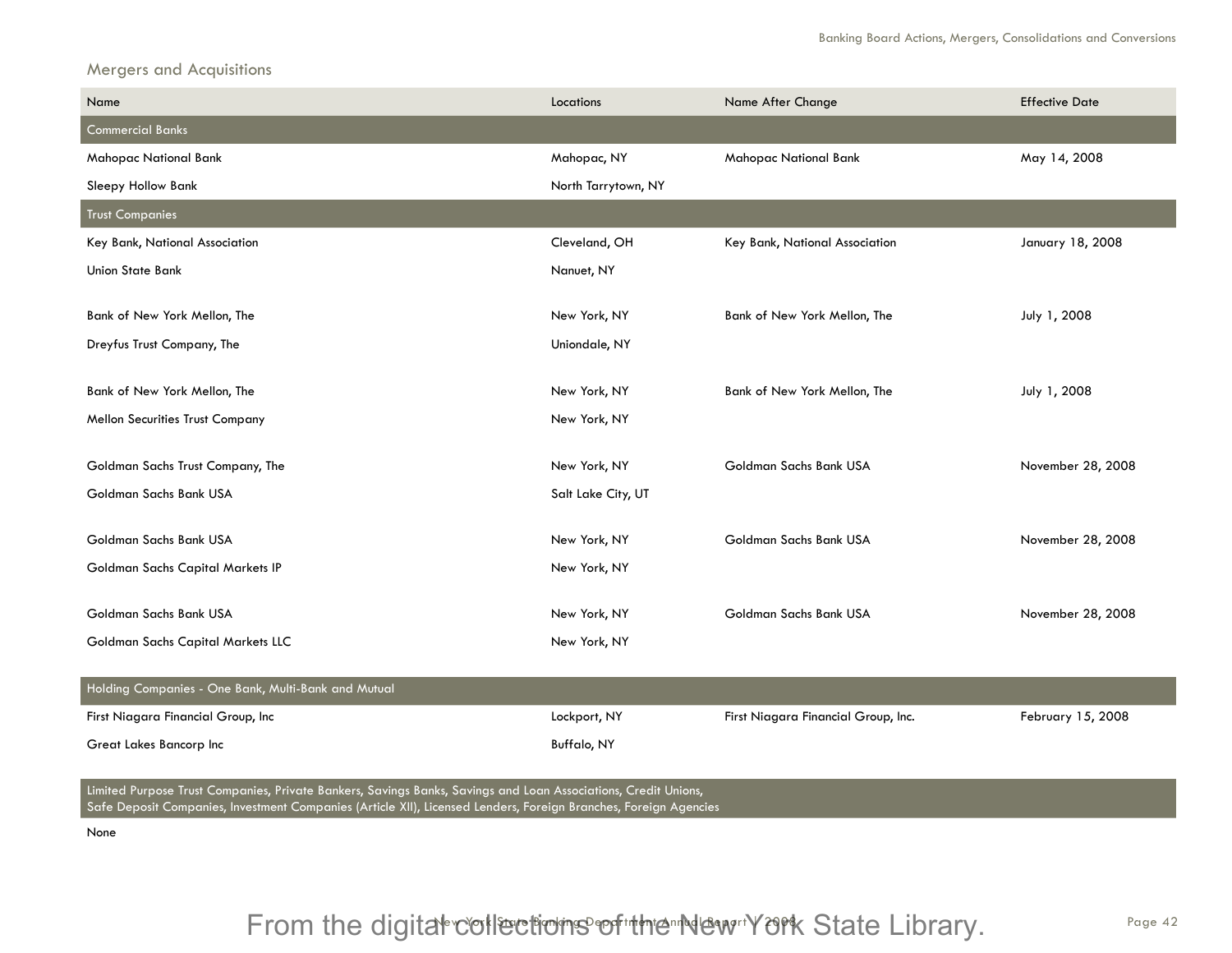## Actions Other Than Mergers and Acquisitions

Banking Board Actions, Mergers, Consolidations and Conversions

| <b>Name</b>                          | Action      | <b>Effective Date</b> |
|--------------------------------------|-------------|-----------------------|
| New Banking Organizations Chartered  |             |                       |
| Anthos Trust Co., LLC                | New Charter | June 11, 2008         |
| I ICE US Trust LLC                   | New Charter | December 4, 2008      |
| DollarSavingsDirect.com <sup>1</sup> | New Charter | December 4, 2008      |

| New Branches of Foreign Banking Organization Approved     |                                                                    |                  |  |  |  |  |  |
|-----------------------------------------------------------|--------------------------------------------------------------------|------------------|--|--|--|--|--|
| Banco Espirito Santo de Investimento, SA <sup>1</sup>     | Approval to transact business in New York through a branch office. | June 11, 2008    |  |  |  |  |  |
| National Agricultural Cooperative Federation <sup>1</sup> | Approval to transact business in New York through a branch office. | November 6, 2008 |  |  |  |  |  |

| Merger, Holding Company and Holding Company Expansion Activities              |                                                                                           |                  |  |  |  |  |  |
|-------------------------------------------------------------------------------|-------------------------------------------------------------------------------------------|------------------|--|--|--|--|--|
| <b>Watertown Savings Bank</b>                                                 | Approval to become a bank holding company by acquiring control of Redwood Bank            | March 6, 2008    |  |  |  |  |  |
| <b>Tompkins Financial Corporation</b>                                         | Approval to acquire control of Sleepy Hollow Bank                                         | March 6, 2008    |  |  |  |  |  |
| The Bank of New York Mellon Corporation                                       | Approval to acquire conrol of Mellon New York Interim National Bank                       | June 11, 2008    |  |  |  |  |  |
| Emigrant Bank                                                                 | Approval to become a bank holding conpany by acquiring control of DollarDirectSavings.com | December 4, 2008 |  |  |  |  |  |
| New York Private Bank & Trust Company and Emigrant Bancorp, Inc. <sup>1</sup> | Approval to acquire control of DollarDircectSavings.com                                   | December 4, 2008 |  |  |  |  |  |

| Changes In Control of Banking Organizations |                                                                                                                                                     |                |
|---------------------------------------------|-----------------------------------------------------------------------------------------------------------------------------------------------------|----------------|
|                                             | Certain persons and entities affiliated with Pacific Equity Partners Group   Approval to acquire control of American Stock Transfer & Trust Company | April 17, 2008 |

| <b>Other Actions</b>                        |                                                                                                      |                  |
|---------------------------------------------|------------------------------------------------------------------------------------------------------|------------------|
| <b>American Express Banking Corporation</b> | Permission to engage in the business of receiving deposits outside the State of New York             | February 7, 2008 |
| American Stock Transfer & Trust Company     | Permission to convert to a limited liability trust company                                           | April 17, 2008   |
| American Stock Transfer & Trust Company     | Exemption from the requirement of deposit insurance                                                  | April 17, 2008   |
| Anthos Trust Co., LLC                       | Exemption from the requirement of deposit insurance                                                  | June 11, 2008    |
| Goldman Sachs Trust Company                 | Permission to revoke Bd. of Directors resolutions barring acceptance of deposits from general public | October 30, 2008 |
| <b>ICE US Trust LLC</b>                     | Exemption from the requirement of deposit insurance                                                  | December 4, 2008 |

| <b>Banking Law Section 12-a Resolutions</b>                                                                                                                          |                    |
|----------------------------------------------------------------------------------------------------------------------------------------------------------------------|--------------------|
| Repurchase of common stock by banks and trust companies                                                                                                              | February 7, 2008   |
| Administration of common trust funds and collective investment funds of The Bank of New York Mellon                                                                  | June 11, 2008      |
| Special lending for temporary funding arrangements in emergency situations; Banking Law Section 14(1) (p) variance no normal posting and waiting period requirements | September 27, 2008 |

1Certificate/License not issued as of December 31, 2008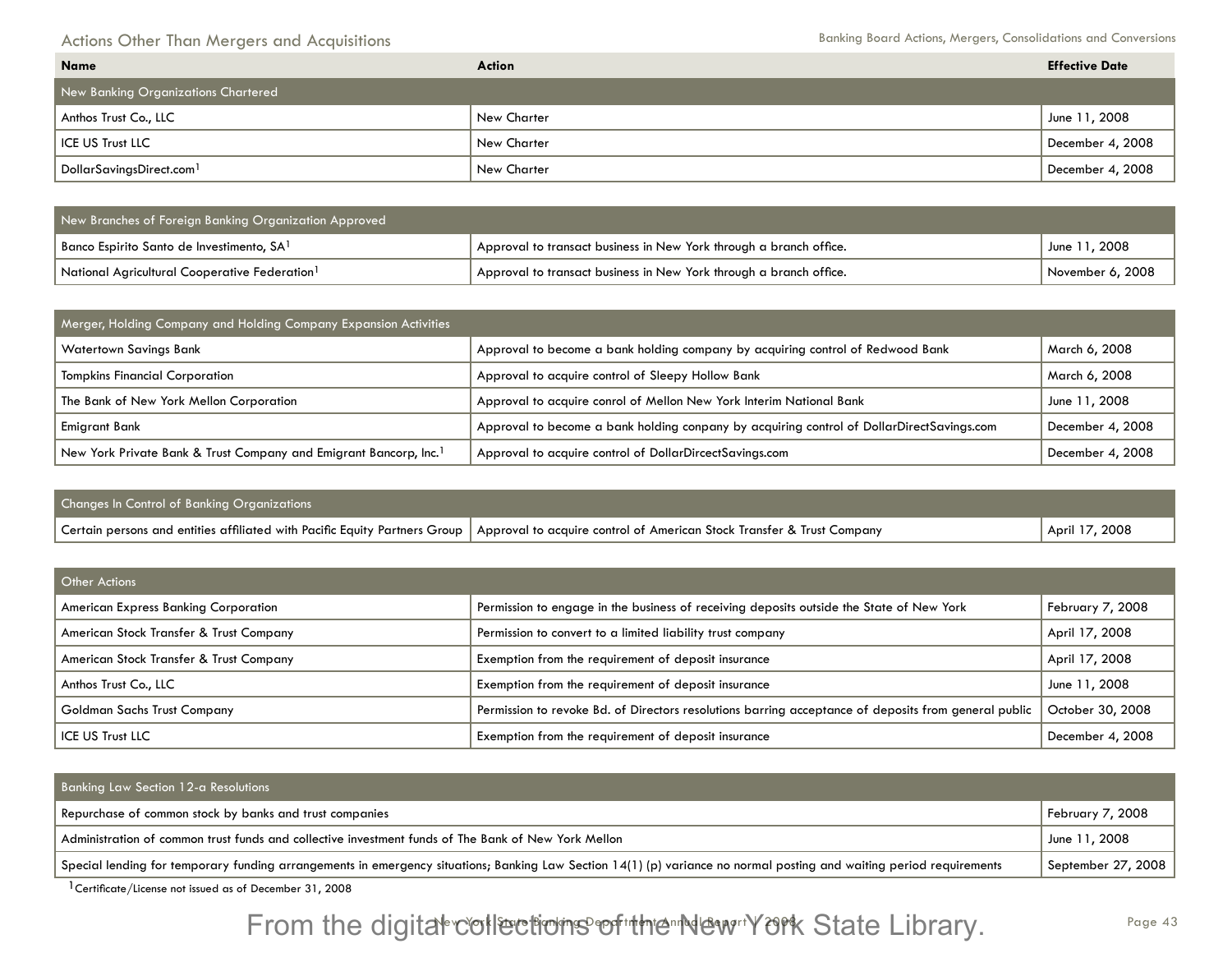## Conversion of Federal to State Charter

|                  | Locations | Name After Change | <b>Effective Date</b> |
|------------------|-----------|-------------------|-----------------------|
| All Institutions |           |                   |                       |
| None             |           |                   |                       |

## Conversion from State to Federal Charter

|                                        | Locations          | Name After Change                     |                   |
|----------------------------------------|--------------------|---------------------------------------|-------------------|
| <b>Savings Banks and Credit Unions</b> |                    |                                       |                   |
| Greater Buffalo Savings Bank           | Buffalo, New York  | <b>Greater Buffalo Savings Bank</b>   | February 15, 2008 |
| Independent Credit Union               | Brooklyn, New York | Independent (NY) Federal Credit Union | March 10, 2008    |

| All Other Institutions |  |  |
|------------------------|--|--|
| None                   |  |  |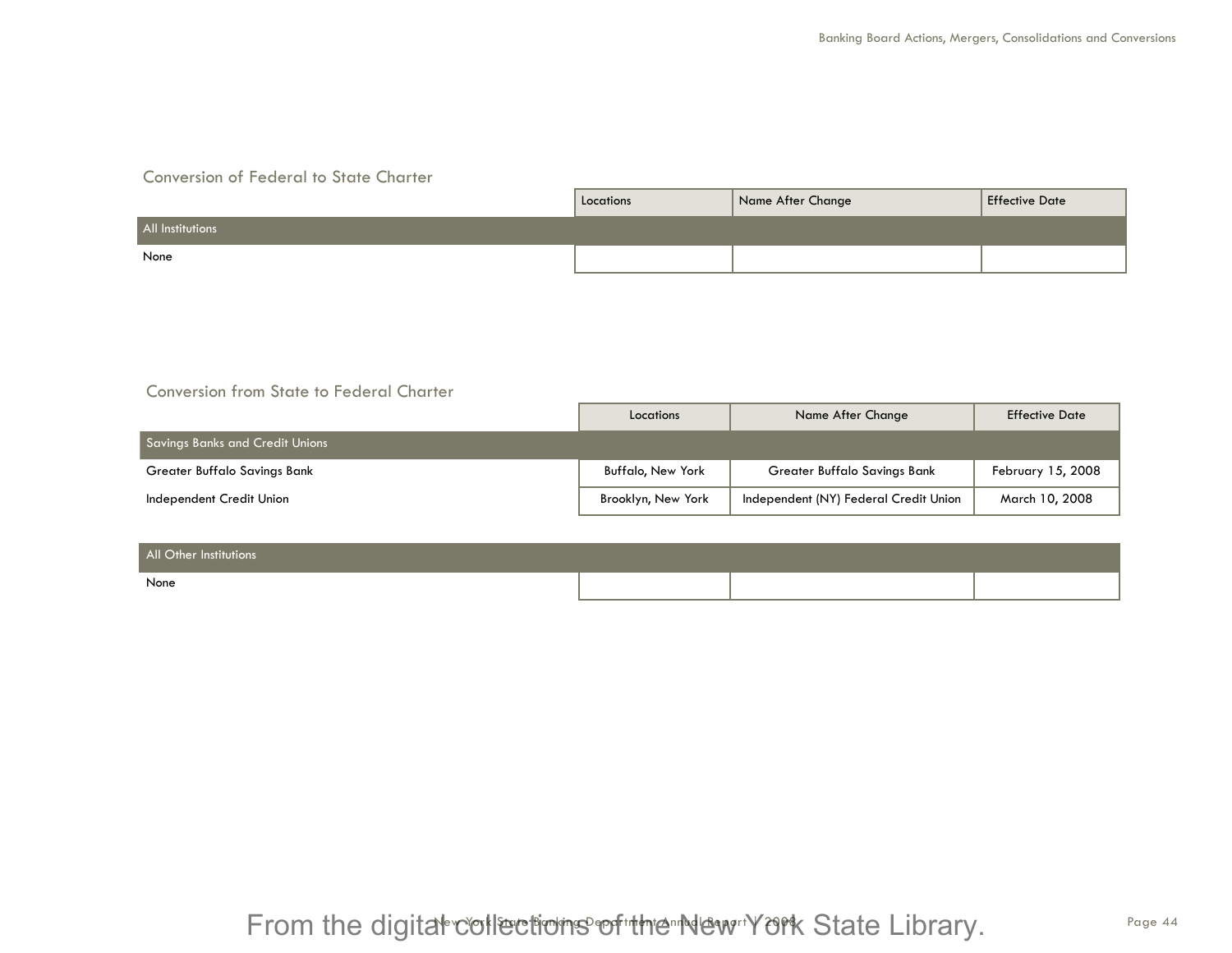## STATE TRANSMITTER OF MONEY INSURANCE FUND

The STMIF fund is paid into by money transmitters and was created to insure the New York instruments of uninsured money transmitters that, because of insolvency, bankruptcy or other inability to pay, may default in making payment on their New York instruments.

The commissioner of taxation is custodian of the fund and makes all disbursements upon vouchers signed by the superintendent or his designated deputy.

| <b>ASSETS</b>                                            |            |
|----------------------------------------------------------|------------|
| Cash in STMIF Account - January 1, 2008                  | 9,875,865  |
| Cash Received in STMIF From Assessments <sup>1</sup>     | 2,071,629  |
| Interest Received in STMIF                               | 278,547    |
| Cash Expenses in 2008                                    |            |
| <b>TOTAL ASSETS</b>                                      | 12,226,041 |
| <b>NET ASSETS</b>                                        |            |
| Fund Balance - January 1, 2008                           | 12,226,041 |
| Excess of 2008 Income over Expenses                      | 2,350,176  |
| Fund Balance - December 31, 2008                         | 12,226,041 |
| <b>INCOME</b>                                            |            |
| Assessment Income - 2006 Assessment                      | 1,093,234  |
| Assessment Income - 2007 Assessment                      | 978,395    |
| Late Fee - 2006 Assessment                               |            |
| Interest Income                                          | 278,547    |
| <b>Total Income</b>                                      | 2,350,176  |
| <b>EXPENSES</b>                                          |            |
| EXCESS OF INCOME OVER EXPENSES                           | 2,350,176  |
|                                                          |            |
| 2007 STMIF Assessment - billed 12/08/2007                |            |
| Balance to be collected as of $01/01/2008$               | 1,093,067  |
| Late fee billed in 2007                                  | 167        |
| Less: Credit note due to reporting error                 |            |
| Net balance to be collected                              | 1,093,234  |
| 2007 Assessments collected in 2008                       | 1,093,067  |
| Late Fees collected in 2008                              | 167        |
| Net cash received in 2008 from 2007 assessment           | 1,093,234  |
| Outstanding balance to be collected as of 12/31/07       |            |
| 2008 STMIF Assessment - billed 12/07/2008                |            |
| Total 2008 assessment                                    | 1,636,198  |
| Amount collected as of 12/31/08                          | 978,395    |
| Outstanding balance to be collected as of 12/31/08       | 657,803    |
| Total Outstanding Balance to be collected as of 12/31/08 | 657,803    |
| <sup>1</sup> Total Cash received in 2007                 | 2,071,629  |
|                                                          |            |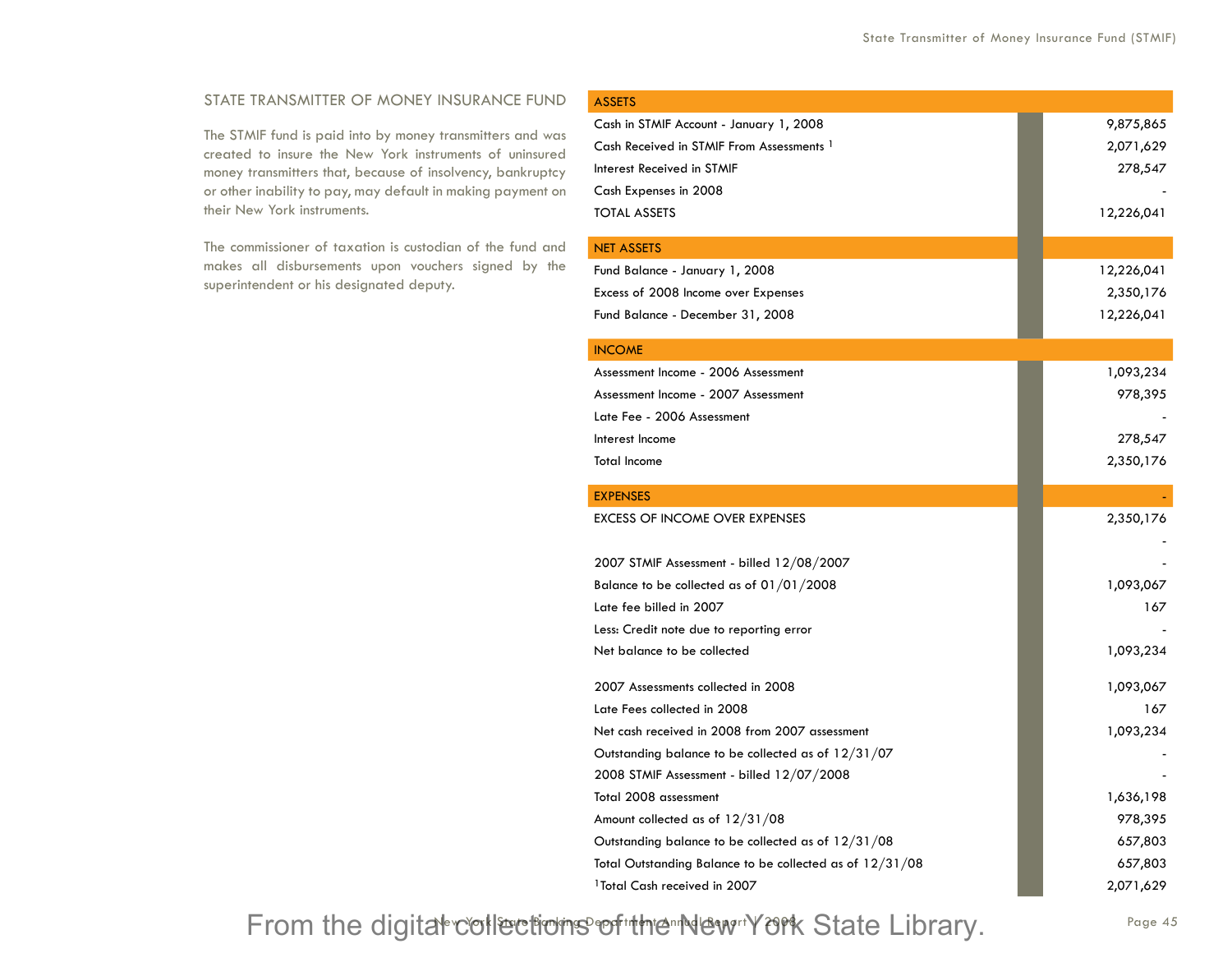## APPROPRIATIONS AND EXPENDITURES FOR FISCAL YEAR 2007 - 2008

Note: The cost of maintaining the Department is entirely paid by the institutions under its supervision. Industries supervised are levied an assessment by the Department to ensure that funds are available in the State Treasury to cover expenditures of the Department.

Settlement Account funds are derived through Settlement Enforcement agreements with certain entities supervised by the Department. These funds are available in the State Treasury to cover expenditures.

| <b>BANKING DEPARTMENT ACCOUNT:</b>                                           | 2007 - 2008   |
|------------------------------------------------------------------------------|---------------|
| Appropriations available including funds for suballocation to other agencies | 82,409,000    |
|                                                                              |               |
| <b>EXPENDITURES FROM APPROPRIATION:</b>                                      |               |
| <b>Personal Service</b>                                                      | 40,647,516    |
| Non-Personal Service                                                         | 36,246,229    |
| <b>Total Banking Department Expenditures From Appropriation</b>              | 76,893,745    |
| <b>Total Other Expenditures</b>                                              | 988,610       |
| Total Expenditures From Banking Department Account                           | 77,882,355    |
|                                                                              |               |
| BANKING DEPARTMENT SEIZED ASSETS ACCOUNT:                                    | $2007 - 2008$ |
| Appropriations available                                                     | 150,000       |
| <b>Non-Personal Service</b>                                                  | 19,716        |
| Total Expenditures From Banking Department Seized Assets Account             | 19,716        |
|                                                                              |               |
| HOLOCAUST CLAIMS PROCESSING OFFICE ACCOUNT:                                  |               |
| Appropriations available                                                     | 465,000       |
| Personal Service Expenditures                                                | 209,788       |
| Non-Personal Service Expenditures                                            | 105,509       |
| Total Expenditures From Holocaust Claims Processing Office Account           | 315,297       |
|                                                                              |               |
| <b>BANKING DEPARTMENT SETTLEMENT ACCOUNT:</b>                                |               |
| <b>Special Revenue Appropriations:</b>                                       |               |
| Appropriations available                                                     | 2,000,000     |
| <b>Expenditures from appropriation:</b>                                      |               |
| <b>Non-Personal Service</b>                                                  | 451,461       |
| <b>Total Expenditures From Settlement Account</b>                            | 451,461       |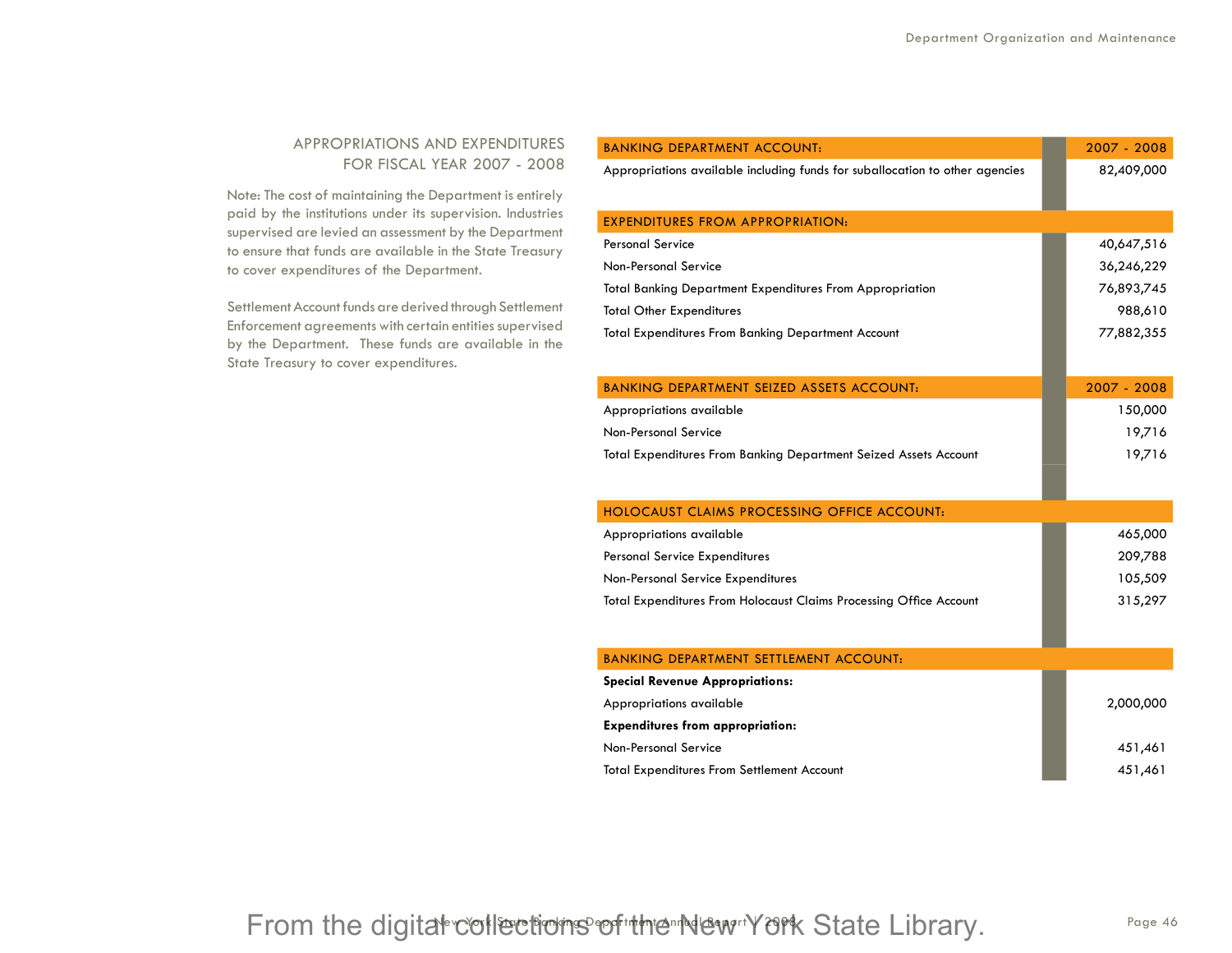#### **Banking Law And Related Law Changes**

### **Chapter 472 (S.8143) – Subprime Lending Reform. Chapter 472 took effect on August 5, 2008.**

Chapter 472 addresses the mortgage crisis in New York State. It provides assistance to homeowners at risk of losing their homes by implementing new safeguards such as 90-day pre-foreclosure notices to, and mandatory settlement conferences for, borrowers of high cost, subprime and non-traditional loans. It also requires certain disclosures about the foreclosure process to borrowers of all home loans. Additionally, it targets rescue scams operated by those who seek to take advantage of homeowners in default.

In order to prevent similar crises in the future, Chapter 472:

- Extends statutory requirements on loan underwriting to subprime loans.
- Establishes a duty of care for mortgage brokers.
- Requires registration of residential mortgage loan servicers effective in 2009.
- Criminalizes the act of mortgage fraud.

#### **Chapter 650 (A.11030) – Banking Department Annual Report Requirements. Chapter 650 took effect on January 27, 2009.**

Chapter 650 streamlines and modernizes the statutory requirements relating to the Banking Department Annual Report to the Governor and the Legislature and eliminates certain dated requirements and incorrect references in the law.

Chapter 650 simplifies the annual report by requiring financial information on all banking organizations to be reported as of only one date in the prior year. Finally, the Banking Law is amended to eliminate the need to report the names and salaries of exempt employees in the Department in the Annual Report since that information is available elsewhere.

#### **Chapter 209 (A.11028) – Out of State Trust Companies. Chapter 209 took effect on July 7, 2008.**

Chapter 209: (1) requires limited purpose, out-of-state trust companies establishing offices in New York to maintain substantial activities outside of New York; (2) authorizes the Superintendent to examine New York offices of out-of-state trust companies in particular circumstances; and (3) grants new authority to New York trust companies to establish trust offices anywhere in the country if authorized by local law.

## **Chapter 315 (S.7358) – Banking Department Regulatory Clean-up. Chapter 315 took effect on July 21, 2008.**

Chapter 315 updates and clarifies several sections of the Banking Law by eliminating outdated provisions and references, and by clarifying the application of certain provisions. Also, to make the Department's operations more efficient, Chapter 315 authorizes the Superintendent to require that mortgage banker and mortgage broker applications or renewals be made by electronic means.

### **Chapter 316 (S.7434) – Reciprocal De Novo Interstate Banking. Chapter 316 took effect on July 21, 2008.**

Chapter 316 added a new Section 223-b to the Banking Law that allows outof-state banking institutions to establish de novo branches in New York, provided that a New York bank, trust company or savings bank can establish de novo branches in the jurisdiction where the out-of- state bank has its principal office. This authority is known as reciprocal de novo interstate branching.

### **Chapter 547 (S.7360) – Banking Department Regulatory Authority. Chapter 547 took effect on September 4, 2008.**

This bill updates various provisions of the Banking Law relating to the regulatory authority of the Department regarding the activities of regulated entities.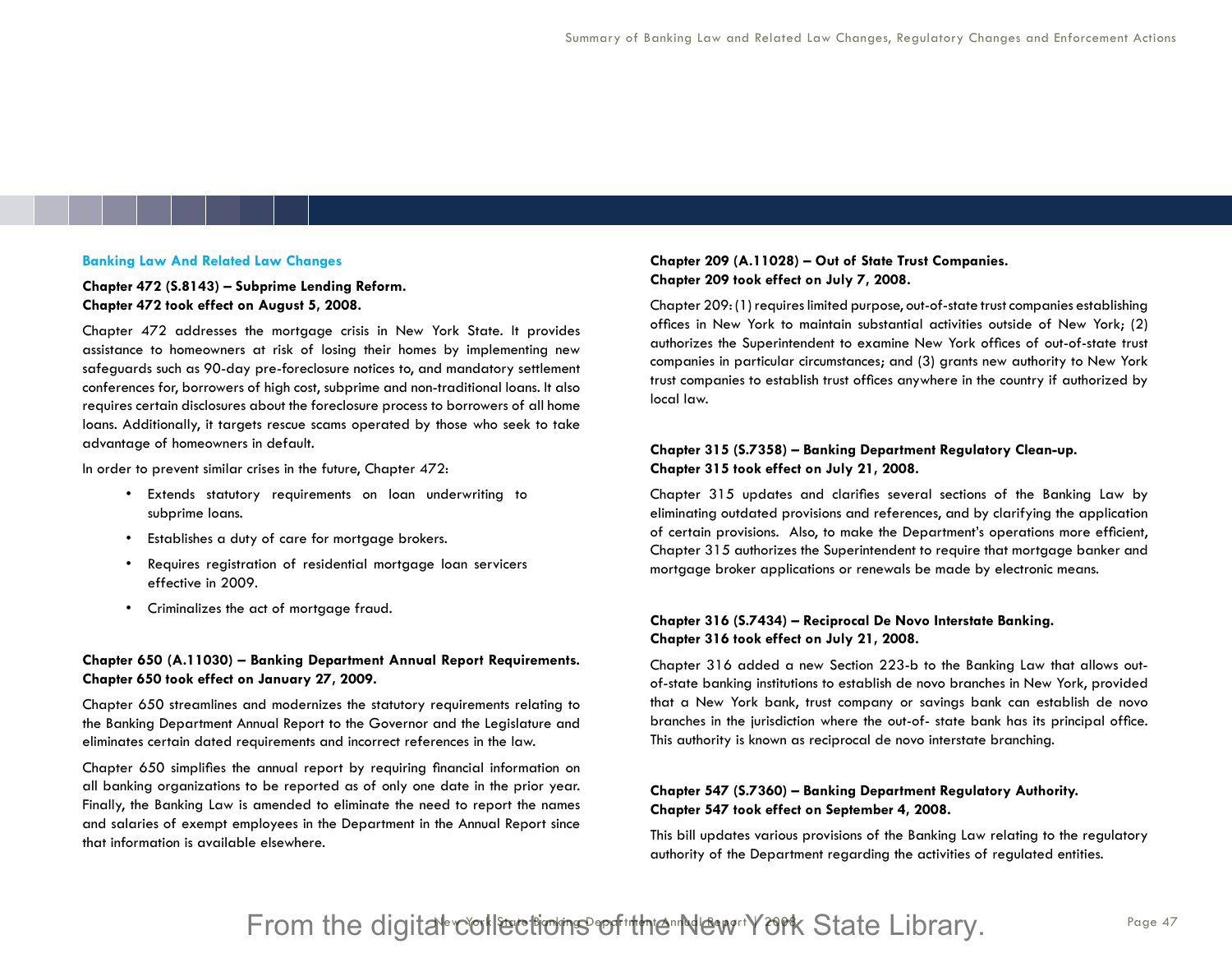## **Chapter 456 (S.7297) – Identity Theft. Chapter 456 took effect September 1, 2008.**

Chapter 456 requires a debt collector to stop collection proceedings against a debtor who is a natural person upon receipt of a copy of a valid police report alleging the latter to be a victim of identity theft. (Additional supporting documentation, including a certification as to the theft, also is required.) A person submitting such a certification that he or she knows to be false would be guilty of a misdemeanor.

## **Chapter 420 (A.11096) – Transfer on Death Securities Registration Act. Chapter 420 took effect on August 5, 2008.**

Chapter 420 includes banking institutions among the parties that can serve as registering agents of transfer-on-death securities.

## **Chapter 597 (S.632A) – ATM Fees. Chapter 527 took effect on November 24, 2008.**

Chapter 597 amends the General Business Law by adding a new Section 399-y-1 to prohibit the charging of fees at automated teller machines when transactions are denied.

## **Chapter 152 (A.251) – Mortgage Due on Sale Provisions. Chapter 152 took effect on July 7, 2008.**

Chapter 152 amends Section 6-g of the Banking Law to provide that, with respect to a real property loan secured by a lien on certain residential property, a lender may not exercise its option pursuant to a "due on sale" clause with respect to certain transfers of title.

## **Chapter 235 (S.5344) – Unlicensed Check Cashing Penalties. Chapter 235 took effect on October 5, 2008.**

Chapter 235 amends the Banking Law to upgrade the penalty for violations of the licensing requirement applicable to check cashers to a Class A Misdemeanor.

## **Chapter 419 (A.10981) – Joint Venture Company Lending Limits. Chapter 419 took effect on September 4, 2008.**

Chapter 419 amends Chapter 318 of the Laws of 2004 by raising the loan cap contained therein from \$300,000 to \$950,000 per loan. The latter chapter authorized a Joint Venture Company to apply to the Superintendent for approval

to operate as an investment company for the primary purpose of making small business loans not to exceed \$300,000 per loan in conformance with Title 7(a) of the federal Small Business Act (15 U.S.C. 14(a)) to small businesses that fail to satisfy the underwriting criteria traditionally used by commercial lenders.

## **Chapter 529 (S.3825) – Responsibilities of Mortgagors. Chapter 529 took effect on September 4, 2008.**

Chapter 529 amends Section 254 of Article 8 of the Real Property Law relative to the construction of covenants in a mortgage requiring a mortgagor to maintain the mortgaged premises in "good condition or repair".

## **Chapter 295 (A.11236) – Amendments to Banking and Insurance Laws. Chapter 295 took effect on July 21, 2008.**

This bill makes technical corrections in the Banking Law and Insurance Law which relate to Chapter 322 of the Laws of 2007, the revised banking "wild card" law. As part of the 2007 law, the wild card authority was extended to all "banking institutions." Previously, the law applied only to banks, trust companies, savings banks and savings and loan associations. The 2007 amendments expanded the law so that it also applies to credit unions, private bankers, and foreign banking corporations. However, the 2007 law neglected to make some conforming amendments in other sections of State law. This bill makes the necessary technical corrections.

Specifically, there are several matching provisions in both the Banking Law and the Insurance Law which govern insurance sales practices of banking institutions in connection with financing transactions. When the wild card law was amended to apply to all "state chartered banking institutions" and "federally chartered banking institutions," however, similar amendments were not made to the comparable provisions of the Insurance Law. Because the wild card law's insurance sales practices provisions were enacted in both the Banking Law and the Insurance Law, this bill makes the necessary conforming amendments to the Insurance Law provisions so that they are once again consistent with the Banking Law.

## **Chapter 575 (A.8527) – Exemptions for Judgment Debtors. Chapter 575 took effect on January 1, 2009.**

Chapter 575 creates a legal procedure to inform judgment debtors of which funds are exempt as well as the opportunity to protect these assets from seizure before an account is restrained or executed against. It also affords judgment creditors an opportunity to contest the exemption before the funds are released.